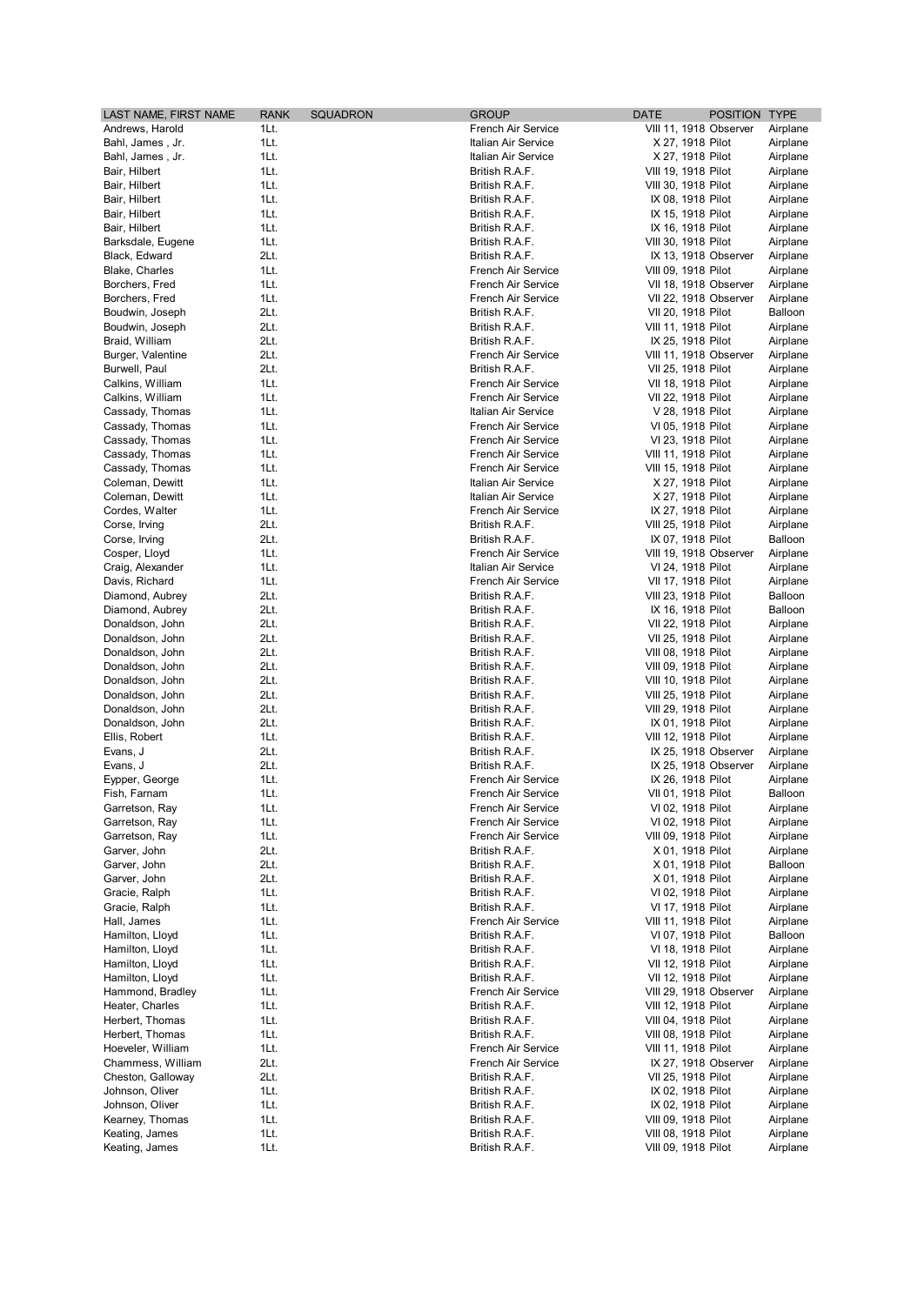| Keating, James                        | 1Lt.         | Britis                         |
|---------------------------------------|--------------|--------------------------------|
| Keating, James                        | 1Lt.         | <b>Britis</b>                  |
| Keating, James                        | 1Lt.         | <b>Britis</b>                  |
| Keith, Alexander                      | 1Lt.         | Fren                           |
| Kindley, Field                        | 1Lt.         | <b>Britis</b>                  |
| Knight, Duerson                       | 1Lt.         | <b>Britis</b>                  |
| Lake, Horace                          | 2Lt.         | Fren                           |
| Landis, Reed                          | 1Lt.         | <b>Britis</b>                  |
| Landis, Reed                          | 1Lt.         | <b>Britis</b>                  |
| Landis, Reed                          | 1Lt.         | <b>Britis</b>                  |
| Landis, Reed                          | 1Lt.         | <b>Britis</b>                  |
| Landis, Reed                          | 1Lt.         | <b>Britis</b>                  |
| Landis, Reed                          | 1Lt.         | <b>Britis</b>                  |
| Landis, Reed                          | 1Lt.         | <b>Britis</b>                  |
| Landis, Reed<br>Landis, Reed          | 1Lt.<br>1Lt. | <b>Britis</b>                  |
| Landis, Reed                          | 1Lt.         | <b>Britis</b><br><b>Britis</b> |
| Lauer, Willard                        | 1Lt.         | <b>Britis</b>                  |
| Lovett, William                       | 1Lt.         | Fren                           |
| Luff, Frederick                       | 1Lt.         | <b>Britis</b>                  |
| Luff, Frederick                       | 1Lt.         | <b>Britis</b>                  |
| Luff, Frederick                       | 1Lt.         | <b>Britis</b>                  |
| Luff, Frederick                       | 1Lt.         | <b>Britis</b>                  |
| Luff, Frederick                       | 1Lt.         | <b>Britis</b>                  |
| Macdonald, Edward                     | 1Lt.         | Fren                           |
| Mathews, Alexander                    | 1Lt.         | <b>Britis</b>                  |
| Mathews, Alexander                    | 1Lt.         | <b>Britis</b>                  |
| Mathews, Alexander                    | 1Lt.         | <b>Britis</b>                  |
| Mccoun, M                             | 1Lt.         | Fren                           |
| Mcfadden, Harvey                      | 2Lt.         | Fren                           |
| Merrill, Linn                         | 1Lt.         | <b>Britis</b>                  |
| Nelson, Carlyle                       | 1Lt.         | Fren                           |
| Nelson, Carlyle                       | 1Lt.         | Fren                           |
| Newell, James<br>Newell, James        | 2Lt.<br>2Lt. | Fren<br>Fren                   |
| Noonan, Thomas                        | 1Lt.         | Fren                           |
| Noonan, Thomas                        | 1Lt.         | Fren                           |
| Nordhoff, Charles                     | 1Lt.         | Fren                           |
| Oberst, Clair                         | 1Lt.         | <b>Britis</b>                  |
| Oberst, Clair                         | 1Lt.         | <b>Britis</b>                  |
| Paskill, Reuben                       | 1Lt.         | <b>Britis</b>                  |
| Peak, Lawrence                        | 1Lt.         | Fren                           |
| Poler, Donald                         | 1Lt.         | <b>Britis</b>                  |
| Poler, Donald                         | 1Lt.         | <b>Britis</b>                  |
| Poler, Donald                         | 1Lt.         | <b>Britis</b>                  |
| Ponder, William                       | 2Lt.         | Fren                           |
| Ponder, William                       | 2Lt.         | Fren                           |
| Ponder, William                       | 2Lt.         | Fren                           |
| Porter, Earl                          | 2Lt.         | Fren                           |
| Posey, John                           | 1Lt.<br>1Lt. | Fren                           |
| Powell, Lyle<br>Powell, Lyle          | 1Lt.         | Fren<br>Fren                   |
| Putnam, David                         | 1Lt.         | Fren                           |
| Putnam, David                         | 1Lt.         | Fren                           |
| Ralston, Orville                      | 1Lt.         | <b>Britis</b>                  |
| Ralston, Orville                      | 1Lt.         | Britis                         |
| Redfield, John                        | 2Lt.         | <b>Britis</b>                  |
| Redfield, John                        | 2Lt.         | <b>Britis</b>                  |
| Redfield, John                        | 2Lt.         | <b>Britis</b>                  |
| Reedy, George                         | 2Lt.         | Fren                           |
| Sclotzhauer, Harry                    | 1Lt.         | <b>Britis</b>                  |
| Shaffer, Harry                        | 1Lt.         | Fren                           |
| Shaffer, Harry                        | 1Lt.         | Fren                           |
| Shaffer, Harry                        | 1Lt.         | Fren                           |
| Shaffer, Harry                        | 1Lt.         | Fren                           |
| Shaw, Erwin                           | 1Lt.         | <b>Britis</b>                  |
| Shoemaker, Harold                     | 1Lt.         | Britis                         |
| Shoemaker, Harold                     | 1Lt.         | Britis                         |
| Shoemaker, Harold                     | 1Lt.         | Britis                         |
| Shoemaker, Harold                     | 1Lt.         | <b>Britis</b>                  |
| Springs, Elliott<br>Stephenson, Wayne | 1Lt.<br>1Lt. | Britis<br>Fren                 |
| Stickney, Henry                       | 1Lt.         | Fren                           |
| Stier, Hugh                           | 1Lt.         | Britis                         |
|                                       |              |                                |

|     | 1Lt. | British R.A.F.     | VIII 09, 191        |
|-----|------|--------------------|---------------------|
|     | 1Lt. | British R.A.F.     | VIII 09, 191        |
|     | 1Lt. | British R.A.F.     | VIII 09, 191        |
|     | 1Lt. | French Air Service | <b>VIII 11, 191</b> |
|     |      |                    |                     |
|     | 1Lt. | British R.A.F.     | VI 26, 191          |
|     | 1Lt. | British R.A.F.     | VIII 22, 191        |
|     | 2Lt. | French Air Service | VIII 15, 191        |
|     | 1Lt. | British R.A.F.     | VII 14, 191         |
|     | 1Lt. | British R.A.F.     | VII 22, 191         |
|     | 1Lt. | British R.A.F.     | VIII 07, 191        |
|     | 1Lt. | British R.A.F.     | VIII 08, 191        |
|     |      |                    |                     |
|     | 1Lt. | British R.A.F.     | VIII 08, 191        |
|     | 1Lt. | British R.A.F.     | VIII 08, 191        |
|     | 1Lt. | British R.A.F.     | VIII 12, 191        |
|     | 1Lt. | British R.A.F.     | VIII 13, 191        |
|     | 1Lt. | British R.A.F.     | VIII 19, 191        |
|     | 1Lt. | British R.A.F.     | VIII 19, 191        |
|     | 1Lt. | British R.A.F.     |                     |
|     |      |                    | IX 15, 191          |
|     | 1Lt. | French Air Service | VIII 20, 191        |
|     | 1Lt. | British R.A.F.     | VIII 19, 191        |
|     | 1Lt. | British R.A.F.     | VIII 29, 191        |
|     | 1Lt. | British R.A.F.     | IX 01, 191          |
|     | 1Lt. | British R.A.F.     | IX 05, 191          |
|     | 1Lt. | British R.A.F.     | IX 15, 191          |
|     |      |                    |                     |
| ard | 1Lt. | French Air Service | VIII 11, 191        |
| der | 1Lt. | British R.A.F.     | VI 20, 191          |
| der | 1Lt. | British R.A.F.     | VI 20, 191          |
| der | 1Lt. | British R.A.F.     | VIII 01, 191        |
|     | 1Lt. | French Air Service | <b>VIII 11, 191</b> |
| У   | 2Lt. | French Air Service | VIII 09, 191        |
|     |      | British R.A.F.     |                     |
|     | 1Lt. |                    | VIII 12, 191        |
|     | 1Lt. | French Air Service | IX 12, 191          |
|     | 1Lt. | French Air Service | IX 14, 191          |
|     | 2Lt. | French Air Service | IX 12, 191          |
|     | 2Lt. | French Air Service | IX 14, 191          |
|     | 1Lt. | French Air Service | V 29, 191           |
|     | 1Lt. | French Air Service | VIII 20, 191        |
|     |      |                    |                     |
| s   | 1Lt. | French Air Service | $V$ 29, 191         |
|     | 1Lt. | British R.A.F.     | IX 03, 191          |
|     | 1Lt. | British R.A.F.     | IX 03, 191          |
|     | 1Lt. | British R.A.F.     | VII 04, 191         |
|     | 1Lt. | French Air Service | VIII 11, 191        |
|     | 1Lt. | British R.A.F.     | VII 01, 191         |
|     | 1Lt. | British R.A.F.     |                     |
|     |      |                    | VIII 12, 191        |
|     | 1Lt. | British R.A.F.     | VIII 16, 191        |
|     | 2Lt. | French Air Service | V 28, 191           |
|     | 2Lt. | French Air Service | VII 08, 191         |
|     | 2Lt. | French Air Service | VIII 11, 191        |
|     | 2Lt. | French Air Service | VIII 09, 191        |
|     | 1Lt. | French Air Service | VI 04, 191          |
|     |      |                    |                     |
|     | 1Lt. | French Air Service | VI 01, 191          |
|     | 1Lt. | French Air Service | VI 01, 191          |
|     | 1Lt. | French Air Service | VI 15, 191          |
|     | 1Lt. | French Air Service | VI 15, 191          |
|     | 1Lt. | British R.A.F.     | VII 24, 191         |
|     | 1Lt. | British R.A.F.     | VIII 22, 191        |
|     |      |                    | VIII 12, 191        |
|     | 2Lt. | British R.A.F.     |                     |
|     | 2Lt. | British R.A.F.     | VIII 12, 191        |
|     | 2Lt. | British R.A.F.     | VIII 15, 191        |
|     | 2Lt. | French Air Service | <b>VIII 10, 191</b> |
| ry  | 1Lt. | British R.A.F.     | VII 29, 191         |
|     | 1Lt. | French Air Service | VI 02, 191          |
|     | 1Lt. | French Air Service | VI 02, 191          |
|     |      |                    |                     |
|     | 1Lt. | French Air Service | VI 04, 191          |
|     | 1Lt. | French Air Service | VII 15, 191         |
|     | 1Lt. | British R.A.F.     | VII 02, 191         |
| blc | 1Lt. | British R.A.F.     | VII 30, 191         |
| blc | 1Lt. | British R.A.F.     | VIII 16, 191        |
|     |      |                    |                     |
| blc | 1Lt. | British R.A.F.     | VIII 19, 191        |
| blc | 1Lt. | British R.A.F.     | VIII 24, 191        |
|     | 1Lt. | British R.A.F.     | VI 25, 191          |
| yne | 1Lt. | French Air Service | VIII 09, 191        |
|     | 1Lt. | French Air Service | IX 01, 191          |
|     | 1Lt. | British R.A.F.     | VII 25, 191         |
|     |      |                    |                     |

|              | VIII 09, 1918 Pilot                          | Airplane             |
|--------------|----------------------------------------------|----------------------|
|              | VIII 09, 1918 Pilot                          | Airplane             |
|              | VIII 09, 1918 Pilot                          | Airplane             |
| vice         | VIII 11, 1918 Observer                       | Airplane             |
|              | VI 26, 1918 Pilot<br>VIII 22, 1918 Pilot     | Airplane<br>Airplane |
| vice         | VIII 15, 1918 Observer                       | Airplane             |
|              | VII 14, 1918 Pilot                           | Airplane             |
|              | VII 22, 1918 Pilot                           | Airplane             |
|              | VIII 07, 1918 Pilot                          | Airplane             |
|              | VIII 08, 1918 Pilot                          | Airplane             |
|              | VIII 08, 1918 Pilot                          | Airplane             |
|              | VIII 08, 1918 Pilot                          | Balloon              |
|              | VIII 12, 1918 Pilot                          | Airplane             |
|              | VIII 13, 1918 Pilot                          | Airplane             |
|              | VIII 19, 1918 Pilot                          | Airplane             |
|              | VIII 19, 1918 Pilot                          | Airplane             |
|              | IX 15, 1918 Pilot                            | Airplane             |
| vice         | VIII 20, 1918 Pilot                          | Airplane             |
|              | VIII 19, 1918 Pilot<br>VIII 29, 1918 Pilot   | Airplane<br>Balloon  |
|              | IX 01, 1918 Pilot                            | Balloon              |
|              | IX 05. 1918 Pilot                            | Airplane             |
|              | IX 15, 1918 Pilot                            | Airplane             |
| vice         | VIII 11, 1918 Pilot                          | Airplane             |
|              | VI 20, 1918 Pilot                            | Airplane             |
|              | VI 20, 1918 Pilot                            | Airplane             |
|              | VIII 01, 1918 Pilot                          | Airplane             |
| vice         | VIII 11, 1918 Pilot                          | Airplane             |
| vice         | VIII 09, 1918 Observer                       | Airplane             |
|              | VIII 12, 1918 Pilot                          | Airplane             |
| vice<br>vice | IX 12, 1918 Pilot<br>IX 14, 1918 Pilot       | Balloon<br>Airplane  |
| vice         | IX 12, 1918 Observer                         | Balloon              |
| vice         | IX 14, 1918 Observer                         | Airplane             |
| vice         | V 29, 1918 Pilot                             | Airplane             |
| vice         | VIII 20, 1918 Pilot                          | Airplane             |
| vice         | V 29, 1918 Pilot                             | Airplane             |
|              | IX 03, 1918 Pilot                            | Airplane             |
|              | IX 03, 1918 Pilot                            | Airplane             |
| vice         | VII 04, 1918 Pilot<br>VIII 11, 1918 Observer | Airplane<br>Airplane |
|              | VII 01, 1918 Pilot                           | Balloon              |
|              | VIII 12, 1918 Pilot                          | Airplane             |
|              | VIII 16, 1918 Pilot                          | Balloon              |
| vice         | V 28, 1918 Pilot                             | Airplane             |
| vice         | VII 08, 1918 Pilot                           | Airplane             |
| vice         | VIII 11, 1918 Pilot                          | Airplane             |
| vice         | VIII 09, 1918 Observer                       | Airplane             |
| vice<br>vice | VI 04, 1918 Observer<br>VI 01, 1918 Observer | Airplane<br>Airplane |
| vice         | VI 01, 1918 Observer                         | Airplane             |
| vice         | VI 15, 1918 Pilot                            | Airplane             |
| vice         | VI 15, 1918 Pilot                            | Balloon              |
|              | VII 24, 1918 Pilot                           | Airplane             |
|              | VIII 22, 1918 Pilot                          | Airplane             |
|              | VIII 12, 1918 Observer                       | Airplane             |
|              | VIII 12, 1918 Observer                       | Airplane             |
|              | VIII 15, 1918 Observer                       | Airplane             |
| vice         | VIII 10, 1918 Observer<br>VII 29, 1918 Pilot | Airplane             |
| vice         | VI 02, 1918 Observer                         | Airplane<br>Airplane |
| vice         | VI 02, 1918 Observer                         | Airplane             |
| vice         | VI 04, 1918 Observer                         | Airplane             |
| vice         | VII 15, 1918 Observer                        | Airplane             |
|              | VII 02, 1918 Pilot                           | Airplane             |
|              | VII 30, 1918 Pilot                           | Airplane             |
|              | VIII 16, 1918 Pilot                          | Airplane             |
|              | VIII 19, 1918 Pilot                          | Airplane             |
|              | VIII 24, 1918 Pilot<br>VI 25, 1918 Pilot     | Airplane<br>Airplane |
| vice         | VIII 09, 1918 Pilot                          | Balloon              |
| vice         | IX 01, 1918 Pilot                            | Airplane             |
|              |                                              |                      |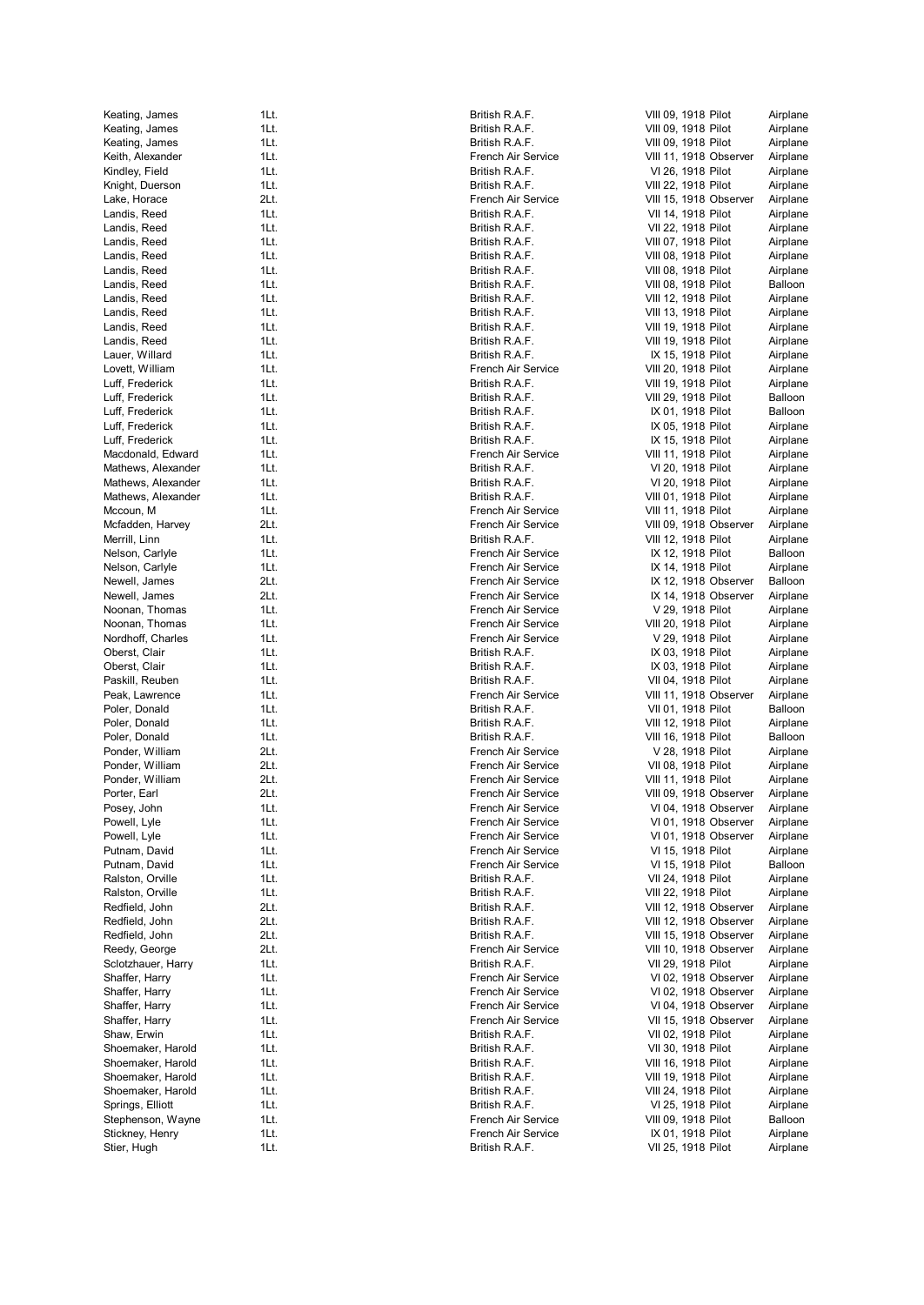| Stier, Hugh           | 1Lt. |     |
|-----------------------|------|-----|
| Strauch, Harry        | 1Lt. |     |
| Sutherland, Paul      | 2Lt. |     |
| Tipton, William       | 1Lt. |     |
| Treadwell, Alvin      | 1Lt. |     |
| Urband, Edward        | 1Lt. |     |
| Vaughn, George        | 1Lt. |     |
| Vaughn, George        | 1Lt. |     |
| Vaughn, George        | 1Lt. |     |
| Vaughn, George        | 1Lt. |     |
| Vaughn, George        | 1Lt. |     |
| Vaughn, George        | 1Lt. |     |
| Vaughn, George        | 1Lt. |     |
| Wells, Horace         | 1Lt. |     |
| Wells, Horace         | 1Lt. |     |
| Wells, Horace         | 1Lt. |     |
| Winslow, Paul         | 1Lt. |     |
| Wise, Solomon         | 2Lt. |     |
| Zistell, Errol        | 2Lt. |     |
| Baer, Paul            | 1Lt. | 103 |
| Baer, Paul            | 1Lt. | 103 |
| Baer, Paul            | 1Lt. | 103 |
| Baer, Paul            | 1Lt. | 103 |
| Baer, Paul            | 1Lt. | 103 |
| Baer, Paul P          | 1Lt. | 103 |
| Baer, Paul P          | 1Lt. | 103 |
| Baer, Paul P          | 1Lt. | 103 |
| Baer, Paul P          | 1Lt. | 103 |
| Baker, Hobart         | 1Lt. | 103 |
| Bartholf, Herbert     | 1Lt. | 103 |
| Bartholf, Herbert     | 1Lt. | 103 |
| Biddle, Charles J     | Cpt. | 103 |
| Dolan, Charles H. Jr. | 1Lt. | 103 |
| Eaton, Warren         | 1Lt. | 103 |
| Faith, Clarence       | 2Lt. | 103 |
| Ford, Christopher     | 1Lt. | 103 |
| Ford, Christopher W   | 1Lt. | 103 |
|                       |      |     |
| Frost, John           | 1Lt. | 103 |
| Frost, John           | 1Lt. | 103 |
| Furlow, George        | 1Lt. | 103 |
| Furlow, George        | 1Lt. | 103 |
| Furlow, George        | 1Lt. | 103 |
| Furlow, George        | 1Lt. | 103 |
| Furlow, George        | 1Lt. | 103 |
| Hall, James N         | Cpt. | 103 |
| Hall, James N         | Cpt. | 103 |
| Hubbard, Theodore     | 1Lt. | 103 |
| Hunter, Frank         | 1Lt. | 103 |
| Hunter, Frank         | 1Lt. | 103 |
| Hunter, Frank         | 1Lt. | 103 |
| Hunter, Frank         | 1Lt. | 103 |
| Hunter, Frank         | 1Lt. | 103 |
| Hunter, Frank         | 1Lt. | 103 |
| Hunter, Frank         | 1Lt. | 103 |
| Hunter, Frank         | 1Lt. | 103 |
| Irving, Livingston    | 1Lt. | 103 |
| Jones, Eugene         | 1Lt. | 103 |
| Jones, Eugene         | 1Lt. | 103 |
| Kenyon, Hugo          | 2Lt. | 103 |
| Larner, G             | 1Lt. | 103 |
| Larner, G             | 1Lt. | 103 |
| Larner, G             | 1Lt. | 103 |
| Larner, G             | 1Lt. | 103 |
| Larner, G             | 1Lt. | 103 |
| Merrick, Charles      | 1Lt. | 103 |
| Monroe, Charles       | 1Lt. | 103 |
| Ponder, William       | 2Lt. | 103 |
| Ponder, William       | 2Lt. | 103 |
| Ponder, William       | 2Lt. | 103 |
| Pyne, Percy           | 1Lt. | 103 |
| Thaw, William         | Maj. | 103 |
| Thaw, William         | Maj. | 103 |
| Thaw, William         | Maj. | 103 |
| Tobin, Edgar          | 1Lt. | 103 |
|                       |      |     |

| L                    | TLT.         |                        | впиз                  |
|----------------------|--------------|------------------------|-----------------------|
| arry                 | 1Lt.         |                        | Fren                  |
| l, Paul              | 2Lt.         |                        | <b>Britis</b>         |
| lliam                | 1Lt.<br>1Lt. |                        | <b>Britis</b><br>Fren |
| Alvin<br>dward       | 1Lt.         |                        | Fren                  |
|                      | 1Lt.         |                        | <b>Britis</b>         |
| eorge<br>eorge       | 1Lt.         |                        | <b>Britis</b>         |
| eorge                | 1Lt.         |                        | <b>Britis</b>         |
| eorge                | 1Lt.         |                        | <b>Britis</b>         |
| eorge                | 1Lt.         |                        | <b>Britis</b>         |
| eorge                | 1Lt.         |                        | <b>Britis</b>         |
| eorge                | 1Lt.         |                        | <b>Britis</b>         |
| асе                  | 1Lt.         |                        | <b>Britis</b>         |
| асе                  | 1Lt.         |                        | <b>Britis</b>         |
| ace                  | 1Lt.         |                        | <b>Britis</b>         |
| Paul                 | 1Lt.         |                        | <b>Britis</b>         |
| mon                  | 2Lt.         |                        | Fren                  |
| Jс                   | 2Lt.         |                        | <b>Britis</b>         |
|                      | 1Lt.         | 103rd Pursuit Squadron | 3rd F                 |
|                      | 1Lt.         | 103rd Pursuit Squadron | 3rd F                 |
|                      | 1Lt.         | 103rd Pursuit Squadron | 3rd F                 |
|                      | 1Lt.         | 103rd Pursuit Squadron | 3rd F                 |
|                      | 1Lt.         | 103rd Pursuit Squadron | 3rd F                 |
| P                    | 1Lt.         | 103rd Pursuit Squadron | 3rd F                 |
| P                    | 1Lt.         | 103rd Pursuit Squadron | 3rd F                 |
| P                    | 1Lt.         | 103rd Pursuit Squadron | 3rd F                 |
| P                    | 1Lt.         | 103rd Pursuit Squadron | 3rd F                 |
| art                  | 1Lt.         | 103rd Pursuit Squadron | 3rd F                 |
| erbert               | 1Lt.         | 103rd Pursuit Squadron | 3rd F                 |
| erbert               | 1Lt.         | 103rd Pursuit Squadron | 3rd F                 |
| arles J              | Cpt.         | 103rd Pursuit Squadron | 3rd F                 |
| arles H. Jr.         | 1Lt.         | 103rd Pursuit Squadron | 3rd F                 |
| rren                 | 1Lt.         | 103rd Pursuit Squadron | 3rd F                 |
| ence                 | 2Lt.         | 103rd Pursuit Squadron | 3rd F                 |
| stopher              | 1Lt.         | 103rd Pursuit Squadron | 3rd F                 |
| stopher W            | 1Lt.         | 103rd Pursuit Squadron | 3rd F                 |
| ۱                    | 1Lt.         | 103rd Pursuit Squadron | 3rd F                 |
| ١                    | 1Lt.         | 103rd Pursuit Squadron | 3rd F                 |
| orge                 | 1Lt.         | 103rd Pursuit Squadron | 3rd F                 |
| orge:                | 1Lt.         | 103rd Pursuit Squadron | 3rd F                 |
| orge:                | 1Lt.         | 103rd Pursuit Squadron | 3rd F                 |
| orge:                | 1Lt.         | 103rd Pursuit Squadron | 3rd F                 |
| orge                 | 1Lt.         | 103rd Pursuit Squadron | 3rd F                 |
| s N                  | Cpt.         | 103rd Pursuit Squadron | 3rd F                 |
| s N                  | Cpt.         | 103rd Pursuit Squadron | 3rd F                 |
| heodore <sup>-</sup> | 1Lt.         | 103rd Pursuit Squadron | 3rd F                 |
| ank                  | 1Lt.         | 103rd Pursuit Squadron | 3rd F                 |
| ank                  | 1Lt.         | 103rd Pursuit Squadron | 3rd F                 |
| ank                  | 1Lt.         | 103rd Pursuit Squadron | 3rd F                 |
| ank                  | 1Lt.         | 103rd Pursuit Squadron | 3rd F                 |
| ank                  | 1Lt.         | 103rd Pursuit Squadron | 3rd F                 |
| ank                  | 1Lt.         | 103rd Pursuit Squadron | 3rd F                 |
| ank                  | 1Lt.         | 103rd Pursuit Squadron | 3rd F                 |
| ank                  | 1Lt.         | 103rd Pursuit Squadron | 3rd F                 |
| ıgston               | 1Lt.         | 103rd Pursuit Squadron | 3rd F                 |
| jene                 | 1Lt.         | 103rd Pursuit Squadron | 3rd F                 |
| jene                 | 1Lt.         | 103rd Pursuit Squadron | 3rd F                 |
| ugo                  | 2Lt.         | 103rd Pursuit Squadron | 3rd F                 |
|                      | 1Lt.         | 103rd Pursuit Squadron | 3rd F                 |
|                      | 1Lt.         | 103rd Pursuit Squadron | 3rd F                 |
|                      | 1Lt.         | 103rd Pursuit Squadron | 3rd F                 |
|                      | 1Lt.         | 103rd Pursuit Squadron | 3rd F                 |
|                      | 1Lt.         | 103rd Pursuit Squadron | 3rd F                 |
| าarles               | 1Lt.         | 103rd Pursuit Squadron | 3rd F                 |
| harles               | 1Lt.         | 103rd Pursuit Squadron | 3rd F                 |
| illiam               | 2Lt.         | 103rd Pursuit Squadron | 3rd F                 |
| illiam               | 2Lt.         | 103rd Pursuit Squadron | 3rd F                 |
| illiam               | 2Lt.         | 103rd Pursuit Squadron | 3rd F                 |
| y                    | 1Lt.         | 103rd Pursuit Squadron | 3rd F                 |
| iam                  | Maj.         | 103rd Pursuit Squadron | 3rd F                 |
| iam                  | Maj.         | 103rd Pursuit Squadron | 3rd F                 |
| iam                  | Maj.         | 103rd Pursuit Squadron | 3rd F                 |
| ιar                  | 1Lt.         | 103rd Pursuit Squadron | 3rd F                 |

|     |  |  | British R.A.F.                   |  |  |  |                                          |
|-----|--|--|----------------------------------|--|--|--|------------------------------------------|
|     |  |  |                                  |  |  |  | French Air Service                       |
|     |  |  | British R.A.F.                   |  |  |  |                                          |
|     |  |  | British R.A.F.                   |  |  |  |                                          |
|     |  |  |                                  |  |  |  | French Air Service<br>French Air Service |
|     |  |  | British R.A.F.                   |  |  |  |                                          |
|     |  |  | British R.A.F.                   |  |  |  |                                          |
|     |  |  | British R.A.F.                   |  |  |  |                                          |
|     |  |  | British R.A.F                    |  |  |  |                                          |
|     |  |  | British R.A.F                    |  |  |  |                                          |
|     |  |  | British R.A.F                    |  |  |  |                                          |
|     |  |  | British R.A.F                    |  |  |  |                                          |
|     |  |  | British R.A.F                    |  |  |  |                                          |
|     |  |  | British R.A.F.                   |  |  |  |                                          |
|     |  |  | British R.A.F<br>British R.A.F.  |  |  |  |                                          |
|     |  |  |                                  |  |  |  | French Air Service                       |
|     |  |  | British R.A.F.                   |  |  |  |                                          |
|     |  |  | 3rd Pursuit Group                |  |  |  |                                          |
|     |  |  | 3rd Pursuit Group                |  |  |  |                                          |
|     |  |  | 3rd Pursuit Group                |  |  |  |                                          |
|     |  |  | 3rd Pursuit Group                |  |  |  |                                          |
|     |  |  | 3rd Pursuit                      |  |  |  | Group                                    |
|     |  |  | 3rd Pursuit                      |  |  |  | Group                                    |
|     |  |  | 3rd Pursuit                      |  |  |  | Group                                    |
|     |  |  | 3rd Pursuit                      |  |  |  | Group                                    |
|     |  |  | 3rd Pursuit<br>3rd Pursuit       |  |  |  | Group                                    |
|     |  |  | 3rd Pursuit                      |  |  |  | Group<br>Group                           |
|     |  |  | 3rd Pursuit                      |  |  |  | Group                                    |
|     |  |  | 3rd Pursuit                      |  |  |  | Group                                    |
|     |  |  | 3rd Pursuit                      |  |  |  | Group                                    |
|     |  |  | 3rd Pursuit                      |  |  |  | Group                                    |
|     |  |  | 3rd Pursuit                      |  |  |  | Group                                    |
|     |  |  | 3rd Pursuit                      |  |  |  | Group                                    |
|     |  |  | 3rd Pursuit                      |  |  |  | Group                                    |
|     |  |  | 3rd Pursuit                      |  |  |  | Group                                    |
|     |  |  | 3rd Pursuit<br>3rd Pursuit       |  |  |  | Group<br>Group                           |
|     |  |  | 3rd Pursuit                      |  |  |  | Group                                    |
|     |  |  | 3rd Pursuit                      |  |  |  | Group                                    |
|     |  |  | 3rd Pursuit                      |  |  |  | Group                                    |
|     |  |  | 3rd Pursuit                      |  |  |  | Group                                    |
|     |  |  | 3rd Pursuit                      |  |  |  | Group                                    |
|     |  |  | 3rd Pursuit                      |  |  |  | Group                                    |
|     |  |  | 3rd Pursuit                      |  |  |  | Group                                    |
|     |  |  | 3rd Pursuit Group                |  |  |  |                                          |
|     |  |  | 3rd Pursuit Group<br>3rd Pursuit |  |  |  | Group                                    |
|     |  |  | 3rd Pursuit                      |  |  |  | Group                                    |
|     |  |  | 3rd Pursuit                      |  |  |  | Group                                    |
|     |  |  | 3rd Pursuit                      |  |  |  | Group                                    |
|     |  |  | 3rd Pursuit                      |  |  |  | Group                                    |
|     |  |  | 3rd Pursuit                      |  |  |  | Group                                    |
|     |  |  | 3rd Pursuit                      |  |  |  | Group                                    |
| 3rd |  |  | Pursuit                          |  |  |  | Group                                    |
| 3rd |  |  | Pursuit                          |  |  |  | Group                                    |
|     |  |  | 3rd Pursuit<br>3rd Pursuit       |  |  |  | Group                                    |
|     |  |  | 3rd Pursuit                      |  |  |  | Group<br>Group                           |
|     |  |  | 3rd Pursuit                      |  |  |  | Group                                    |
|     |  |  | 3rd Pursuit                      |  |  |  | Group                                    |
|     |  |  | 3rd Pursuit                      |  |  |  | Group                                    |
|     |  |  | 3rd Pursuit                      |  |  |  | Group                                    |
|     |  |  | 3rd Pursuit                      |  |  |  | Group                                    |
|     |  |  | 3rd Pursuit                      |  |  |  | Group                                    |
|     |  |  | 3rd Pursuit                      |  |  |  | Group                                    |
|     |  |  | 3rd Pursuit                      |  |  |  | Group                                    |
|     |  |  | 3rd Pursuit<br>3rd Pursuit       |  |  |  | Group                                    |
|     |  |  | 3rd Pursuit                      |  |  |  | Group<br>Group                           |
|     |  |  | 3rd Pursuit                      |  |  |  | Group                                    |

| Stier, Hugh           | 1Lt. |                        | British R.A.F.     | VIII 07, 1918 Pilot    | Airplane |
|-----------------------|------|------------------------|--------------------|------------------------|----------|
| Strauch, Harry        | 1Lt. |                        | French Air Service | IX 02, 1918 Observer   | Airplane |
| Sutherland, Paul      | 2Lt. |                        | British R.A.F.     | VIII 12, 1918 Observer | Airplane |
| Tipton, William       | 1Lt. |                        | British R.A.F.     | VI 07, 1918 Pilot      | Balloon  |
| Treadwell, Alvin      | 1Lt. |                        | French Air Service | VIII 09, 1918 Pilot    | Airplane |
| Urband, Edward        | 1Lt. |                        | French Air Service | VII 12, 1918 Observer  | Airplane |
| Vaughn, George        | 1Lt. |                        | British R.A.F.     | VI 18, 1918 Pilot      | Airplane |
| Vaughn, George        | 1Lt. |                        | British R.A.F.     | VII 24, 1918 Pilot     | Airplane |
| Vaughn, George        | 1Lt. |                        | British R.A.F.     | VII 28, 1918 Pilot     | Airplane |
| Vaughn, George        | 1Lt. |                        | British R.A.F.     | VII 29, 1918 Pilot     | Airplane |
| Vaughn, George        | 1Lt. |                        | British R.A.F.     | VIII 22, 1918 Pilot    | Airplane |
| Vaughn, George        | 1Lt. |                        | British R.A.F.     | VIII 23, 1918 Pilot    | Airplane |
| Vaughn, George        | 1Lt. |                        | British R.A.F.     | VIII 23, 1918 Pilot    | Balloon  |
| Wells, Horace         | 1Lt. |                        | British R.A.F.     | VIII 12, 1918 Pilot    | Airplane |
| Wells, Horace         | 1Lt. |                        | British R.A.F.     | VIII 12, 1918 Pilot    | Airplane |
| Wells, Horace         | 1Lt. |                        | British R.A.F.     | VIII 15, 1918 Pilot    | Airplane |
| Winslow, Paul         | 1Lt. |                        | British R.A.F.     | VIII 10, 1918 Pilot    | Airplane |
| Wise, Solomon         | 2Lt. |                        | French Air Service | VIII 11, 1918 Observer | Airplane |
| Zistell, Errol        | 2Lt. |                        | British R.A.F.     | VI 09, 1918 Pilot      | Airplane |
| Baer, Paul            | 1Lt. | 103rd Pursuit Squadron | 3rd Pursuit Group  | IV 23, 1918 Pilot      | Airplane |
| Baer, Paul            | 1Lt. | 103rd Pursuit Squadron | 3rd Pursuit Group  | V 08, 1918 Pilot       | Airplane |
| Baer, Paul            | 1Lt. | 103rd Pursuit Squadron | 3rd Pursuit Group  | V 08, 1918 Pilot       | Airplane |
| Baer, Paul            | 1Lt. | 103rd Pursuit Squadron | 3rd Pursuit Group  | V 21, 1918 Pilot       | Airplane |
| Baer, Paul            | 1Lt. | 103rd Pursuit Squadron | 3rd Pursuit Group  | V 22, 1918 Pilot       | Airplane |
| Baer, Paul P          | 1Lt. | 103rd Pursuit Squadron | 3rd Pursuit Group  | III 11, 1918 Pilot     | Airplane |
| Baer, Paul P          | 1Lt. | 103rd Pursuit Squadron | 3rd Pursuit Group  | III 16, 1918 Pilot     | Airplane |
| Baer, Paul P          | 1Lt. | 103rd Pursuit Squadron | 3rd Pursuit Group  | IV 06, 1918 Pilot      | Airplane |
| Baer, Paul P          | 1Lt. | 103rd Pursuit Squadron | 3rd Pursuit Group  | IV 12, 1918 Pilot      | Airplane |
| Baker, Hobart         | 1Lt. | 103rd Pursuit Squadron | 3rd Pursuit Group  | V 21, 1918 Pilot       | Airplane |
| Bartholf, Herbert     | 1Lt. | 103rd Pursuit Squadron | 3rd Pursuit Group  | X 30, 1918 Pilot       | Airplane |
| Bartholf, Herbert     | 1Lt. | 103rd Pursuit Squadron | 3rd Pursuit Group  | XI 04, 1918 Pilot      | Airplane |
| Biddle, Charles J     | Cpt. | 103rd Pursuit Squadron | 3rd Pursuit Group  | IV 12, 1918 Pilot      | Airplane |
| Dolan, Charles H. Jr. | 1Lt. | 103rd Pursuit Squadron | 3rd Pursuit Group  | X 12, 1918 Pilot       | Airplane |
| Eaton, Warren         | 1Lt. | 103rd Pursuit Squadron | 3rd Pursuit Group  | X 10, 1918 Pilot       | Airplane |
| Faith, Clarence       | 2Lt. | 103rd Pursuit Squadron | 3rd Pursuit Group  | X 18, 1918 Pilot       | Airplane |
| Ford, Christopher     | 1Lt. | 103rd Pursuit Squadron | 3rd Pursuit Group  | V 21, 1918 Pilot       | Airplane |
| Ford, Christopher W   | 1Lt. | 103rd Pursuit Squadron | 3rd Pursuit Group  | III 27, 1918 Pilot     | Airplane |
| Frost, John           | 1Lt. | 103rd Pursuit Squadron | 3rd Pursuit Group  | IX 17, 1918 Pilot      | Airplane |
| Frost, John           | 1Lt. | 103rd Pursuit Squadron | 3rd Pursuit Group  | XI 04, 1918 Pilot      | Airplane |
| Furlow, George        | 1Lt. | 103rd Pursuit Squadron | 3rd Pursuit Group  | VIII 11, 1918 Pilot    | Airplane |
| Furlow, George        | 1Lt. | 103rd Pursuit Squadron | 3rd Pursuit Group  | IX 13, 1918 Pilot      | Airplane |
| Furlow, George        | 1Lt. | 103rd Pursuit Squadron | 3rd Pursuit Group  | IX 13, 1918 Pilot      | Airplane |
| Furlow, George        | 1Lt. | 103rd Pursuit Squadron | 3rd Pursuit Group  | IX 17, 1918 Pilot      | Airplane |
| Furlow, George        | 1Lt. | 103rd Pursuit Squadron | 3rd Pursuit Group  | X 27, 1918 Pilot       | Airplane |
| Hall, James N         | Cpt. | 103rd Pursuit Squadron | 3rd Pursuit Group  | III 27, 1918 Pilot     | Airplane |
| Hall, James N         | Cpt. | 103rd Pursuit Squadron | 3rd Pursuit Group  | III 27, 1918 Pilot     | Airplane |
| Hubbard, Theodore     | 1Lt. | 103rd Pursuit Squadron | 3rd Pursuit Group  | IX 28, 1918 Pilot      | Airplane |
| Hunter, Frank         | 1Lt. | 103rd Pursuit Squadron | 3rd Pursuit Group  | IX 13, 1918 Pilot      | Airplane |
| Hunter, Frank         | 1Lt. | 103rd Pursuit Squadron | 3rd Pursuit Group  | IX 17, 1918 Pilot      | Airplane |
| Hunter, Frank         | 1Lt. | 103rd Pursuit Squadron | 3rd Pursuit Group  | IX 17, 1918 Pilot      | Airplane |
| Hunter, Frank         | 1Lt. | 103rd Pursuit Squadron | 3rd Pursuit Group  | X 04, 1918 Pilot       | Airplane |
| Hunter, Frank         | 1Lt. | 103rd Pursuit Squadron | 3rd Pursuit Group  | X 04, 1918 Pilot       | Airplane |
| Hunter, Frank         | 1Lt. | 103rd Pursuit Squadron | 3rd Pursuit Group  | X 06, 1918 Pilot       | Airplane |
| Hunter, Frank         | 1Lt. | 103rd Pursuit Squadron | 3rd Pursuit Group  | X 19, 1918 Pilot       | Airplane |
| Hunter, Frank         | 1Lt. | 103rd Pursuit Squadron | 3rd Pursuit Group  | X 23, 1918 Pilot       | Airplane |
| Irving, Livingston    | 1Lt. | 103rd Pursuit Squadron | 3rd Pursuit Group  | X 10, 1918 Pilot       | Airplane |
| Jones, Eugene         | 1Lt. | 103rd Pursuit Squadron | 3rd Pursuit Group  | VII 11, 1918 Pilot     | Airplane |
| Jones, Eugene         | 1Lt. | 103rd Pursuit Squadron | 3rd Pursuit Group  | VIII 21, 1918 Pilot    | Airplane |
| Kenyon, Hugo          | 2Lt. | 103rd Pursuit Squadron | 3rd Pursuit Group  | IX 13, 1918 Pilot      | Airplane |
| Larner, G             | 1Lt. | 103rd Pursuit Squadron | 3rd Pursuit Group  | IX 13, 1918 Pilot      | Airplane |
| Larner, G             | 1Lt. | 103rd Pursuit Squadron | 3rd Pursuit Group  | X 04, 1918 Pilot       | Airplane |
| Larner, G             | 1Lt. | 103rd Pursuit Squadron | 3rd Pursuit Group  | X 10, 1918 Pilot       | Airplane |
| Larner, G             | 1Lt. | 103rd Pursuit Squadron | 3rd Pursuit Group  | XI 04, 1918 Pilot      | Airplane |
| Larner, G             | 1Lt. | 103rd Pursuit Squadron | 3rd Pursuit Group  | XI 04, 1918 Pilot      | Airplane |
| Merrick, Charles      | 1Lt. | 103rd Pursuit Squadron | 3rd Pursuit Group  | VI 09, 1918 Pilot      | Airplane |
| Monroe, Charles       | 1Lt. | 103rd Pursuit Squadron | 3rd Pursuit Group  | X 10, 1918 Pilot       | Airplane |
| Ponder, William       | 2Lt. | 103rd Pursuit Squadron | 3rd Pursuit Group  | X 19, 1918 Pilot       | Airplane |
| Ponder, William       | 2Lt. | 103rd Pursuit Squadron | 3rd Pursuit Group  | X 23, 1918 Pilot       | Airplane |
| Ponder, William       | 2Lt. | 103rd Pursuit Squadron | 3rd Pursuit Group  | X 30, 1918 Pilot       | Airplane |
| Pyne, Percy           | 1Lt. | 103rd Pursuit Squadron | 3rd Pursuit Group  | X 23, 1918 Pilot       | Airplane |
| Thaw, William         | Maj. | 103rd Pursuit Squadron | 3rd Pursuit Group  | III 27, 1918 Pilot     | Airplane |
| Thaw, William         | Maj. | 103rd Pursuit Squadron | 3rd Pursuit Group  | IV 20, 1918 Pilot      | Airplane |
| Thaw, William         | Maj. | 103rd Pursuit Squadron | 3rd Pursuit Group  | IV 20, 1918 Pilot      | Balloon  |
| Tobin, Edgar          | 1Lt. | 103rd Pursuit Squadron | 3rd Pursuit Group  | VII 11, 1918 Pilot     | Airplane |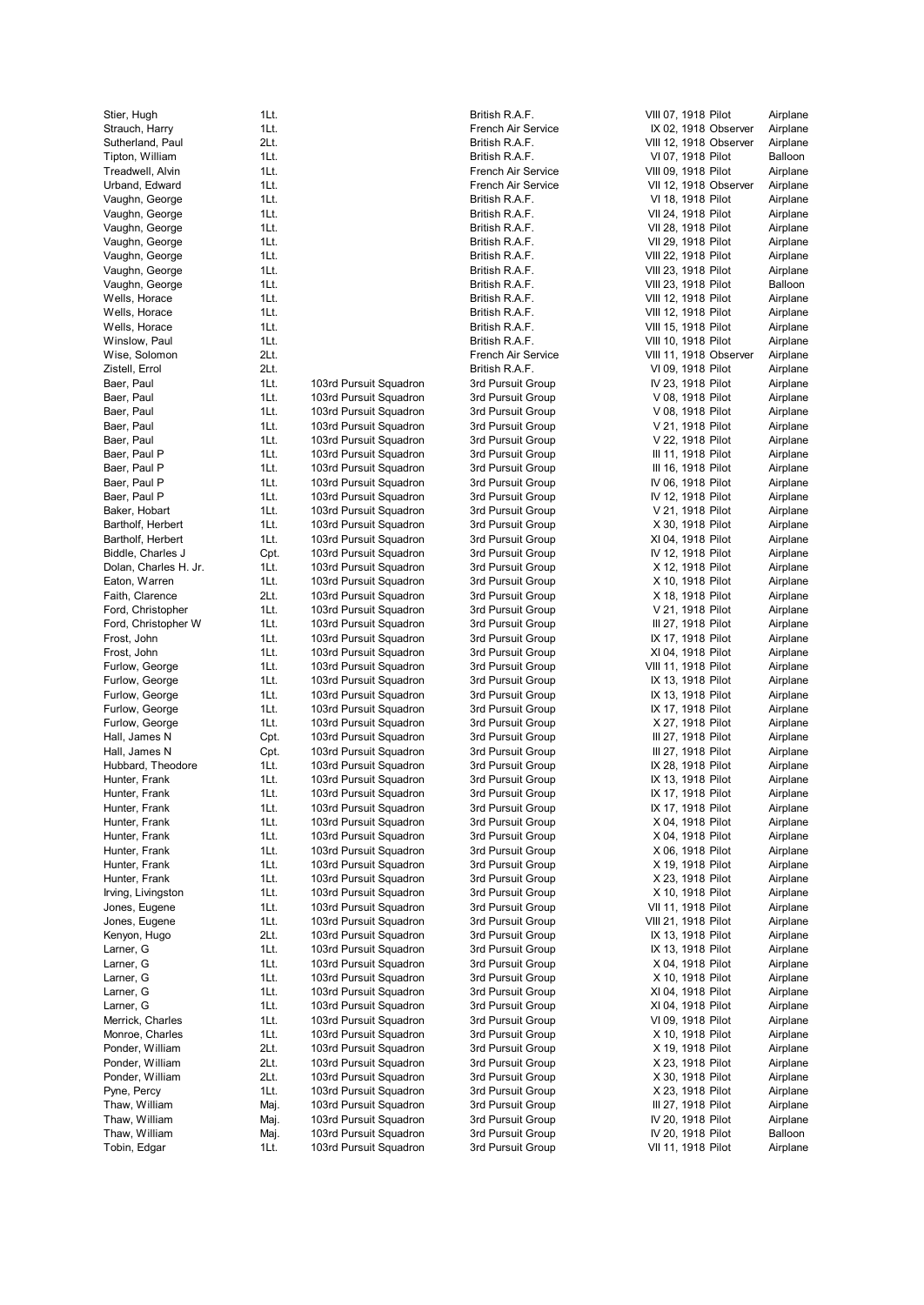Tobin, Edgar **1Lt.** 103rd Pursuit Squadron 3rd Pursuit Group VIII 01, 1918 Pilot Airplane Tobin, Edgar 1Lt. 103rd Pursuit Squadron 3rd Pursuit Group VIII 10, 1918 Pilot Airplane Tobin, Edgar 1Lt. 103rd Pursuit Squadron 3rd Pursuit Group VIII 11, 1918 Pilot Airplane Tobin, Edgar **1Lt.** 103rd Pursuit Squadron 3rd Pursuit Group IX 28, 1918 Pilot Airplane Todd, Van 1998 11t. 103rd Pursuit Squadron 3rd Pursuit Group VIII 11, 1918 Pilot Airplane Turnure, George E. Jr. 1Lt. 103rd Pursuit Squadron 3rd Pursuit Group IV 20, 1918 Pilot Balloon Turnure, George E. Jr. 1Lt. 103rd Pursuit Squadron 3rd Pursuit Group VI 01, 1918 Pilot Balloon Waddell, Joseph 1Lt. 103rd Pursuit Squadron 3rd Pursuit Group X 10, 1918 Pilot Airplane Waddell, Joseph 1Lt. 103rd Pursuit Squadron 3rd Pursuit Group X 12, 1918 Pilot Airplane<br>Wilcox, Charles 1Lt. 103rd Pursuit Squadron 3rd Pursuit Group IV 23, 1918 Pilot Airplane Wilcox, Charles 1Lt. 103rd Pursuit Squadron 3rd Pursuit Group Wilcox, Charles **1Lt.** 103rd Pursuit Squadron 3rd Pursuit Group V 21, 1918 Pilot Airplane Wilcox, Charles **1Lt.** 103rd Pursuit Squadron 3rd Pursuit Group VI 09, 1918 Pilot Airplane Clark, George S 1Lt. 104th Observation Squadron 5th Corps Observation Group XI 10, 1918 Pilot Airplane Lawrence, Mortimer M 1Lt. 104th Observation Squadron 5th Corps Observation Group XI 10, 1918 Observer Airplane Mallory, Joseph B 2Lt. 104th Observation Squadron 5th Corps Observation Group XI 10, 1918 Observer Airplane Ohrstrom, George L 2Lt. 104th Observation Squadron 5th Corps Observation Group XI 10, 1918 Pilot Allsopp, Clifford 11t. 11th Bomber Squadron U.S. Air Service XI 03, 1918 Pilot Airplane<br>Allsopp, Clifford 11t. 11th Bomber Squadron U.S. Air Service XI 03, 1918 Pilot Airplane 1Lt. 11th Bomber Squadron U.S. Air Service XI 03, 1918 Pilot Airplane Archer, Hassell 2Lt. 11th Bomber Squadron U.S. Air Service X 23, 1918 Observer Airplane Biggs, Reuben 1Lt. 11th Bomber Squadron U.S. Air Service IX 14, 1918 Pilot Airplane Carter, Arthur 2Lt. 11th Bomber Squadron U.S. Air Service IX 14, 1918 Observer Airplane Coates, Dana 1Lt. 11th Bomber Squadron U.S. Air Service X 27, 1918 Pilot Airplane Comegys, Edward 1Lt. 11th Bomber Squadron U.S. Air Service 1X 14, 1918 Pilot Airplane Cooper, Alfred **1Lt.** 11th Bomber Squadron U.S. Air Service X 10, 1918 Pilot Airplane Cooper, Alfred **1Lt.** 11th Bomber Squadron U.S. Air Service XI 04, 1918 Pilot Airplane Edwards, Philip 2Lt. 11th Bomber Squadron U.S. Air Service XI 03, 1918 Observer Airplane Edwards, Philip 2Lt. 11th Bomber Squadron U.S. Air Service XV 03, 1918 Observer Airplane Edwards, Philip 2Lt. 11th Bomber Squadron U.S. Air Service XI 04, 1918 Observer Airplane Garlough, John 2Lt. 11th Bomber Squadron U.S. Air Service XI 03, 1918 Pilot Airplane Garlough, John 2Lt. 11th Bomber Squadron U.S. Air Service XI 03, 1918 Pilot Airplane Garlough, John 2Lt. 11th Bomber Squadron U.S. Air Service XI 04, 1918 Pilot Airplane Greene, Paul 11. 11th Bomber Squadron U.S. Air Service X 04, 1918 Observer Airplane Greer, Hal 11. 11th Bomber Squadron U.S. Air Service IX 14, 1918 Observer Airplane Guthrie, Ramon 2Lt. 11th Bomber Squadron U.S. Air Service IX 14, 1918 Observer Airplane Guthrie, Ramon 2Lt. 11th Bomber Squadron U.S. Air Service IX 18, 1918 Observer Airplane Guthrie, Ramon 2Lt. 11th Bomber Squadron U.S. Air Service XI 03, 1918 Observer Airplane Guthrie, Ramon 2Lt. 11th Bomber Squadron U.S. Air Service XI 03, 1918 Observer Airplane Harter, Lester **11t.** 11th Bomber Squadron U.S. Air Service **IX 14, 1918 Pilot** Airplane Heater, Charles Cot. 11th Bomber Squadron U.S. Air Service XI 03, 1918 Pilot Airplane<br>Heater, Charles Cot. 11th Bomber Squadron U.S. Air Service XI 03, 1918 Pilot Airplane Heater, Charles Charles Cot. 11th Bomber Squadron U.S. Air Service XI 03, 1918 Pilot Chapin, Roger 1Lt. 11th Bomber Squadron U.S. Air Service IX 14, 1918 Pilot Airplane Laird, Clair **2Lt.** 11th Bomber Squadron U.S. Air Service **IX 14, 1918 Observer** Airplane Mccarthy, Walter 11th. 11th Bomber Squadron U.S. Air Service XI 03, 1918 Observer Airplane Mccarthy, Walter **1Lt.** 11th Bomber Squadron U.S. Air Service **XI 03, 1918 Observer** Airplane Mccarthy, Walter 11th 11th Bomber Squadron U.S. Air Service XI 04, 1918 Observer Airplane Nelson, Paul 11. 11th Bomber Squadron U.S. Air Service XI 03, 1918 Pilot Airplane Nelson, Paul 1992 11th 11th Bomber Squadron U.S. Air Service 7 103, 1918 Pilot Airplane Nelson, Paul 11t. 11th Bomber Squadron U.S. Air Service XI 04, 1918 Pilot Airplane Norris, Sigbert 2Lt. 11th Bomber Squadron U.S. Air Service IX 26, 1918 Observer Airplane Norris, Sigbert 2Lt. 11th Bomber Squadron U.S. Air Service XI 03, 1918 Observer Airplane Norris, Sigbert 2Lt. 11th Bomber Squadron U.S. Air Service XV 03, 1918 Observer Airplane Oatis, Vincent 1Lt. 11th Bomber Squadron U.S. Air Service IX 14, 1918 Pilot Airplane Oatis, Vincent 1Lt. 11th Bomber Squadron U.S. Air Service IX 18, 1918 Pilot Airplane Oatis, Vincent 11t. 11th Bomber Squadron U.S. Air Service XI 03, 1918 Pilot Airplane Oatis, Vincent 1Lt. 11th Bomber Squadron U.S. Air Service XI 03, 1918 Pilot Airplane Osmun, John 2Lt. 11th Bomber Squadron U.S. Air Service XI 04, 1918 Pilot Airplane Patton, James 2Lt. 11th Bomber Squadron U.S. Air Service XI 04, 1918 Observer Airplane Payton, Robert 2Lt. 11th Bomber Squadron U.S. Air Service XI 03, 1918 Observer Airplane Payton, Robert 2Lt. 11th Bomber Squadron U.S. Air Service XI 03, 1918 Observer Airplane Payton, Robert 2Lt. 11th Bomber Squadron U.S. Air Service XI 04, 1918 Observer Airplane Perry, George 2Lt. 11th Bomber Squadron U.S. Air Service XI 03, 1918 Observer Airplane Perry, George 2Lt. 11th Bomber Squadron 2D.S. Air Service 3D. XI 03, 1918 Observer Airplane<br>11th Bomber Squadron 2D.S. Air Service 2003, 1918 Pilot Airplane Porter, Robert 11t. 11th Bomber Squadron U.S. Air Service XI 03, 1918 Pilot Airplane Porter, Robert **1Lt.** 11th Bomber Squadron U.S. Air Service XI 03, 1918 Pilot Airplane Porter, Robert **1Lt.** 11th Bomber Squadron U.S. Air Service XI 04, 1918 Pilot Airplane Richards, John 2Lt. 11th Bomber Squadron U.S. Air Service X 10, 1918 Observer Airplane Richards, John 2Lt. 11th Bomber Squadron U.S. Air Service XI 04, 1918 Observer Airplane Ring, Thomas 1Lt. 11th Bomber Squadron U.S. Air Service X 04, 1918 Pilot Airplane Sayre, Harold **2Lt.** 11th Bomber Squadron U.S. Air Service **IX 14, 1918 Observer** Airplane Shidler, Horace 2Lt. 11th Bomber Squadron U.S. Air Service IX 14, 1918 Pilot Airplane Slauson, Charles **1Lt.** 11th Bomber Squadron U.S. Air Service **X 04, 1918 Pilot** Airplane Slauson, Charles **1Lt.** 11th Bomber Squadron U.S. Air Service XI 03, 1918 Pilot Airplane Slauson, Charles 1Lt. 11th Bomber Squadron U.S. Air Service XI 03, 1918 Pilot Airplane

Tobin, Edgar 1Lt. 103rd Pursuit Squadron 3rd Pursuit Group VII 16, 1918 Pilot Airplane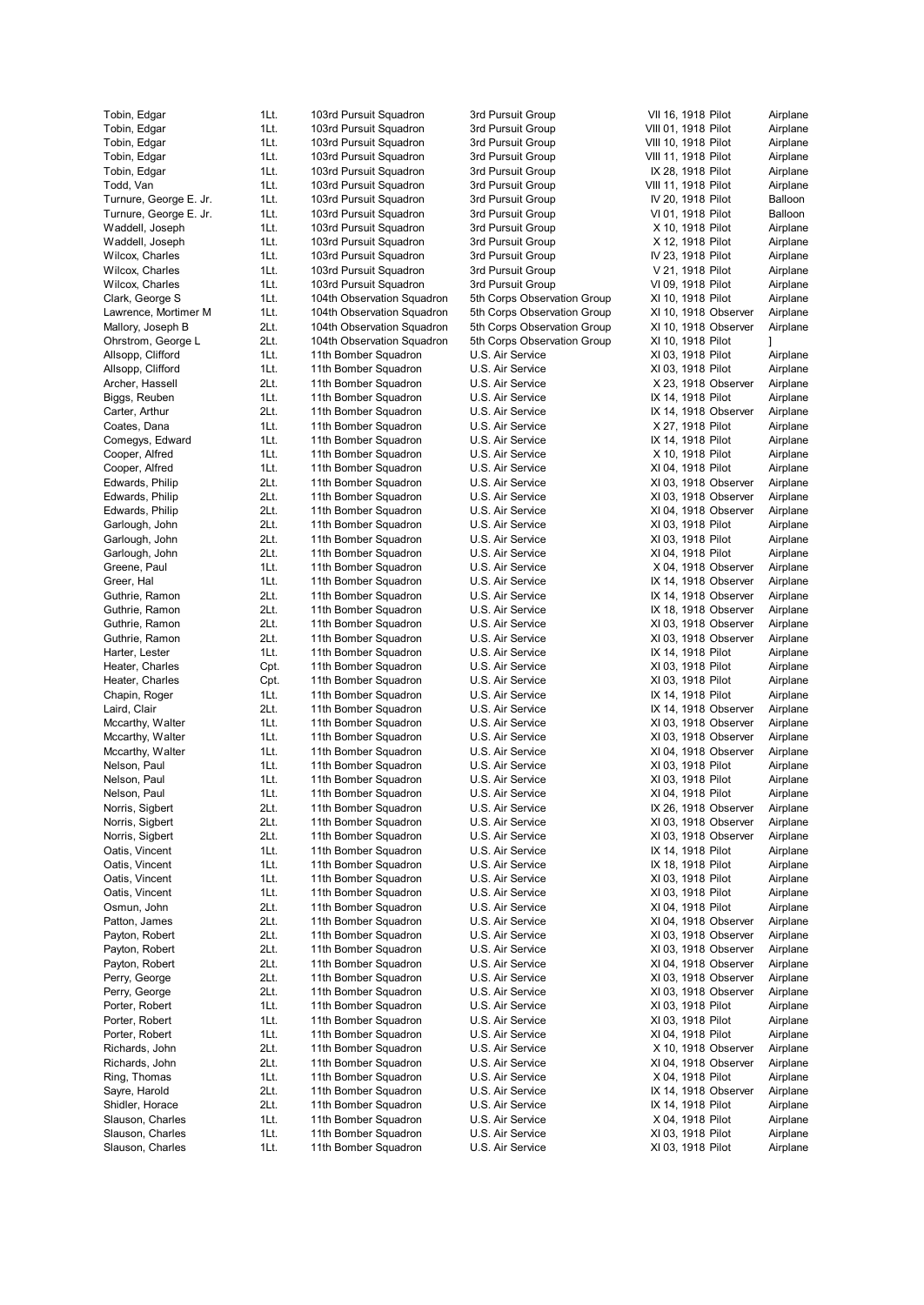Stahl, Walter 1Lt. 11th Bomber Squadron 1LS. Air Service 1. X 23, 1918 Pilot Airplane Stephenson, Maccrea 1Lt. 11th Bomber Squadron U.S. Air Service IX 14, 1918 Observer Airplane Thrall, Loren 2Lt. 11th Bomber Squadron U.S. Air Service X 27, 1918 Observer Airplane Waring, William 1Lt. 11th Bomber Squadron U.S. Air Service IX 26, 1918 Pilot Airplane Yates, James 2Lt. 11th Bomber Squadron U.S. Air Service X 04, 1918 Observer Airplane Yates, James 2Lt. 11th Bomber Squadron U.S. Air Service XI 03, 1918 Observer Airplane Yates, James 2Lt. 11th Bomber Squadron U.S. Air Service XI 03, 1918 Observer Airplane Arthur, Dogan 1Lt. 12th Observation Squadron 1st Corps Observation Group IX 12, 1918 Pilot Airplane Arthur, Dogan 1Lt. 12th Observation Squadron 1st Corps Observation Group X 30, 1918 Pilot Airplane Arthur, Dogan 1Lt. 12th Observation Squadron 1st Corps Observation Group X 30, 1918 Pilot Airplane Fleeson, Howard 1Lt. 12th Observation Squadron 1st Corps Observation Group IX 12, 1918 Observer Airplane Fleeson, Howard 1Lt. 12th Observation Squadron 1st Corps Observation Group X 30, 1918 Observer Airplane Fleeson, Howard 1Lt. 12th Observation Squadron 1st Corps Observation Group X 30, 1918 Observer Airplane Miller, John 1Lt. 12th Observation Squadron 1st Corps Observation Group VII 28, 1918 Pilot Airplane Miller, John 1Lt. 12th Observation Squadron 1st Corps Observation Group VII 28, 1918 Pilot Airplane Thompson, Stephen 1Lt. 12th Observation Squadron 1st Corps Observation Group VII 28, 1918 Observer Airplane Thompson, Stephen 1Lt. 12th Observation Squadron 1st Corps Observation Group VII 28, 1918 Observer Airplane Aldrich, Perry **1Lt.** 135th Observation Squadron U.S. Air Service X 10, 1918 Observer Airplane Benell, Otto 2Lt. 135th Observation Squadron U.S. Air Service XI 05, 1918 Observer Airplane Coleman, Wallace **1Lt.** 135th Observation Squadron U.S. Air Service **IX 12, 1918 Pilot** Airplane Coleman, Wallace 1Lt. 135th Observation Squadron U.S. Air Service X 30, 1918 Pilot Airplane Curtin, John 1Lt. 135th Observation Squadron U.S. Air Service IX 12, 1918 Pilot Airplane Drummond, Frank 1Lt. 135th Observation Squadron U.S. Air Service X 10, 1918 Observer Airplane Fleet, Charles **1Lt.** 135th Observation Squadron U.S. Air Service XI 05, 1918 Pilot Airplane Hart, Percival **2Lt.** 135th Observation Squadron U.S. Air Service IX 12, 1918 Observer Airplane Jagoe, Walker 2Lt. 135th Observation Squadron U.S. Air Service X 09, 1918 Pilot Airplane Jagoe, Walker 2Lt. 135th Observation Squadron U.S. Air Service X 10, 1918 Pilot Airplane Landon, Edward 11t. 135th Observation Squadron U.S. Air Service X 10, 1918 Pilot Airplane Likely, Robert 11t. 135th Observation Squadron U.S. Air Service VIII 21, 1918 Pilot Airplane Likely, Robert **1Lt.** 135th Observation Squadron U.S. Air Service X 10, 1918 Pilot Airplane Macdonald, Hunter 1Lt. 135th Observation Squadron U.S. Air Service X 30, 1918 Observer Airplane Nathan, Joseph H. Jr. 1Lt. 135th Observation Squadron U.S. Air Service IX 12, 1918 Observer Airplane Nathan, Joseph H. Jr. 11. 135th Observation Squadron U.S. Air Service IX 12, 1918 Observer Airplane Peck, Roy **1Lt.** 135th Observation Squadron U.S. Air Service X 30, 1918 Observer Airplane Ream, George **1Lt.** 135th Observation Squadron U.S. Air Service **12, 1918 Pilot** Airplane<br>135th Airplane Scott, Richard M. Jr. 2011, 1918 Observation Squadron U.S. Air Service 1986 Airplane Scott, Richard M. Jr. 2Lt. 135th Observation Squadron U.S. Air Service X 09, 1918 Observer Airplane Scott, Richard M. Jr. 2Lt. 135th Observation Squadron U.S. Air Service X 10, 1918 Observer Airplane Schock, Leland 2Lt. 135th Observation Squadron U.S. Air Service XI 05, 1918 Pilot Airplane Smart, Lawrence **1Lt.** 135th Observation Squadron U.S. Air Service X 30, 1918 Pilot Airplane Urband, Edward 11t. 135th Observation Squadron U.S. Air Service VIII 21, 1918 Observer Airplane Usher, George **1Lt.** 135th Observation Squadron U.S. Air Service XI 05, 1918 Observer Airplane Ash, Thomas 1Lt. 139th Pursuit Squadron U.S. Air Service XI 05, 1918 Pilot Airplane Bennett, John C. Jr. 11Lt. 139th Pursuit Squadron U.S. Air Service X 06, 1918 Pilot Airplane Bennett, John C. Jr. 1Lt. 139th Pursuit Squadron U.S. Air Service X 10, 1918 Pilot Airplane Bridgman, Raymond Cpt. 139th Pursuit Squadron U.S. Air Service VIII 10, 1918 Pilot Airplane Brooks, Arthur 2Lt. 139th Pursuit Squadron U.S. Air Service VII 29, 1918 Pilot Airplane Carr, Joseph 1Lt. 139th Pursuit Squadron U.S. Air Service X 30, 1918 Pilot Airplane Defrance, Smith 2Lt. 139th Pursuit Squadron U.S. Air Service IX 26, 1918 Pilot Airplane<br>Defrance, Smith 2Lt. 139th Pursuit Squadron U.S. Air Service IX 28. 1918 Pilot Airplane Defrance, Smith 2Lt. 139th Pursuit Squadron U.S. Air Service IX 28, 1918 Pilot Garvie, Hugh 11t. 139th Pursuit Squadron U.S. Air Service IX 18, 1918 Pilot Airplane Garvie, Hugh 11t. 139th Pursuit Squadron U.S. Air Service IX 18, 1918 Pilot Airplane Garvie, Hugh 199th 11. 139th Pursuit Squadron U.S. Air Service 13 May 18, 1918 Pilot Airplane Garvie, Hugh 11t. 139th Pursuit Squadron U.S. Air Service IX 26, 1918 Pilot Airplane George, Harold **1Lt.** 139th Pursuit Squadron U.S. Air Service X 27, 1918 Pilot Airplane George, Harold **1Lt.** 139th Pursuit Squadron U.S. Air Service X 27, 1918 Pilot Airplane George, Harold **1Lt.** 139th Pursuit Squadron U.S. Air Service X 29, 1918 Pilot Airplane George, Harold **1Lt.** 139th Pursuit Squadron U.S. Air Service X 29, 1918 Pilot Airplane George, Harold 1Lt. 139th Pursuit Squadron U.S. Air Service XI 05, 1918 Pilot Airplane Germer, Lester 2Lt. 139th Pursuit Squadron U.S. Air Service IX 26, 1918 Pilot Airplane Germer, Lester 2Lt. 139th Pursuit Squadron U.S. Air Service X 10, 1918 Pilot Airplane Germer, Lester **2Lt.** 139th Pursuit Squadron U.S. Air Service X 22, 1918 Pilot Airplane Haight, Edward 1Lt. 139th Pursuit Squadron U.S. Air Service IX 28, 1918 Pilot Airplane Haight, Edward 11t. 139th Pursuit Squadron U.S. Air Service 1995 X 27, 1918 Pilot Airplane<br>1991 Haight, Edward 11t. 139th Pursuit Squadron U.S. Air Service 1996 X 29, 1918 Pilot Airplane Haight, Edward 1Lt. 139th Pursuit Squadron U.S. Air Service X 29, 1918 Pilot Airplane Haight, Edward 1Lt. 139th Pursuit Squadron U.S. Air Service X 29, 1918 Pilot Airplane Haight, Edward 1Lt. 139th Pursuit Squadron U.S. Air Service X 30, 1918 Pilot Airplane Lindsay, Robert 1Lt. 139th Pursuit Squadron U.S. Air Service IX 18, 1918 Pilot Airplane Lindsay, Robert 1Lt. 139th Pursuit Squadron U.S. Air Service IX 18, 1918 Pilot Airplane Lindsay, Robert 1Lt. 139th Pursuit Squadron U.S. Air Service IX 28, 1918 Pilot Airplane Lindsay, Robert 1Lt. 139th Pursuit Squadron U.S. Air Service X 22, 1918 Pilot Airplane Lindsay, Robert 1Lt. 139th Pursuit Squadron U.S. Air Service X 27, 1918 Pilot Airplane Lindsay, Robert 1Lt. 139th Pursuit Squadron U.S. Air Service X 27, 1918 Pilot Airplane Maughan, Russell **1Lt.** 139th Pursuit Squadron U.S. Air Service X 10, 1918 Pilot Airplane Maughan, Russell **1Lt.** 139th Pursuit Squadron U.S. Air Service X 18, 1918 Pilot Airplane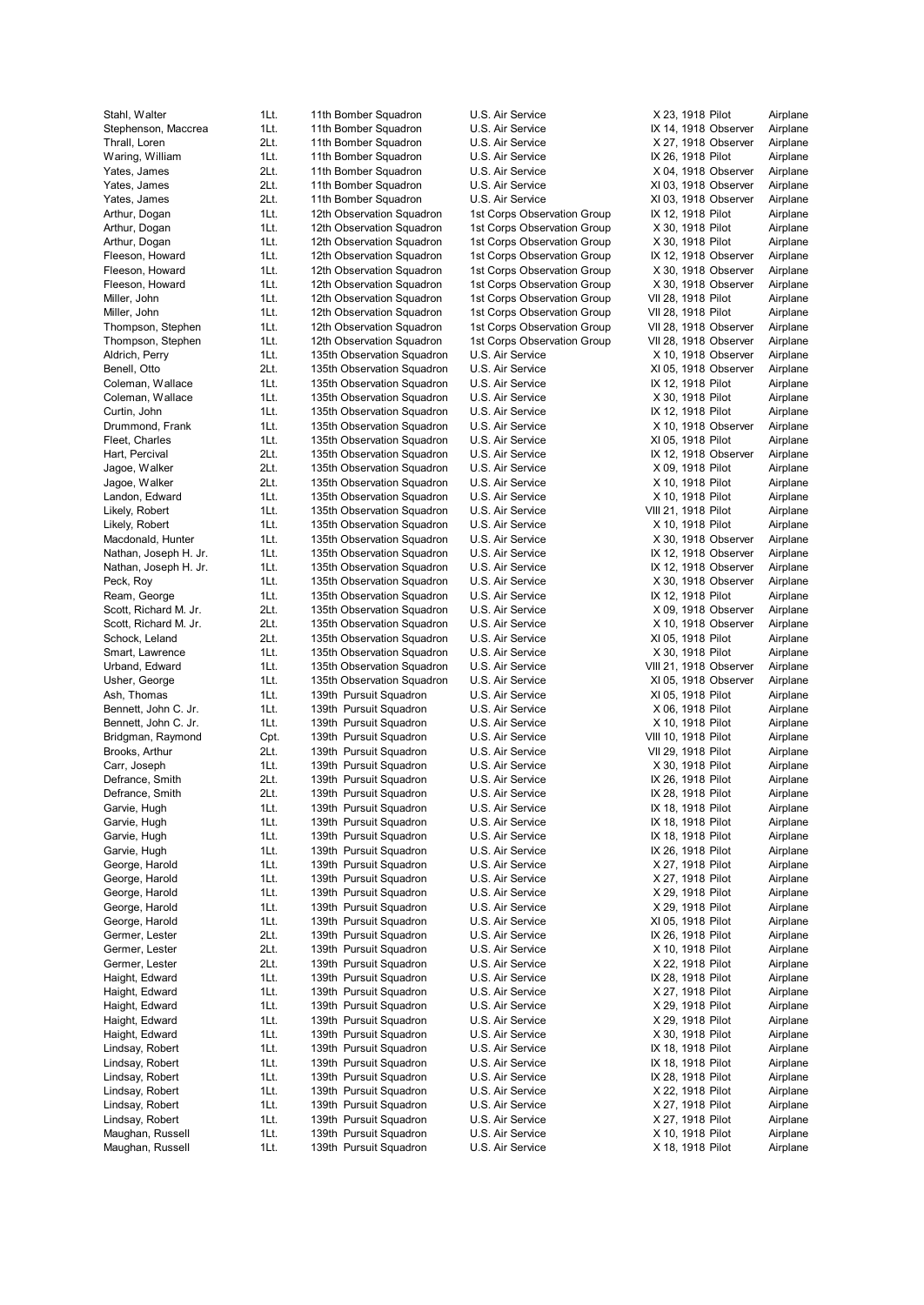| Maughan, Russell                 | 1Lt.         | 139th Pursuit Squadron                           | U.S. Air Service                       | X 27, 1918 Pilot                           | Airplane             |
|----------------------------------|--------------|--------------------------------------------------|----------------------------------------|--------------------------------------------|----------------------|
| Maughan, Russell                 | 1Lt.         | 139th Pursuit Squadron                           | U.S. Air Service                       | X 27, 1918 Pilot                           | Airplane             |
| Mccormick, Vaughn                | 2Lt.         | 139th Pursuit Squadron                           | U.S. Air Service                       | VIII 10, 1918 Pilot                        | Airplane             |
| Mccormick, Vaughn                | 2Lt.         | 139th Pursuit Squadron                           | U.S. Air Service                       | VIII 12, 1918 Pilot                        | Airplane             |
| Moy, Gordon                      | 1Lt.         | 139th Pursuit Squadron                           | U.S. Air Service                       | IX 18, 1918 Pilot                          | Airplane             |
| Moy, Gordon                      | 1Lt.         | 139th Pursuit Squadron                           | U.S. Air Service                       | IX 18, 1918 Pilot                          | Airplane             |
| Moy, Gordon                      | 1Lt.         | 139th Pursuit Squadron                           | U.S. Air Service                       | IX 25, 1918 Pilot                          | Airplane             |
| Owens, John                      | 2Lt.         | 139th Pursuit Squadron                           | U.S. Air Service                       | IX 18, 1918 Pilot                          | Airplane             |
| Owens, John                      | 2Lt.         | 139th Pursuit Squadron                           | U.S. Air Service                       | IX 18, 1918 Pilot                          | Airplane             |
| Owens, John                      | 2Lt.         | 139th Pursuit Squadron                           | U.S. Air Service                       | IX 25, 1918 Pilot                          | Airplane             |
| Owens, John                      | 2Lt.         | 139th Pursuit Squadron                           | U.S. Air Service                       | IX 26, 1918 Pilot                          | Airplane             |
| Owens, John                      | 2Lt.         | 139th Pursuit Squadron                           | U.S. Air Service                       | X 10, 1918 Pilot                           | Airplane             |
| Pointer, Henry                   | 1Lt.         | 139th Pursuit Squadron                           | U.S. Air Service                       | X 10, 1918 Pilot                           | Airplane             |
| Putnam, David                    | 1Lt.<br>1Lt. | 139th Pursuit Squadron                           | U.S. Air Service                       | VI 30, 1918 Pilot                          | Airplane             |
| Putnam, David                    | 1Lt.         | 139th Pursuit Squadron                           | U.S. Air Service                       | VIII 15, 1918 Pilot                        | Airplane             |
| Putnam, David<br>Putnam, David   | 1Lt.         | 139th Pursuit Squadron<br>139th Pursuit Squadron | U.S. Air Service<br>U.S. Air Service   | VIII 22, 1918 Pilot<br>IX 12, 1918 Pilot   | Airplane<br>Airplane |
| Quinn, John                      | 1Lt.         | 139th Pursuit Squadron                           | U.S. Air Service                       | X 23, 1918 Pilot                           | Airplane             |
| Quinn, John                      | 1Lt.         | 139th Pursuit Squadron                           | U.S. Air Service                       | X 30, 1918 Pilot                           | Airplane             |
| Quinn, John                      | 1Lt.         | 139th Pursuit Squadron                           | U.S. Air Service                       | XI 05, 1918 Pilot                          | Airplane             |
| Robertson, Wendel                | 1Lt.         | 139th Pursuit Squadron                           | U.S. Air Service                       | IX 10, 1918 Pilot                          | Airplane             |
| Robertson, Wendel                | 1Lt.         | 139th Pursuit Squadron                           | U.S. Air Service                       | IX 18, 1918 Pilot                          | Airplane             |
| Robertson, Wendel                | 1Lt.         | 139th Pursuit Squadron                           | U.S. Air Service                       | IX 18, 1918 Pilot                          | Airplane             |
| Robertson, Wendel                | 1Lt.         | 139th Pursuit Squadron                           | U.S. Air Service                       | IX 28, 1918 Pilot                          | Airplane             |
| Robertson, Wendel                | 1Lt.         | 139th Pursuit Squadron                           | U.S. Air Service                       | X 10, 1918 Pilot                           | Airplane             |
| Robertson, Wendel                | 1Lt.         | 139th Pursuit Squadron                           | U.S. Air Service                       | X 23, 1918 Pilot                           | Airplane             |
| Robertson, Wendel                | 1Lt.         | 139th Pursuit Squadron                           | U.S. Air Service                       | X 30, 1918 Pilot                           | Airplane             |
| Seevers, Raymond                 | 2Lt.         | 139th Pursuit Squadron                           | U.S. Air Service                       | IX 25, 1918 Pilot                          | Airplane             |
| Seevers, Raymond                 | 1Lt.         | 139th Pursuit Squadron                           | U.S. Air Service                       | IX 28, 1918 Pilot                          | Airplane             |
| Seevers, Raymond                 | 1Lt.         | 139th Pursuit Squadron                           | U.S. Air Service                       | X 23, 1918 Pilot                           | Airplane             |
| Shelby, Richard                  | 1Lt.         | 139th Pursuit Squadron                           | U.S. Air Service                       | IX 18, 1918 Pilot                          | Airplane             |
| Shelby, Richard                  | 1Lt.         | 139th Pursuit Squadron                           | U.S. Air Service                       | IX 18, 1918 Pilot                          | Airplane             |
| Shelby, Richard                  | 1Lt.         | 139th Pursuit Squadron                           | U.S. Air Service                       | X 10, 1918 Pilot                           | Airplane             |
| Schoen, Karl                     | 1Lt.         | 139th Pursuit Squadron                           | U.S. Air Service                       | IX 18, 1918 Pilot                          | Airplane             |
| Schoen, Karl                     | 1Lt.         | 139th Pursuit Squadron                           | U.S. Air Service                       | IX 18, 1918 Pilot                          | Airplane             |
| Schoen, Karl                     | 1Lt.         | 139th Pursuit Squadron                           | U.S. Air Service                       | IX 26, 1918 Pilot                          | Airplane             |
| Schoen, Karl                     | 1Lt.         | 139th Pursuit Squadron                           | U.S. Air Service                       | X 10, 1918 Pilot                           | Airplane             |
| Schoen, Karl                     | 1Lt.         | 139th Pursuit Squadron                           | U.S. Air Service                       | X 22, 1918 Pilot                           | Airplane             |
| Schoen, Karl                     | 1Lt.         | 139th Pursuit Squadron                           | U.S. Air Service                       | X 29, 1918 Pilot                           | Airplane             |
| Schoen, Karl                     | 1Lt.         | 139th Pursuit Squadron                           | U.S. Air Service                       | X 29, 1918 Pilot                           | Airplane             |
| Sumner, Harlan                   | 1Lt.         | 139th Pursuit Squadron                           | U.S. Air Service                       | IX 26, 1918 Pilot                          | Airplane             |
| Armstrong, Henry                 | 1Lt.         | 13th Pursuit Squadron                            | 2nd Pursuit Group                      | X 04, 1918 Pilot                           | Airplane             |
| Avery, Stephen                   | 1Lt.         | 13th Pursuit Squadron                            | 2nd Pursuit Group                      | IX 26, 1918 Pilot                          | Airplane             |
| Avery, Stephen                   | 1Lt.         | 13th Pursuit Squadron                            | 2nd Pursuit Group                      | X 18, 1918 Pilot                           | Airplane             |
| Biddle, Charles J.               | Cpt.         | 13th Pursuit Squadron                            | 2nd Pursuit Group                      | VIII 01, 1918 Pilot                        | Airplane             |
| Biddle, Charles J.               | Cpt.         | 13th Pursuit Squadron                            | 2nd Pursuit Group                      | VIII 01, 1918 Pilot                        | Airplane             |
| Biddle, Charles J.               | Cpt.         | 13th Pursuit Squadron                            | 2nd Pursuit Group                      | VIII 16, 1918 Pilot                        | Airplane             |
| Biddle, Charles J.               | Cpt.         | 13th Pursuit Squadron                            | 2nd Pursuit Group                      | IX 26, 1918 Pilot                          | Airplane             |
| Biddle, Charles J.               | Cpt.         | 13th Pursuit Squadron                            | 2nd Pursuit Group                      | X 18, 1918 Pilot                           | Airplane             |
| Billard, Arthur                  | 1 Lt.        | 13th Pursuit Squadron                            | 2nd Pursuit Group                      | XI 04, 1918 Pilot                          | Airplane             |
| Brewer, Leighton                 | 1Lt.         | 13th Pursuit Squadron                            | 2nd Pursuit Group                      | IX 15, 1918 Pilot                          | Airplane             |
| Brewer, Leighton                 | 1Lt.         | 13th Pursuit Squadron                            | 2nd Pursuit Group                      | IX 26, 1918 Pilot                          | Airplane             |
| Brewer, Leighton                 | 1Lt.         | 13th Pursuit Squadron                            | 2nd Pursuit Group                      | XI 04, 1918 Pilot                          | Airplane             |
| Converse, Robert                 | 1Lt.         | 13th Pursuit Squadron                            | 2nd Pursuit Group                      | IX 13, 1918 Pilot                          | Airplane             |
| Converse, Robert                 | 1Lt.         | 13th Pursuit Squadron                            | 2nd Pursuit Group                      | IX 13, 1918 Pilot                          | Airplane             |
| Converse, Robert                 | 1Lt.         | 13th Pursuit Squadron                            | 2nd Pursuit Group                      | IX 13, 1918 Pilot                          | Airplane             |
| Drew, Charles                    | 1Lt.         | 13th Pursuit Squadron                            | 2nd Pursuit Group                      | VIII 15, 1918 Pilot                        | Airplane             |
| Este, J                          | 1Lt.         | 13th Pursuit Squadron                            | 2nd Pursuit Group                      | IX 13, 1918 Pilot                          | Airplane             |
| Este, J                          | 1Lt.         | 13th Pursuit Squadron                            | 2nd Pursuit Group                      | IX 13, 1918 Pilot                          | Airplane             |
| Este, J                          | 1Lt.         | 13th Pursuit Squadron<br>13th Pursuit Squadron   | 2nd Pursuit Group<br>2nd Pursuit Group | IX 13, 1918 Pilot<br>X 06, 1918 Pilot      | Airplane<br>Airplane |
| Este, J                          | Cpt.         |                                                  |                                        |                                            |                      |
| Freeman, Harry                   | 1Lt.<br>1Lt. | 13th Pursuit Squadron<br>13th Pursuit Squadron   | 2nd Pursuit Group<br>2nd Pursuit Group | VIII 01, 1918 Pilot<br>VIII 01, 1918 Pilot | Airplane<br>Airplane |
| Freeman, Harry<br>Freeman, Harry |              |                                                  |                                        |                                            |                      |
| Guthrie, Murray                  | 1Lt.<br>1Lt. | 13th Pursuit Squadron<br>13th Pursuit Squadron   | 2nd Pursuit Group<br>2nd Pursuit Group | VIII 15, 1918 Pilot<br>IX 14, 1918 Pilot   | Airplane<br>Airplane |
| Guthrie, Murray                  | 1Lt.         | 13th Pursuit Squadron                            | 2nd Pursuit Group                      | IX 14, 1918 Pilot                          | Airplane             |
| Guthrie, Murray                  | 1Lt.         | 13th Pursuit Squadron                            | 2nd Pursuit Group                      | IX 15, 1918 Pilot                          | Airplane             |
| Guthrie, Murray                  | 1Lt.         | 13th Pursuit Squadron                            | 2nd Pursuit Group                      | X 01, 1918 Pilot                           | Airplane             |
| Guthrie, Murray                  | 1Lt.         | 13th Pursuit Squadron                            | 2nd Pursuit Group                      | X 04, 1918 Pilot                           | Airplane             |
| Guthrie, Murray                  | 1Lt.         | 13th Pursuit Squadron                            | 2nd Pursuit Group                      | XI 04, 1918 Pilot                          | Airplane             |
| Harrington, John                 | 1Lt.         | 13th Pursuit Squadron                            | 2nd Pursuit Group                      | XI 04, 1918 Pilot                          | Airplane             |
| Hays, Frank                      | 2Lt.         | 13th Pursuit Squadron                            | 2nd Pursuit Group                      | IX 13, 1918 Pilot                          | Airplane             |
| Hays, Frank                      | 2Lt.         | 13th Pursuit Squadron                            | 2nd Pursuit Group                      | IX 13, 1918 Pilot                          | Airplane             |
| Hays, Frank                      | 2Lt.         | 13th Pursuit Squadron                            | 2nd Pursuit Group                      | IX 13, 1918 Pilot                          | Airplane             |
|                                  |              |                                                  |                                        |                                            |                      |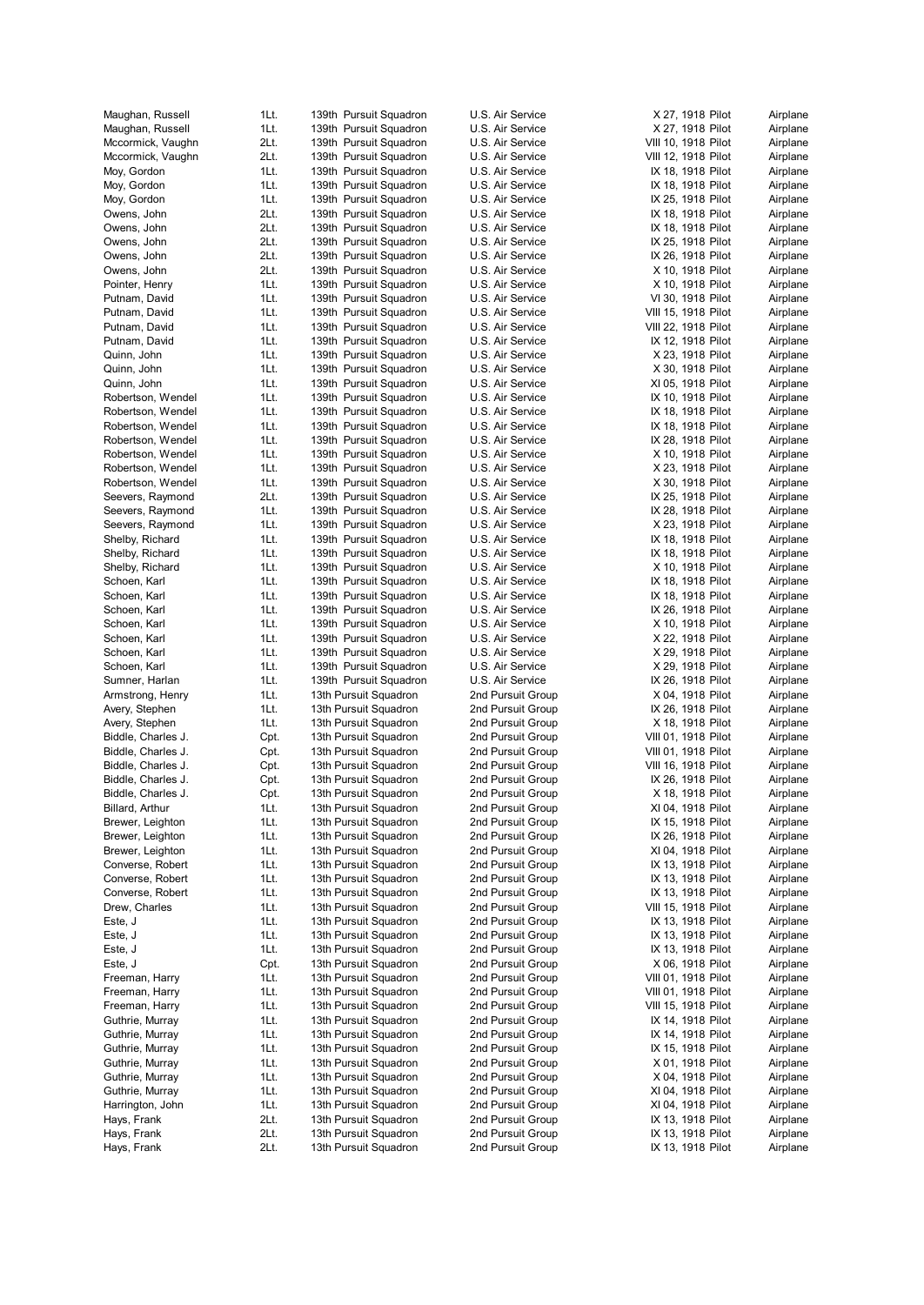| Hays, Frank                          | 2Lt.         | 13th Pursuit Squadron                            | 2nd Pursuit Group                      | IX 15, 1918 Pilot                        | Airplane             |
|--------------------------------------|--------------|--------------------------------------------------|----------------------------------------|------------------------------------------|----------------------|
| Hays, Frank                          | 2Lt.         | 13th Pursuit Squadron                            | 2nd Pursuit Group                      | XI 04, 1918 Pilot                        | Airplane             |
| Hays, Frank                          | 2Lt.         | 13th Pursuit Squadron                            | 2nd Pursuit Group                      | XI 04, 1918 Pilot                        | Airplane             |
| Howe, David                          | 1Lt.         | 13th Pursuit Squadron                            | 2nd Pursuit Group                      | IX 13, 1918 Pilot                        | Airplane             |
| Howe, David<br>Howe, David           | 1Lt.<br>1Lt. | 13th Pursuit Squadron<br>13th Pursuit Squadron   | 2nd Pursuit Group<br>2nd Pursuit Group | IX 13, 1918 Pilot<br>IX 13, 1918 Pilot   | Airplane<br>Airplane |
| Presley, Curtis                      | 2Lt.         | 13th Pursuit Squadron                            | 2nd Pursuit Group                      | XI 04, 1918 Pilot                        | Airplane             |
| Richards, Earl                       | 1Lt.         | 13th Pursuit Squadron                            | 2nd Pursuit Group                      | IX 14, 1918 Pilot                        | Airplane             |
| Richards, Earl                       | 1Lt.         | 13th Pursuit Squadron                            | 2nd Pursuit Group                      | IX 14, 1918 Pilot                        | Airplane             |
| Seerley, John                        | 1Lt.         | 13th Pursuit Squadron                            | 2nd Pursuit Group                      | VIII 01, 1918 Pilot                      | Airplane             |
| Seerley, John                        | 1Lt.         | 13th Pursuit Squadron                            | 2nd Pursuit Group                      | VIII 01, 1918 Pilot                      | Airplane             |
| Seerley, John                        | 1Lt.         | 13th Pursuit Squadron                            | 2nd Pursuit Group                      | IX 13, 1918 Pilot                        | Airplane             |
| Seerley, John                        | 1Lt.         | 13th Pursuit Squadron                            | 2nd Pursuit Group                      | IX 13, 1918 Pilot                        | Airplane             |
| Seerley, John                        | 1Lt.         | 13th Pursuit Squadron                            | 2nd Pursuit Group                      | IX 13, 1918 Pilot                        | Airplane             |
| Spaatz, Carl                         | Maj.         | 13th Pursuit Squadron                            | 2nd Pursuit Group                      | IX 15, 1918 Pilot                        | Airplane             |
| Spaatz, Carl                         | Maj.         | 13th Pursuit Squadron                            | 2nd Pursuit Group                      | IX 26, 1918 Pilot                        | Airplane             |
| Stiles, Robert<br>Stiles, Robert     | 1Lt.<br>1Lt. | 13th Pursuit Squadron<br>13th Pursuit Squadron   | 2nd Pursuit Group<br>2nd Pursuit Group | VIII 15, 1918 Pilot<br>IX 14, 1918 Pilot | Airplane<br>Airplane |
| Stiles, Robert                       | 1Lt.         | 13th Pursuit Squadron                            | 2nd Pursuit Group                      | IX 14, 1918 Pilot                        | Airplane             |
| Stivers, Gerald                      | 1Lt.         | 13th Pursuit Squadron                            | 2nd Pursuit Group                      | IX 14, 1918 Pilot                        | Airplane             |
| Stivers, Gerald                      | 1Lt.         | 13th Pursuit Squadron                            | 2nd Pursuit Group                      | IX 14, 1918 Pilot                        | Airplane             |
| Stovall, William                     | 1Lt.         | 13th Pursuit Squadron                            | 2nd Pursuit Group                      | VIII 01, 1918 Pilot                      | Airplane             |
| Stovall, William                     | 1Lt.         | 13th Pursuit Squadron                            | 2nd Pursuit Group                      | VIII 01, 1918 Pilot                      | Airplane             |
| Stovall, William                     | 1Lt.         | 13th Pursuit Squadron                            | 2nd Pursuit Group                      | IX 15, 1918 Pilot                        | Airplane             |
| Stovall, William                     | 1Lt.         | 13th Pursuit Squadron                            | 2nd Pursuit Group                      | IX 26, 1918 Pilot                        | Airplane             |
| Stovall, William                     | 1Lt.         | 13th Pursuit Squadron                            | 2nd Pursuit Group                      | X 18, 1918 Pilot                         | Airplane             |
| Stovall, William                     | 1Lt.         | 13th Pursuit Squadron                            | 2nd Pursuit Group                      | X 23, 1918 Pilot                         | Airplane             |
| Baker, Hobart                        | Cpt.         | 141st Pursuit Squadron                           | U.S. Air Service                       | X 28, 1918 Pilot                         | Airplane             |
| Baker, Hobart                        | Cpt.         | 141st Pursuit Squadron                           | U.S. Air Service                       | XI 05, 1918 Pilot                        | Airplane             |
| Cady, Loris                          | 1Lt.         | 141st Pursuit Squadron                           | U.S. Air Service                       | XI 05, 1918 Pilot                        | Airplane             |
| Hamlin, Bryan                        | 2Lt.         | 141st Pursuit Squadron                           | U.S. Air Service                       | XI 05, 1918 Pilot                        | Airplane             |
| Chappell, Paul                       | 2Lt.<br>1Lt. | 141st Pursuit Squadron                           | U.S. Air Service                       | XI 05, 1918 Pilot                        | Airplane             |
| Shelby, Richard<br>Abernathy, Thomas | 2Lt.         | 141st Pursuit Squadron<br>147th Pursuit Squadron | U.S. Air Service<br>1st Pursuit Group  | XI 05, 1918 Pilot<br>VII 24, 1918 Pilot  | Airplane<br>Airplane |
| Abernathy, Thomas                    | 2Lt.         | 147th Pursuit Squadron                           | 1st Pursuit Group                      | VII 24, 1918 Pilot                       | Airplane             |
| Abernathy, Thomas                    | 2Lt.         | 147th Pursuit Squadron                           | 1st Pursuit Group                      | X 12, 1918 Pilot                         | Airplane             |
| Bronson, Tyler                       | 2Lt.         | 147th Pursuit Squadron                           | 1st Pursuit Group                      | VII 02, 1918 Pilot                       | Airplane             |
| Brotherton, William                  | 2Lt.         | 147th Pursuit Squadron                           | 1st Pursuit Group                      | VIII 01, 1918 Pilot                      | Airplane             |
| Brotherton, William                  | 2Lt.         | 147th Pursuit Squadron                           | 1st Pursuit Group                      | X 06, 1918 Pilot                         | Balloon              |
| Brotherton, William                  | 2Lt.         | 147th Pursuit Squadron                           | 1st Pursuit Group                      | X 10, 1918 Pilot                         | Airplane             |
| Ennis, Frank                         | 2Lt.         | 147th Pursuit Squadron                           | 1st Pursuit Group                      | IX 28, 1918 Pilot                        | Airplane             |
| Healy, James                         | 1Lt.         | 147th Pursuit Squadron                           | 1st Pursuit Group                      | VII 24, 1918 Pilot                       | Airplane             |
| Healy, James                         | 1Lt.         | 147th Pursuit Squadron                           | 1st Pursuit Group                      | VII 24, 1918 Pilot                       | Airplane             |
| Healy, James                         | 1Lt.         | 147th Pursuit Squadron                           | 1st Pursuit Group                      | VII 25, 1918 Pilot                       | Airplane             |
| Healy, James                         | 1Lt.         | 147th Pursuit Squadron                           | 1st Pursuit Group                      | X 30, 1918 Pilot                         | Airplane             |
| Healy, James                         | 1Lt.         | 147th Pursuit Squadron                           | 1st Pursuit Group                      | X 30, 1918 Pilot                         | Airplane             |
| Herron, James                        | 1Lt.         | 147th Pursuit Squadron                           | 1st Pursuit Group                      | IX 27, 1918 Pilot<br>VII 16, 1918 Pilot  | Airplane             |
| Jones, Arthur<br>Jones, Arthur       | 2Lt.<br>2Lt. | 147th Pursuit Squadron<br>147th Pursuit Squadron | 1st Pursuit Group<br>1st Pursuit Group | VII 24, 1918 Pilot                       | Airplane<br>Airplane |
| Jones, Arthur                        | 2Lt.         | 147th Pursuit Squadron                           | 1st Pursuit Group                      | VII 24, 1918 Pilot                       |                      |
| Jones, Arthur                        | 2Lt.         | 147th Pursuit Squadron                           | 1st Pursuit Group                      | X 02, 1918 Pilot                         | Airplane<br>Airplane |
| Mcdermott, Cleveland                 | 2Lt.         | 147th Pursuit Squadron                           | 1st Pursuit Group                      | VII 02, 1918 Pilot                       | Airplane             |
| Mcdermott, Cleveland                 | 2Lt.         | 147th Pursuit Squadron                           | 1st Pursuit Group                      | X 19, 1918 Pilot                         | Airplane             |
| Mcdermott, Cleveland                 | 2Lt.         | 147th Pursuit Squadron                           | 1st Pursuit Group                      | X 19, 1918 Pilot                         | Airplane             |
| Meissner, James                      | Cpt.         | 147th Pursuit Squadron                           | 1st Pursuit Group                      | VIII 01, 1918 Pilot                      | Airplane             |
| Meissner, James                      | Cpt.         | 147th Pursuit Squadron                           | 1st Pursuit Group                      | X 10, 1918 Pilot                         | Airplane             |
| Meissner, James                      | Cpt.         | 147th Pursuit Squadron                           | 1st Pursuit Group                      | X 28, 1918 Pilot                         | Balloon              |
| Meissner, James                      | Cpt.         | 147th Pursuit Squadron                           | 1st Pursuit Group                      | X 29, 1918 Pilot                         | Airplane             |
| Myers, Oscar                         | 2Lt.         | 147th Pursuit Squadron                           | 1st Pursuit Group                      | IX 28, 1918 Pilot                        | Airplane             |
| Myers, Oscar                         | 1Lt.         | 147th Pursuit Squadron                           | 1st Pursuit Group                      | X 10, 1918 Pilot                         | Airplane             |
| Oneill, Ralph                        | 2Lt.         | 147th Pursuit Squadron                           | 1st Pursuit Group                      | VII 02, 1918 Pilot                       | Airplane             |
| Oneill, Ralph<br>Oneill, Ralph       | 2Lt.<br>2Lt. | 147th Pursuit Squadron<br>147th Pursuit Squadron | 1st Pursuit Group<br>1st Pursuit Group | VII 05, 1918 Pilot<br>VII 24, 1918 Pilot | Airplane<br>Airplane |
| Oneill, Ralph                        | 2Lt.         | 147th Pursuit Squadron                           | 1st Pursuit Group                      | VII 24, 1918 Pilot                       | Airplane             |
| Oneill, Ralph                        | 2Lt.         | 147th Pursuit Squadron                           | 1st Pursuit Group                      | X 10, 1918 Pilot                         | Airplane             |
| Parry, Maxwell                       | 2Lt.         | 147th Pursuit Squadron                           | 1st Pursuit Group                      | VII 02, 1918 Pilot                       | Airplane             |
| Porter, Charles                      | 2Lt.         | 147th Pursuit Squadron                           | 1st Pursuit Group                      | VII 16, 1918 Pilot                       | Airplane             |
| Porter, Charles                      | 2Lt.         | 147th Pursuit Squadron                           | 1st Pursuit Group                      | VII 24, 1918 Pilot                       | Airplane             |
| Porter, Charles                      | 2Lt.         | 147th Pursuit Squadron                           | 1st Pursuit Group                      | VII 24, 1918 Pilot                       | Airplane             |
| Porter, Charles                      | 2Lt.         | 147th Pursuit Squadron                           | 1st Pursuit Group                      | IX 28, 1918 Pilot                        | Airplane             |
| Porter, Kenneth                      | 2Lt.         | 147th Pursuit Squadron                           | 1st Pursuit Group                      | VII 02, 1918 Pilot                       | Airplane             |
| Porter, Kenneth                      | 2Lt.         | 147th Pursuit Squadron                           | 1st Pursuit Group                      | IX 28, 1918 Pilot                        | Airplane             |
| Porter, Kenneth                      | 2Lt.         | 147th Pursuit Squadron                           | 1st Pursuit Group                      | X 10, 1918 Pilot                         | Airplane             |
| Porter, Kenneth                      | 2Lt.         | 147th Pursuit Squadron                           | 1st Pursuit Group                      | X 10, 1918 Pilot                         | Airplane             |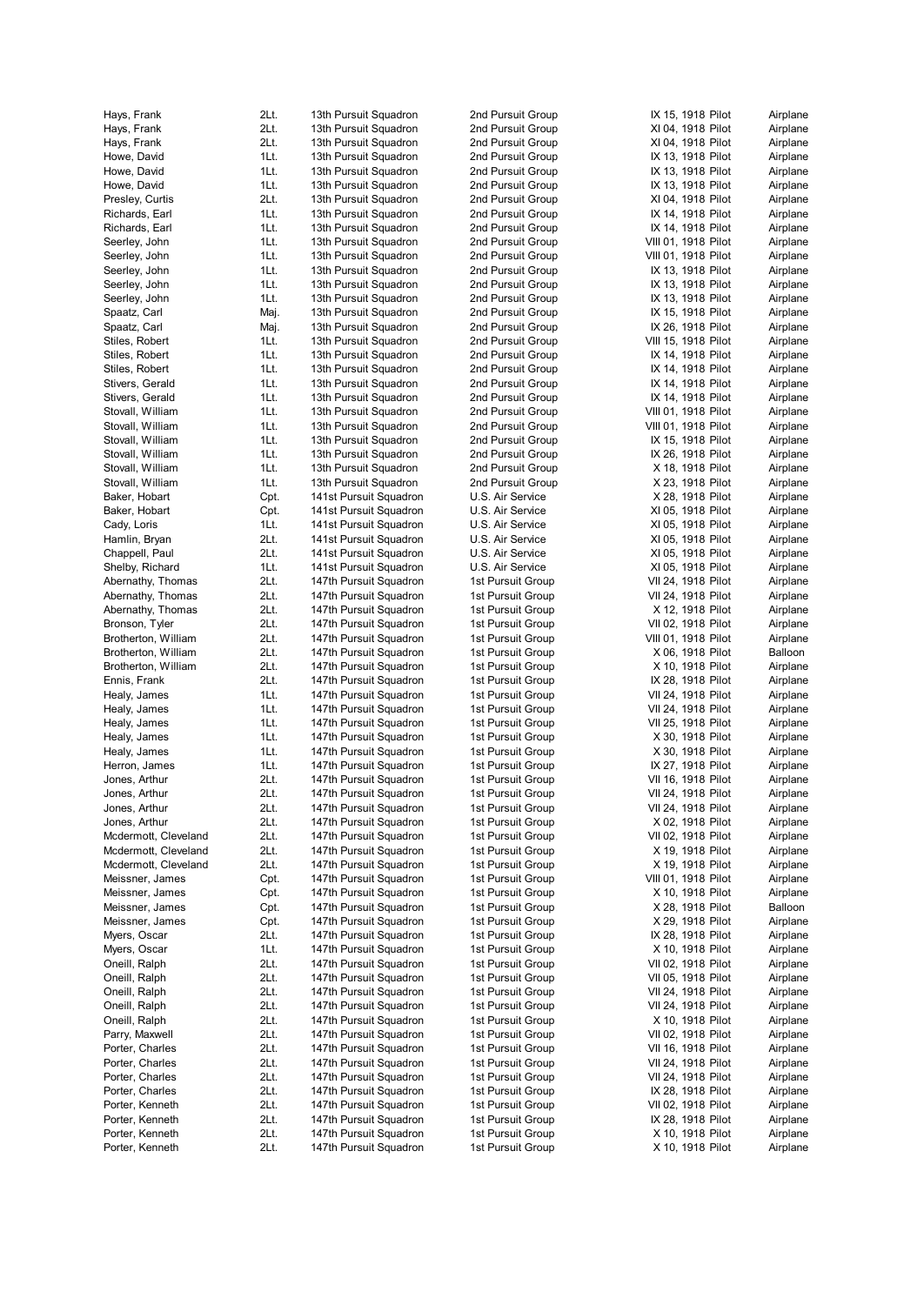| Porter, Kenneth                         | 2Lt.         | 147th Pursuit Squadron                           | 1st Pursuit Group                      | X 12, 1918 Pilot                           | Airplane             |
|-----------------------------------------|--------------|--------------------------------------------------|----------------------------------------|--------------------------------------------|----------------------|
| Raible, Joseph                          | 2Lt.         | 147th Pursuit Squadron                           | 1st Pursuit Group                      | VII 05, 1918 Pilot                         | Airplane             |
| Raible, Joseph                          | 2Lt.         | 147th Pursuit Squadron                           | 1st Pursuit Group                      | VII 25, 1918 Pilot                         | Airplane             |
| Robertson, George                       | 1Lt.         | 147th Pursuit Squadron                           | 1st Pursuit Group                      | IX 17, 1918 Pilot                          | Airplane             |
| Simon, Louis C. Jr.                     | 2Lt.         | 147th Pursuit Squadron                           | 1st Pursuit Group                      | IX 16, 1918 Pilot                          | Airplane             |
| Simon, Louis C. Jr.<br>Simonds, Francis | 2Lt.<br>2Lt. | 147th Pursuit Squadron<br>147th Pursuit Squadron | 1st Pursuit Group<br>1st Pursuit Group | IX 28, 1918 Pilot<br>VII 05, 1918 Pilot    | Airplane<br>Airplane |
| Simonds, Francis                        | 2Lt.         | 147th Pursuit Squadron                           | 1st Pursuit Group                      | VII 16, 1918 Pilot                         | Airplane             |
| Simonds, Francis                        | 2Lt.         | 147th Pursuit Squadron                           | 1st Pursuit Group                      | X 02, 1918 Pilot                           | Airplane             |
| Simonds, Francis                        | 2Lt.         | 147th Pursuit Squadron                           | 1st Pursuit Group                      | X 12, 1918 Pilot                           | Airplane             |
| Stevens, John                           | 1Lt.         | 147th Pursuit Squadron                           | 1st Pursuit Group                      | VII 02, 1918 Pilot                         | Airplane             |
| Waters, George                          | 1Lt.         | 147th Pursuit Squadron                           | 1st Pursuit Group                      | X 10, 1918 Pilot                           | Airplane             |
| White, Wilbert                          | 2Lt.         | 147th Pursuit Squadron                           | 1st Pursuit Group                      | VII 24, 1918 Pilot                         | Airplane             |
| White, Wilbert                          | 2Lt.         | 147th Pursuit Squadron                           | 1st Pursuit Group                      | VII 24, 1918 Pilot                         | Airplane             |
| White, Wilbert                          | 2Lt.         | 147th Pursuit Squadron                           | 1st Pursuit Group                      | IX 14, 1918 Pilot                          | Airplane             |
| White, Wilbert                          | 2Lt.         | 147th Pursuit Squadron                           | 1st Pursuit Group                      | IX 14, 1918 Pilot                          | Balloon              |
| White, Wilbert                          | 2Lt.         | 147th Pursuit Squadron                           | 1st Pursuit Group                      | IX 27, 1918 Pilot                          | Airplane             |
| White, Wilbert                          | 2Lt.         | 147th Pursuit Squadron                           | 1st Pursuit Group                      | IX 27, 1918 Pilot                          | Airplane             |
| White, Wilbert<br>White, Wilbert        | 2Lt.<br>2Lt. | 147th Pursuit Squadron<br>147th Pursuit Squadron | 1st Pursuit Group<br>1st Pursuit Group | X 10, 1918 Pilot<br>X 10, 1918 Pilot       | Airplane<br>Airplane |
| Bissell, Clayton                        | 1Lt.         | 148th Pursuit Squadron                           | U.S. Air Service                       | IX 04, 1918 Pilot                          | Airplane             |
| Bissell, Clayton                        | 1Lt.         | 148th Pursuit Squadron                           | U.S. Air Service                       | IX 04, 1918 Pilot                          | Airplane             |
| Bissell, Clayton                        | 1Lt.         | 148th Pursuit Squadron                           | U.S. Air Service                       | X 03, 1918 Pilot                           | Airplane             |
| Bissell, Clayton                        | 1Lt.         | 148th Pursuit Squadron                           | U.S. Air Service                       | X 28, 1918 Pilot                           | Airplane             |
| Bissell, Clayton                        | 1Lt.         | 148th Pursuit Squadron                           | U.S. Air Service                       | X 28, 1918 Pilot                           | Airplane             |
| Callahan, Lawrence                      | 1Lt.         | 148th Pursuit Squadron                           | U.S. Air Service                       | X 03, 1918 Pilot                           | Airplane             |
| Callahan, Lawrence                      | 1Lt.         | 148th Pursuit Squadron                           | U.S. Air Service                       | X 28, 1918 Pilot                           | Airplane             |
| Clay, Henry R. Jr.                      | 1Lt.         | 148th Pursuit Squadron                           | U.S. Air Service                       | VIII 16, 1918 Pilot                        | Airplane             |
| Clay, Henry R. Jr.                      | 1Lt.         | 148th Pursuit Squadron                           | U.S. Air Service                       | VIII 21, 1918 Pilot                        | Airplane             |
| Clay, Henry R. Jr.                      | 1Lt.         | 148th Pursuit Squadron                           | U.S. Air Service                       | VIII 25, 1918 Pilot                        | Airplane             |
| Clay, Henry R. Jr.                      | 1Lt.         | 148th Pursuit Squadron                           | U.S. Air Service                       | VIII 27, 1918 Pilot                        | Airplane             |
| Clay, Henry R. Jr.                      | 1Lt.         | 148th Pursuit Squadron                           | U.S. Air Service                       | IX 04, 1918 Pilot                          | Airplane             |
| Clay, Henry R. Jr.                      | 1Lt.         | 148th Pursuit Squadron                           | U.S. Air Service                       | IX 04, 1918 Pilot                          | Airplane             |
| Clay, Henry R. Jr.                      | 1Lt.         | 148th Pursuit Squadron                           | U.S. Air Service                       | IX 24, 1918 Pilot                          | Airplane             |
| Clay, Henry R. Jr.                      | 1Lt.         | 148th Pursuit Squadron                           | U.S. Air Service                       | IX 27, 1918 Pilot                          | Airplane             |
| Creech, Jesse                           | 1Lt.<br>1Lt. | 148th Pursuit Squadron                           | U.S. Air Service                       | VIII 15, 1918 Pilot                        | Airplane             |
| Creech, Jesse<br>Creech, Jesse          | 1Lt.         | 148th Pursuit Squadron<br>148th Pursuit Squadron | U.S. Air Service<br>U.S. Air Service   | VIII 25, 1918 Pilot<br>IX 06, 1918 Pilot   | Airplane             |
| Creech, Jesse                           | 1Lt.         | 148th Pursuit Squadron                           | U.S. Air Service                       | IX 15, 1918 Pilot                          | Airplane<br>Airplane |
| Creech, Jesse                           | 1Lt.         | 148th Pursuit Squadron                           | U.S. Air Service                       | IX 17, 1918 Pilot                          | Airplane             |
| Creech, Jesse                           | 1Lt.         | 148th Pursuit Squadron                           | U.S. Air Service                       | IX 26, 1918 Pilot                          | Airplane             |
| Creech, Jesse                           | 1Lt.         | 148th Pursuit Squadron                           | U.S. Air Service                       | X 28, 1918 Pilot                           | Airplane             |
| Cunnius, Percy                          | 2Lt.         | 148th Pursuit Squadron                           | U.S. Air Service                       | IX 15, 1918 Pilot                          | Airplane             |
| Dorsey, George                          | 1Lt.         | 148th Pursuit Squadron                           | U.S. Air Service                       | VIII 21, 1918 Pilot                        | Airplane             |
| Dorsey, George                          | 1Lt.         | 148th Pursuit Squadron                           | U.S. Air Service                       | X 28, 1918 Pilot                           | Airplane             |
| Kindley, Field                          | 1Lt.         | 148th Pursuit Squadron                           | U.S. Air Service                       | VII 13, 1918 Pilot                         | Airplane             |
| Kindley, Field                          | 1Lt.         | 148th Pursuit Squadron                           | U.S. Air Service                       | VIII 03, 1918 Pilot                        | Airplane             |
| Kindley, Field                          | 1Lt.         | 148th Pursuit Squadron                           | U.S. Air Service                       | VIII 13, 1918 Pilot                        | Airplane             |
| Kindley, Field                          | 1Lt.         | 148th Pursuit Squadron                           | U.S. Air Service                       | IX 02, 1918 Pilot                          | Airplane             |
| Kindley, Field                          | 1Lt.         | 148th Pursuit Squadron                           | U.S. Air Service                       | IX 05, 1918 Pilot                          | Airplane             |
| Kindley, Field                          | 1Lt.         | 148th Pursuit Squadron                           | U.S. Air Service                       | IX 15, 1918 Pilot                          | Airplane             |
| Kindley, Field<br>Kindley, Field        | 1Lt.<br>1Lt. | 148th Pursuit Squadron<br>148th Pursuit Squadron | U.S. Air Service<br>U.S. Air Service   | IX 17, 1918 Pilot<br>IX 24, 1918 Pilot     | Airplane<br>Airplane |
| Kindley, Field                          | 1Lt.         | 148th Pursuit Squadron                           | U.S. Air Service                       | IX 26, 1918 Pilot                          | Airplane             |
| Kindley, Field                          | 1Lt.         | 148th Pursuit Squadron                           | U.S. Air Service                       | IX 27, 1918 Pilot                          | Airplane             |
| Kindley, Field                          | 1Lt.         | 148th Pursuit Squadron                           | U.S. Air Service                       | X 28, 1918 Pilot                           | Airplane             |
| Knox, Walter                            | 1Lt.         | 148th Pursuit Squadron                           | U.S. Air Service                       | IX 02, 1918 Pilot                          | Airplane             |
| Knox, Walter                            | 1Lt.         | 148th Pursuit Squadron                           | U.S. Air Service                       | IX 24, 1918 Pilot                          | Airplane             |
| Mandel, Oscar                           | 2Lt.         | 148th Pursuit Squadron                           | U.S. Air Service                       | VIII 25, 1918 Pilot                        | Airplane             |
| Mclean, Charles                         | 1Lt.         | 148th Pursuit Squadron                           | U.S. Air Service                       | IX 02, 1918 Pilot                          | Airplane             |
| Mclean, Charles                         | 1Lt.         | 148th Pursuit Squadron                           | U.S. Air Service                       | IX 29, 1918 Pilot                          | Airplane             |
| Moore, Thomas                           | 1Lt.         | 148th Pursuit Squadron                           | U.S. Air Service                       | VIII 27, 1918 Pilot                        | Airplane             |
| Moore, Thomas                           | 1Lt.         | 148th Pursuit Squadron                           | U.S. Air Service                       | IX 15, 1918 Pilot                          | Airplane             |
| Moore, Thomas                           | 1Lt.         | 148th Pursuit Squadron                           | U.S. Air Service                       | X 28, 1918 Pilot                           | Airplane             |
| Rabe, Louis                             | 2Lt.         | 148th Pursuit Squadron                           | U.S. Air Service                       | IX 29, 1918 Pilot                          | Airplane             |
| Ralston, Orville                        | 1Lt.         | 148th Pursuit Squadron                           | U.S. Air Service                       | IX 15, 1918 Pilot                          | Airplane             |
| Ralston, Orville                        | 1Lt.         | 148th Pursuit Squadron                           | U.S. Air Service                       | IX 26, 1918 Pilot                          | Airplane             |
| Ralston, Orville<br>Seibold, George     | 1Lt.<br>1Lt. | 148th Pursuit Squadron<br>148th Pursuit Squadron | U.S. Air Service<br>U.S. Air Service   | X 03, 1918 Pilot                           | Airplane             |
| Seibold, George                         | 1Lt.         | 148th Pursuit Squadron                           | U.S. Air Service                       | VIII 13, 1918 Pilot<br>VIII 15, 1918 Pilot | Airplane<br>Airplane |
| Seibold, George                         | 1Lt.         | 148th Pursuit Squadron                           | U.S. Air Service                       | VIII 25, 1918 Pilot                        | Airplane             |
| Springs, Elliott                        | 1Lt.         | 148th Pursuit Squadron                           | U.S. Air Service                       | VIII 03, 1918 Pilot                        | Airplane             |
| Springs, Elliott                        | 1Lt.         | 148th Pursuit Squadron                           | U.S. Air Service                       | VIII 22, 1918 Pilot                        | Airplane             |
| Springs, Elliott                        | 1Lt.         | 148th Pursuit Squadron                           | U.S. Air Service                       | VIII 22, 1918 Pilot                        | Airplane             |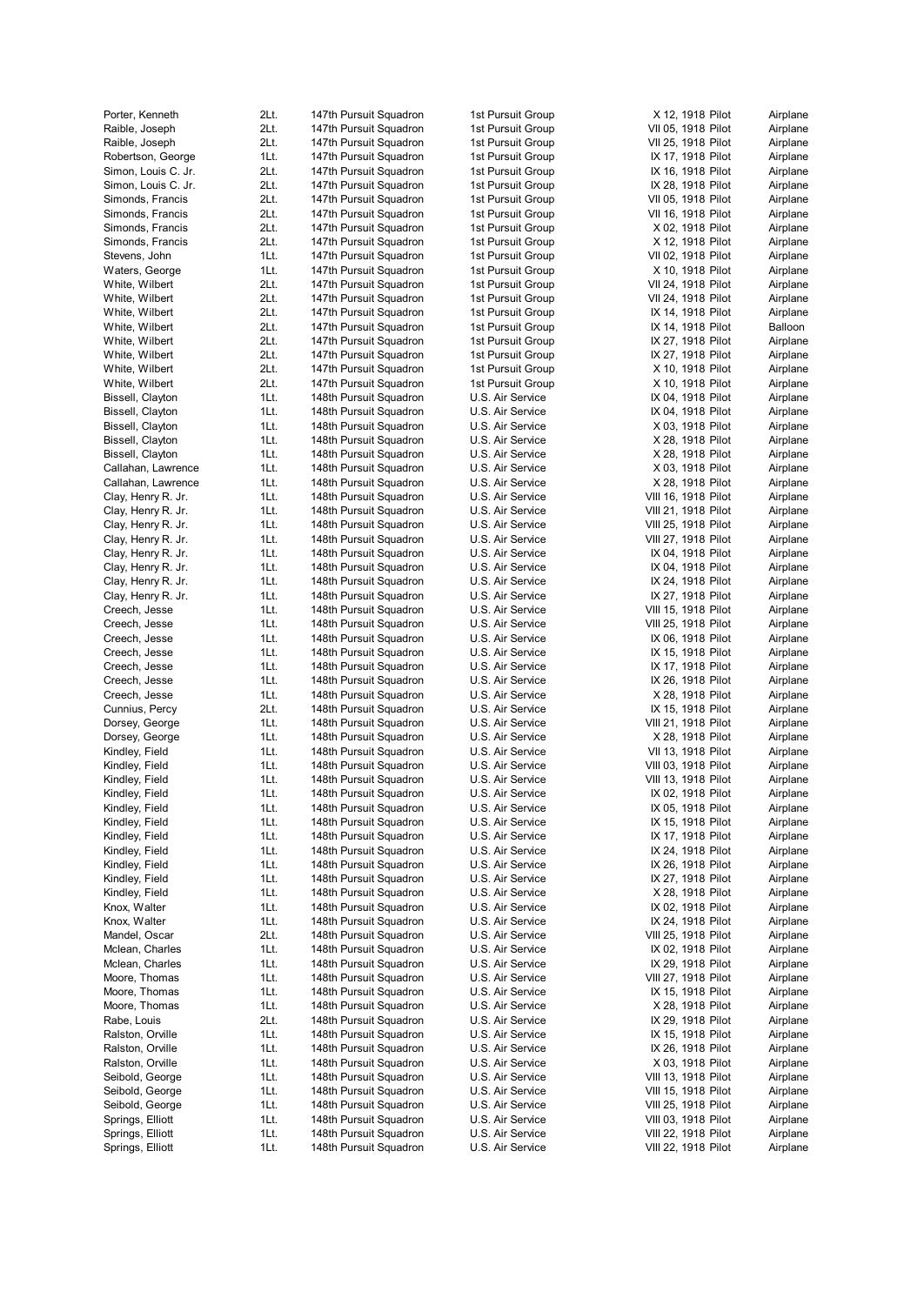| Springs, Elliott   | 1Lt.       | 148th Pursuit Squadron     | U.S. Air Service  | VIII 22, 1918 Pilot  | Airplane |
|--------------------|------------|----------------------------|-------------------|----------------------|----------|
| Springs, Elliott   | 1Lt.       | 148th Pursuit Squadron     | U.S. Air Service  | VIII 27, 1918 Pilot  | Airplane |
| Springs, Elliott   | 1Lt.       | 148th Pursuit Squadron     | U.S. Air Service  | IX 09, 1918 Pilot    | Airplane |
| Springs, Elliott   | 1Lt.       | 148th Pursuit Squadron     | U.S. Air Service  | IX 13, 1918 Pilot    | Airplane |
|                    | 1Lt.       | 148th Pursuit Squadron     | U.S. Air Service  | IX 15, 1918 Pilot    | Airplane |
| Springs, Elliott   |            |                            |                   |                      |          |
| Springs, Elliott   | 1Lt.       | 148th Pursuit Squadron     | U.S. Air Service  | IX 20, 1918 Pilot    | Airplane |
| Springs, Elliott   | 1Lt.       | 148th Pursuit Squadron     | U.S. Air Service  | IX 24, 1918 Pilot    | Airplane |
| Springs, Elliott   | 1Lt.       | 148th Pursuit Squadron     | U.S. Air Service  | IX 27, 1918 Pilot    | Airplane |
| Starkey, Henry     | 1Lt.       | 148th Pursuit Squadron     | U.S. Air Service  | IX 15, 1918 Pilot    | Airplane |
| Starkey, Henry     | 1Lt.       | 148th Pursuit Squadron     | U.S. Air Service  | IX 20, 1918 Pilot    | Airplane |
| Whiting, George    | 2Lt.       | 148th Pursuit Squadron     | U.S. Air Service  | IX 04, 1918 Pilot    | Airplane |
| Wyly, Lawrence     | 1Lt.       | 148th Pursuit Squadron     | U.S. Air Service  | VIII 13, 1918 Pilot  | Airplane |
| Wyly, Lawrence     | 1Lt.       | 148th Pursuit Squadron     | U.S. Air Service  | IX 17, 1918 Pilot    | Airplane |
|                    |            |                            |                   |                      |          |
| Wyly, Lawrence     | 1Lt.       | 148th Pursuit Squadron     | U.S. Air Service  | IX 24, 1918 Pilot    | Airplane |
| Wyly, Lawrence     | 1Lt.       | 148th Pursuit Squadron     | U.S. Air Service  | IX 26, 1918 Pilot    | Airplane |
| Zistell, Errol     | 2Lt.       | 148th Pursuit Squadron     | U.S. Air Service  | VIII 21, 1918 Pilot  | Airplane |
| Zistell, Errol     | 2Lt.       | 148th Pursuit Squadron     | U.S. Air Service  | IX 24, 1918 Pilot    | Airplane |
| Austin, Richard    | 1Lt.       | 166th Bomber Squadron      | U.S. Air Service  | XI 04, 1918 Observer | Airplane |
| Black, Edward      | 2Lt.       | 166th Bomber Squadron      | U.S. Air Service  | XI 04, 1918 Observer | Airplane |
| Brown, Edward      | 1Lt.       | 166th Bomber Squadron      | U.S. Air Service  | XI 04, 1918 Observer | Airplane |
| Carpenter, Paul    | 1Lt.       | 166th Bomber Squadron      | U.S. Air Service  | X 23, 1918 Pilot     | Airplane |
|                    |            |                            |                   |                      |          |
| Comstock, Keyon    | 2Lt.       | 166th Bomber Squadron      | U.S. Air Service  | XI 04, 1918 Pilot    | Airplane |
| Cullman, George    | 2Lt.       | 166th Bomber Squadron      | U.S. Air Service  | XI 04, 1918 Pilot    | Airplane |
| Devery, John       | 1Lt.       | 166th Bomber Squadron      | U.S. Air Service  | XI 04, 1918 Pilot    | Airplane |
| Feinstein, Herman  | 2Lt.       | 166th Bomber Squadron      | U.S. Air Service  | X 23, 1918 Observer  | Airplane |
| Feinstein, Herman  | 2Lt.       | 166th Bomber Squadron      | U.S. Air Service  | XI 04, 1918 Observer | Airplane |
| Foss, F            | 1Lt.       | 166th Bomber Squadron      | U.S. Air Service  | XI 04, 1918 Pilot    | Airplane |
| Jenks, Henry       | 2Lt.       | 166th Bomber Squadron      | U.S. Air Service  | XI 04, 1918 Observer | Airplane |
| Lurie, Hyman       |            |                            | U.S. Air Service  | XI 04, 1918 Observer |          |
|                    | 2Lt.       | 166th Bomber Squadron      |                   |                      | Airplane |
| Mckeon, John       | 1Lt.       | 166th Bomber Squadron      | U.S. Air Service  | X 18, 1918 Observer  | Airplane |
| Mckeon, John       | 1Lt.       | 166th Bomber Squadron      | U.S. Air Service  | XI 04, 1918 Observer | Airplane |
| Melican, George    | 2Lt.       | 166th Bomber Squadron      | U.S. Air Service  | XI 04, 1918 Observer | Airplane |
| Merrill, Linn      | 1Lt.       | 166th Bomber Squadron      | U.S. Air Service  | XI 04, 1918 Pilot    | Airplane |
| Mitchell, George   | 1Lt.       | 166th Bomber Squadron      | U.S. Air Service  | XI 04, 1918 Observer | Airplane |
| Parks, Victor      | Cpt.       | 166th Bomber Squadron      | U.S. Air Service  | X 18, 1918 Pilot     | Airplane |
| Parks, Victor      | Cpt.       | 166th Bomber Squadron      | U.S. Air Service  | XI 04, 1918 Pilot    | Airplane |
|                    |            |                            |                   |                      |          |
| Payson, Philip     | 1Lt.       | 166th Bomber Squadron      | U.S. Air Service  | XI 04, 1918 Pilot    | Airplane |
| Pedler, Russel     | 1Lt.       | 166th Bomber Squadron      | U.S. Air Service  | X 18, 1918 Pilot     | Airplane |
| Pedler, Russel     | 1Lt.       | 166th Bomber Squadron      | U.S. Air Service  | XI 04, 1918 Pilot    | Airplane |
| Schary, Harry      | 2Lt.       | 166th Bomber Squadron      | U.S. Air Service  | XI 04, 1918 Observer | Airplane |
| Steele, Richard    | 2Lt.       | 166th Bomber Squadron      | U.S. Air Service  | X 23, 1918 Observer  | Airplane |
| Tolchan, Alexander | 2Lt.       | 166th Bomber Squadron      | U.S. Air Service  | X 23, 1918 Pilot     | Airplane |
| Tolchan, Alexander | 2Lt.       | 166th Bomber Squadron      | U.S. Air Service  | XI 04, 1918 Pilot    | Airplane |
| Wanser, Paul       | 1Lt.       | 166th Bomber Squadron      | U.S. Air Service  | XI 04, 1918 Pilot    | Airplane |
|                    |            |                            |                   |                      |          |
| Ward, Lawrence     | 2Lt.       | 166th Bomber Squadron      | U.S. Air Service  | X 18, 1918 Observer  | Airplane |
| Ward, Lawrence     | 2Lt.       | 166th Bomber Squadron      | U.S. Air Service  | XI 04, 1918 Observer | Airplane |
| Weaver, A          | 1Lt.       | 166th Bomber Squadron      | U.S. Air Service  | XI 04, 1918 Pilot    | Airplane |
| Clark, Edwin       | 1Lt.       | 168th Observation Squadron | U.S. Air Service  | XI 03, 1918 Pilot    | Balloon  |
| Conant, Rollis     | 2Lt.       | 168th Observation Squadron | U.S. Air Service  | XI 03, 1918 Pilot    | Balloon  |
| Curry, John        | <b>LTC</b> | 168th Observation Squadron | U.S. Air Service  | XI 03, 1918 Observer | Balloon  |
| Giles, Benjamin    | 1Lt.       | 168th Observation Squadron | U.S. Air Service  | XI 03, 1918 Observer | Balloon  |
| Mckinnon, John     | 1Lt.       | 168th Observation Squadron | U.S. Air Service  | XI 05, 1918 Observer | Airplane |
|                    |            |                            |                   |                      |          |
| Meyers, Harold     | 2Lt.       | 168th Observation Squadron | U.S. Air Service  | XI 05, 1918 Pilot    | Airplane |
| Armstrong, William | 1Lt.       | 17th Pursuit Squadron      | 4th Pursuit Group | VIII 03, 1918 Pilot  | Airplane |
| Burdick, Howard    | 2Lt.       | 17th Pursuit Squadron      | 4th Pursuit Group | IX 18, 1918 Pilot    | Airplane |
| Burdick, Howard    | 2Lt.       | 17th Pursuit Squadron      | 4th Pursuit Group | IX 24, 1918 Pilot    | Airplane |
| Burdick, Howard    | 2Lt.       | 17th Pursuit Squadron      | 4th Pursuit Group | IX 28, 1918 Pilot    | Airplane |
| Burdick, Howard    | 2Lt.       | 17th Pursuit Squadron      | 4th Pursuit Group | IX 28, 1918 Pilot    | Airplane |
| Burdick, Howard    | 2Lt.       | 17th Pursuit Squadron      | 4th Pursuit Group | X 02, 1918 Pilot     | Airplane |
| Burdick, Howard    | 2Lt.       | 17th Pursuit Squadron      | 4th Pursuit Group |                      | Airplane |
|                    |            |                            |                   | X 14, 1918 Pilot     |          |
| Burdick, Howard    | 2Lt.       | 17th Pursuit Squadron      | 4th Pursuit Group | X 23, 1918 Pilot     | Airplane |
| Campbell, Jesse    | 1Lt.       | 17th Pursuit Squadron      | 4th Pursuit Group | VIII 14, 1918 Pilot  | Airplane |
| Campbell, Jesse    | 1Lt.       | 17th Pursuit Squadron      | 4th Pursuit Group | VIII 24, 1918 Pilot  | Balloon  |
| Campbell, Jesse    | 1Lt.       | 17th Pursuit Squadron      | 4th Pursuit Group | IX 24, 1918 Pilot    | Airplane |
| Campbell, Jesse    | 1Lt.       | 17th Pursuit Squadron      | 4th Pursuit Group | IX 27, 1918 Pilot    | Airplane |
| Campbell, Morton   | 1Lt.       | 17th Pursuit Squadron      | 4th Pursuit Group | VIII 03, 1918 Pilot  | Airplane |
| Campbell, Morton   | 1Lt.       | 17th Pursuit Squadron      | 4th Pursuit Group | VIII 07, 1918 Pilot  | Airplane |
|                    |            |                            |                   |                      |          |
| Campbell, Morton   | 1Lt.       | 17th Pursuit Squadron      | 4th Pursuit Group | VIII 07, 1918 Pilot  | Airplane |
| Campbell, Morton   | 1Lt.       | 17th Pursuit Squadron      | 4th Pursuit Group | VIII 14, 1918 Pilot  | Airplane |
| Clements, William  | 1Lt.       | 17th Pursuit Squadron      | 4th Pursuit Group | IX 17, 1918 Pilot    | Airplane |
| Clements, William  | 1Lt.       | 17th Pursuit Squadron      | 4th Pursuit Group | IX 24, 1918 Pilot    | Airplane |
| Dixon, Frank       | 1Lt.       | 17th Pursuit Squadron      | 4th Pursuit Group | VIII 26, 1918 Pilot  | Airplane |
| Dixon, Frank       | 1Lt.       | 17th Pursuit Squadron      | 4th Pursuit Group | VIII 26, 1918 Pilot  | Airplane |
| Hamilton, Lloyd    | 1Lt.       | 17th Pursuit Squadron      | 4th Pursuit Group | VIII 07, 1918 Pilot  | Airplane |
|                    |            |                            |                   |                      |          |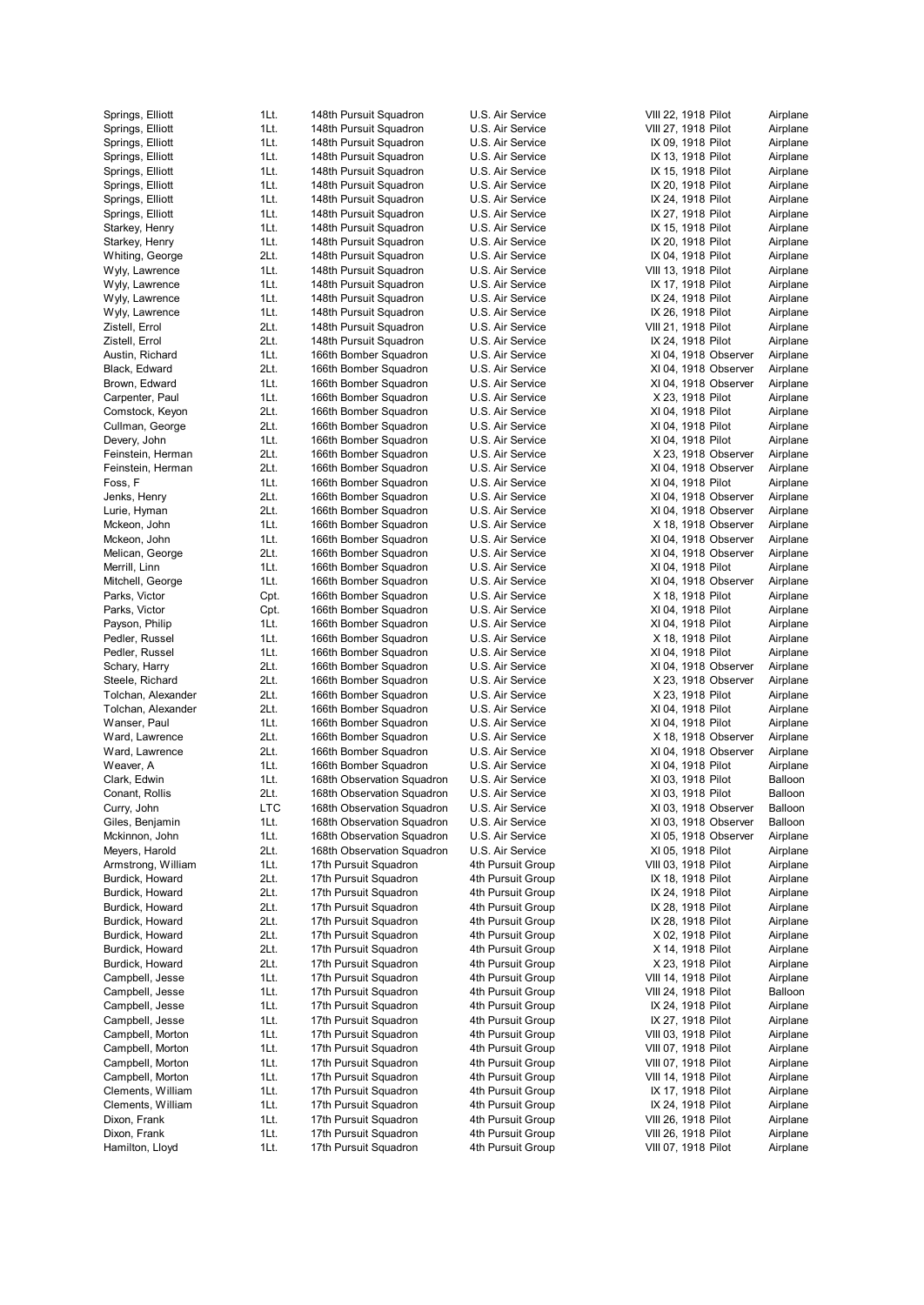|                     | 1Lt. |                          |                             | VIII 14, 1918 Pilot  |          |
|---------------------|------|--------------------------|-----------------------------|----------------------|----------|
| Hamilton, Lloyd     |      | 17th Pursuit Squadron    | 4th Pursuit Group           |                      | Airplane |
| Hamilton, Lloyd     | 1Lt. | 17th Pursuit Squadron    | 4th Pursuit Group           | VIII 21, 1918 Pilot  | Balloon  |
| Hamilton, Lloyd     | 1Lt. | 17th Pursuit Squadron    | 4th Pursuit Group           | VIII 21, 1918 Pilot  | Airplane |
| Hamilton, Lloyd     | 1Lt. | 17th Pursuit Squadron    | 4th Pursuit Group           | VIII 24, 1918 Pilot  | Balloon  |
| Knotts, Howard      | 2Lt. | 17th Pursuit Squadron    | 4th Pursuit Group           | VIII 25, 1918 Pilot  | Airplane |
| Knotts, Howard      | 2Lt. | 17th Pursuit Squadron    | 4th Pursuit Group           | IX 13, 1918 Pilot    | Airplane |
|                     | 2Lt. |                          | 4th Pursuit Group           |                      | Airplane |
| Knotts, Howard      |      | 17th Pursuit Squadron    |                             | IX 17, 1918 Pilot    |          |
| Knotts, Howard      | 2Lt. | 17th Pursuit Squadron    | 4th Pursuit Group           | IX 22, 1918 Pilot    | Airplane |
| Knotts, Howard      | 2Lt. | 17th Pursuit Squadron    | 4th Pursuit Group           | IX 24, 1918 Pilot    | Airplane |
| Knotts, Howard      | 2Lt. | 17th Pursuit Squadron    | 4th Pursuit Group           | IX 24, 1918 Pilot    | Airplane |
| Shearman, William   | 1Lt. | 17th Pursuit Squadron    | 4th Pursuit Group           | VIII 12, 1918 Pilot  | Airplane |
| Showalter, Floyd    | 1Lt. | 17th Pursuit Squadron    | 4th Pursuit Group           | VIII 21, 1918 Pilot  | Airplane |
|                     |      |                          |                             |                      |          |
| Schneider, Albert   | 1Lt. | 17th Pursuit Squadron    | 4th Pursuit Group           | IX 24, 1918 Pilot    | Airplane |
| Snoke, Ralph        | 1Lt. | 17th Pursuit Squadron    | 4th Pursuit Group           | VIII 26, 1918 Pilot  | Airplane |
| Tipton, William     | 1Lt. | 17th Pursuit Squadron    | 4th Pursuit Group           | VIII 22, 1918 Pilot  | Balloon  |
| Tipton, William     | 1Lt. | 17th Pursuit Squadron    | 4th Pursuit Group           | VIII 26, 1918 Pilot  | Airplane |
| Tipton, William     | 1Lt. | 17th Pursuit Squadron    | 4th Pursuit Group           | VIII 26, 1918 Pilot  | Airplane |
| Todd, Robert        | 2Lt. | 17th Pursuit Squadron    | 4th Pursuit Group           | VIII 01, 1918 Pilot  | Airplane |
|                     |      |                          |                             |                      |          |
| Todd, Robert        | 2Lt. | 17th Pursuit Squadron    | 4th Pursuit Group           | VIII 14, 1918 Pilot  | Airplane |
| Todd, Robert        | 2Lt. | 17th Pursuit Squadron    | 4th Pursuit Group           | VIII 21, 1918 Pilot  | Balloon  |
| Todd, Robert        | 2Lt. | 17th Pursuit Squadron    | 4th Pursuit Group           | VIII 22, 1918 Pilot  | Airplane |
| Todd, Robert        | 2Lt. | 17th Pursuit Squadron    | 4th Pursuit Group           | VIII 26, 1918 Pilot  | Airplane |
| Vaughn, George      | 1Lt. | 17th Pursuit Squadron    | 4th Pursuit Group           | IX 13, 1918 Pilot    | Airplane |
|                     |      |                          |                             |                      |          |
| Vaughn, George      | 1Lt. | 17th Pursuit Squadron    | 4th Pursuit Group           | IX 22, 1918 Pilot    | Airplane |
| Vaughn, George      | 1Lt. | 17th Pursuit Squadron    | 4th Pursuit Group           | IX 22, 1918 Pilot    | Airplane |
| Vaughn, George      | 1Lt. | 17th Pursuit Squadron    | 4th Pursuit Group           | IX 28, 1918 Pilot    | Airplane |
| Vaughn, George      | 1Lt. | 17th Pursuit Squadron    | 4th Pursuit Group           | X 02, 1918 Pilot     | Airplane |
| Vaughn, George      | 1Lt. | 17th Pursuit Squadron    | 4th Pursuit Group           | X 14, 1918 Pilot     | Airplane |
| Wicks, Glenn        | 1Lt. | 17th Pursuit Squadron    | 4th Pursuit Group           | VIII 14, 1918 Pilot  | Airplane |
|                     |      |                          |                             |                      |          |
| Wicks, Glenn        | 1Lt. | 17th Pursuit Squadron    | 4th Pursuit Group           | IX 13, 1918 Pilot    | Airplane |
| Wicks, Glenn        | 1Lt. | 17th Pursuit Squadron    | 4th Pursuit Group           | IX 22, 1918 Pilot    | Airplane |
| Williams, Rodney    | 1Lt. | 17th Pursuit Squadron    | 4th Pursuit Group           | VII 20, 1918 Pilot   | Airplane |
| Williams, Rodney    | 1Lt. | 17th Pursuit Squadron    | 4th Pursuit Group           | VIII 09, 1918 Pilot  | Airplane |
| Williams, Rodney    | 1Lt. | 17th Pursuit Squadron    | 4th Pursuit Group           | VIII 21, 1918 Pilot  | Airplane |
| Williams, Rodney    | 1Lt. | 17th Pursuit Squadron    | 4th Pursuit Group           |                      | Balloon  |
|                     |      |                          |                             | VIII 22, 1918 Pilot  |          |
| Wise, George        | 2Lt. | 17th Pursuit Squadron    | 4th Pursuit Group           | VIII 22, 1918 Pilot  | Airplane |
| Baucom, Byrne       | 2Lt. | 1st Observation Squadron | 1st Corps Observation Group | IX 29, 1918 Observer | Airplane |
| Baucom, Byrne       | 2Lt. | 1st Observation Squadron | 1st Corps Observation Group | X 15, 1918 Observer  | Airplane |
| Baucom, Byrne       | 2Lt. | 1st Observation Squadron | 1st Corps Observation Group | X 18, 1918 Observer  | Airplane |
| Corley, James       | 2Lt. | 1st Observation Squadron | 1st Corps Observation Group | X 01, 1918 Observer  | Airplane |
|                     |      |                          |                             |                      |          |
| Corley, James       | 2Lt. | 1st Observation Squadron | 1st Corps Observation Group | X 04, 1918 Observer  | Airplane |
| Corley, James       | 2Lt. | 1st Observation Squadron | 1st Corps Observation Group | X 04, 1918 Observer  | Airplane |
| Coyle, Arthur       | Cpt. | 1st Observation Squadron | 1st Corps Observation Group | XI 04, 1918 Pilot    | Airplane |
| Dahringer, Homer    | 1Lt. | 1st Observation Squadron | 1st Corps Observation Group | IX 15, 1918 Observer | Airplane |
| Duckstein, Arthur   | 1Lt. | 1st Observation Squadron | 1st Corps Observation Group | IX 15, 1918 Observer | Airplane |
| Easterbrook, Arthur | 1Lt. | 1st Observation Squadron | 1st Corps Observation Group | X 06, 1918 Observer  | Airplane |
|                     |      |                          |                             |                      |          |
| Easterbrook, Arthur | 1Lt. | 1st Observation Squadron | 1st Corps Observation Group | X 08, 1918 Observer  | Airplane |
| Easterbrook, Arthur | 1Lt. | 1st Observation Squadron | 1st Corps Observation Group | X 08, 1918 Observer  | Airplane |
| Easterbrook, Arthur | 1Lt. | 1st Observation Squadron | 1st Corps Observation Group | X 22, 1918 Observer  | Airplane |
| Easterbrook, Arthur | 1Lt. | 1st Observation Squadron | 1st Corps Observation Group | XI 04, 1918 Observer | Airplane |
| Erwin, William      | 1Lt. | 1st Observation Squadron | 1st Corps Observation Group | IX 15, 1918 Pilot    | Airplane |
| Erwin, William      | 1Lt. | 1st Observation Squadron | 1st Corps Observation Group | IX 29, 1918 Pilot    | Airplane |
|                     |      |                          |                             |                      |          |
| Erwin, William      | 1Lt. | 1st Observation Squadron | 1st Corps Observation Group | X 06, 1918 Pilot     | Airplane |
| Erwin, William      | 1Lt. | 1st Observation Squadron | 1st Corps Observation Group | X 08, 1918 Pilot     | Airplane |
| Erwin, William      | 1Lt. | 1st Observation Squadron | 1st Corps Observation Group | X 08, 1918 Pilot     | Airplane |
| Erwin, William      | 1Lt. | 1st Observation Squadron | 1st Corps Observation Group | X 15, 1918 Pilot     | Airplane |
| Erwin, William      | 1Lt. | 1st Observation Squadron | 1st Corps Observation Group | X 18, 1918 Pilot     | Airplane |
| Erwin, William      | 1Lt. | 1st Observation Squadron | 1st Corps Observation Group | X 22, 1918 Pilot     | Airplane |
| Gastreich, Joseph   | 1Lt. | 1st Observation Squadron | 1st Corps Observation Group | X 02, 1918 Observer  | Airplane |
|                     |      |                          |                             |                      |          |
| Richardson, James   | 2Lt. | 1st Observation Squadron | 1st Corps Observation Group | IX 15, 1918 Pilot    | Airplane |
| Richardson, James   | 2Lt. | 1st Observation Squadron | 1st Corps Observation Group | X 01, 1918 Pilot     | Airplane |
| Richardson, James   | 2Lt. | 1st Observation Squadron | 1st Corps Observation Group | X 04, 1918 Pilot     | Airplane |
| Richardson, James   | 2Lt. | 1st Observation Squadron | 1st Corps Observation Group | X 04, 1918 Pilot     | Airplane |
| Thompson, Stephen W | Cpt. | 1st Observation Squadron | 1st Corps Observation Group | II 05, 1918 Observer | Airplane |
|                     |      |                          |                             |                      |          |
| Tytus, William      | Cpt. | 1st Observation Squadron | 1st Corps Observation Group | X 02, 1918 Pilot     | Airplane |
| Alexander, Raymond  | Cpl. | 20th Bomber Squadron     | U.S. Air Service            | XI 05, 1918 Observer | Airplane |
| Baker, John         | 1Lt. | 20th Bomber Squadron     | U.S. Air Service            | XI 05, 1918 Pilot    | Airplane |
| Cooper, Merion      | 1Lt. | 20th Bomber Squadron     | U.S. Air Service            | IX 26, 1918 Pilot    | Airplane |
| Derge, David        | 2Lt. | 20th Bomber Squadron     | U.S. Air Service            | X 30, 1918 Pilot     | Airplane |
| Edwards, Brooke     | 1Lt. | 20th Bomber Squadron     | U.S. Air Service            | X 10, 1918 Pilot     | Airplane |
|                     |      |                          |                             |                      |          |
| Fiske, Gardiner     | 1Lt. | 20th Bomber Squadron     | U.S. Air Service            | XI 04, 1918 Observer | Airplane |
| Forbes, Earl        | 2Lt. | 20th Bomber Squadron     | U.S. Air Service            | IX 26, 1918 Observer | Airplane |
| Frank, William      | 1Lt. | 20th Bomber Squadron     | U.S. Air Service            | X 23, 1918 Observer  | Airplane |
| Fulton, Richard     | 2Lt. | 20th Bomber Squadron     | U.S. Air Service            | X 10, 1918 Observer  | Airplane |
|                     |      |                          |                             |                      |          |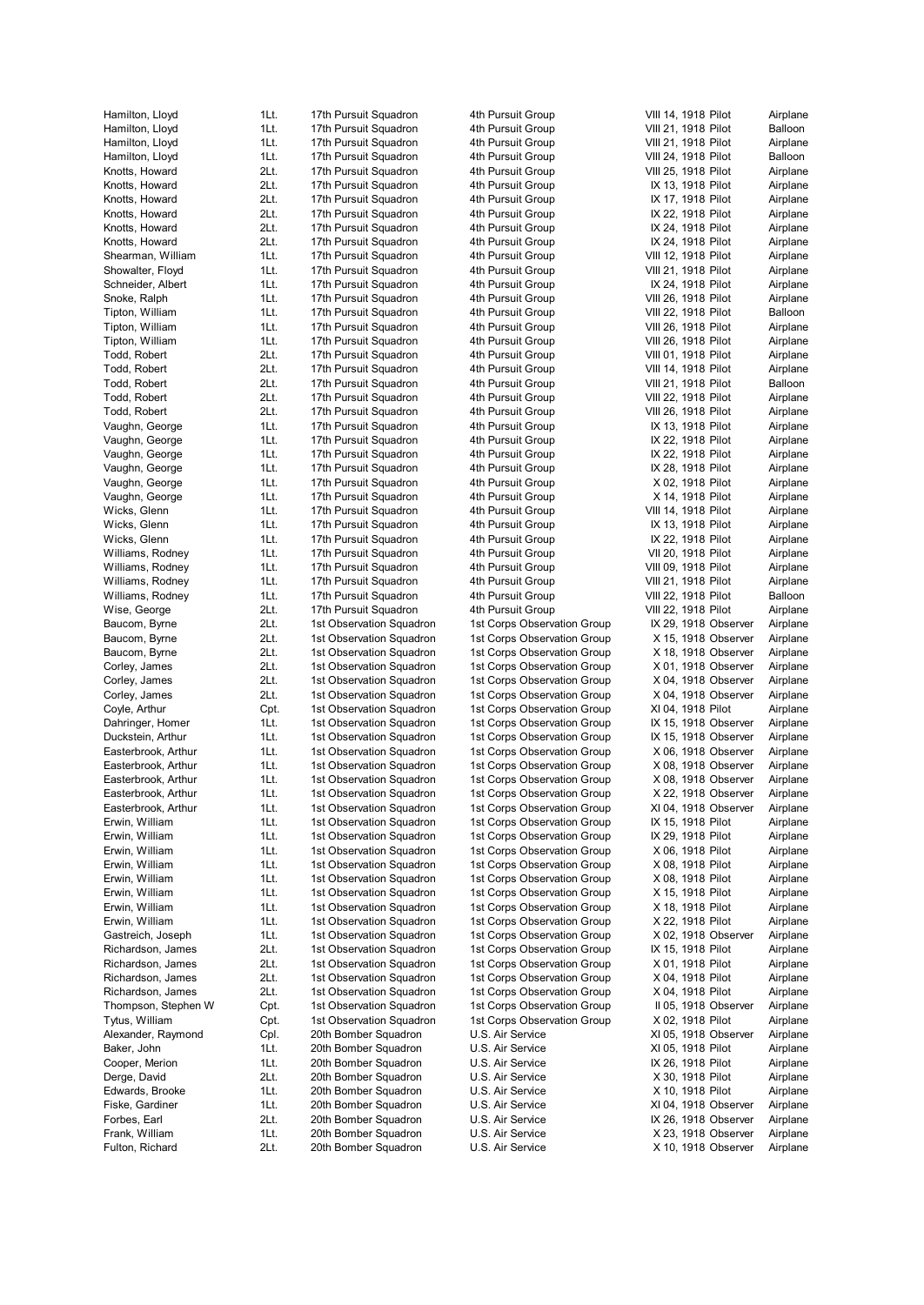| Graveline, Fred                              | Sgt.         | 20tł         |
|----------------------------------------------|--------------|--------------|
| Graveline, Fred                              | Sgt.         | 20tł         |
| Harris, David                                | 2Lt.         | 20th         |
| Hicks, Samuel                                | 2Lt.         | 20th         |
| Howard, Sidney                               | 1Lt.         | 20th         |
| Howard, Sidney                               | 1Lt.         | 20th         |
| Christian, Early                             | 2Lt.         | 20th         |
| Johnson, Clare                               | 2Lt.         | 20th         |
| Johnson, Clare                               | 2Lt.         | 20th         |
| Knox, Charles                                | 1Lt.         | 20th         |
| Koepfgen, Leslie                             | 2Lt.         | 20th         |
| Koepfgen, Leslie                             | 2Lt.         | 20th         |
| Koepfgen, Leslie<br>Leonard, Edmond          | 2Lt.<br>1Lt. | 20th<br>20th |
| Mandell, Samuel                              | 1Lt.         | 20th         |
| Mathews, Richard                             | 1Lt.         | 20th         |
| Murphy, Robert                               | 2Lt.         | 20th         |
| Parrott, Edmund                              | 1Lt.         | 20th         |
| Potter, William                              | 1Lt.         | 20th         |
| Preston, Harry                               | 1Lt.         | 20th         |
| Rhinelander, Philip                          | 1Lt.         | 20th         |
| Richardson, Glenn                            | 1Lt.         | 20th         |
| Seaver, Arthur                               | 1Lt.         | 20th         |
| Seaver, Arthur                               | 1Lt.         | 20th         |
| Seaver, Arthur                               | 1Lt.         | 20th         |
| Schultz, George                              | 2Lt.         | 20th         |
| Stokes, John Y. Jr.                          | 1Lt.         | 20th         |
| Stokes, John Y. Jr.                          | 1Lt.         | 20th         |
| Stokes, John Y. Jr.                          | 1Lt.         | 20th         |
| Taylor, Everett                              | 2Lt.         | 20th         |
| Townes, Robert                               | 1Lt.         | 20th         |
| Townes, Robert                               | 1Lt.         | 20th         |
| Turner, Henry E. Jr.                         | 1Lt.         | 20th         |
| Weimer, J                                    | 2Lt.         | 20th         |
| West, Karl                                   | 1Lt.         | 20th         |
| Willis, John T. Jr.                          | 1Lt.         | 20th         |
| Willis, John T. Jr.                          | 1Lt.         | 20th         |
| Wiser, Guy                                   | 2Lt.         | 20th         |
| Woolfolk, Albert                             | 1Lt.         | 20th         |
| Cone, J                                      | 1Lt.         | 213          |
| Ford, Christopher<br>Gaillard, Samuel P. Jr. | 1Lt.<br>1Lt. | 213<br>213   |
| Gaillard, Samuel P. Jr.                      | 1Lt.         | 213          |
| Gaillard, Samuel P. Jr.                      | 1Lt.         | 213          |
| Grey, Charles                                | 1Lt.         | 213          |
| Grey, Charles                                | 1Lt.         | 213          |
| Grey, Charles                                | 1Lt.         | 213          |
| Grey, Charles                                | 1Lt.         | 213          |
| Grey, Charles                                | 1Lt.         | 213          |
| Hambleton, John                              | Cpt.         | 213          |
| Loomis, Henry                                | 1Lt.         | 213          |
| Matheson, Kenneth                            | 1Lt.         | 213          |
| Mcclure, David                               | 1Lt.         | 213          |
| Mcclure, David                               | 1Lt.         | 213          |
| Mcclure, David                               | 1Lt.         | 213          |
| Mcgehee, James                               | 1Lt.         | 213          |
| Mell, Patrick                                | 1Lt.         | 213          |
| Mell, Patrick                                | 1Lt.         | 213          |
| Munn, William                                | 1Lt.         | 213          |
| Phelan, Richard                              | 1Lt.         | 213          |
| Phelan, Richard                              | 1Lt.         | 213          |
| Richardson, Roland                           | 1Lt.         | 213          |
| Smith, Howard                                | 1Lt.         | 213          |
| Treadwell, Alvin                             | 1Lt.         | 213          |
| Treadwell, Alvin                             | 1Lt.         | 213          |
| Weirick, Arthur                              | 1Lt.         | 213          |
| Beane, James                                 | 1Lt.         | 22n          |
| Beane, James                                 | 1Lt.         | 22n          |
| Beane, James                                 | 1Lt.         | 22n          |
| Beane, James                                 | 1Lt.<br>1Lt. | 22n<br>22n   |
| Beane, James<br>Beane, James                 | 1Lt.         | 22n          |
| Bridgman, Raymond                            | Cpt.         | 22n          |
| Bridgman, Raymond                            | Cpt.         | 22n          |
|                                              |              |              |

| Sgt.         | 20th Bomber Squadron                             | U.S             |
|--------------|--------------------------------------------------|-----------------|
| Sgt.         | 20th Bomber Squadron                             | U.S             |
| 2Lt.         | 20th Bomber Squadron                             | U.S             |
| 2Lt.         | 20th Bomber Squadron                             | U.S             |
| 1Lt.         | 20th Bomber Squadron                             | U.S             |
| 1Lt.<br>2Lt. | 20th Bomber Squadron<br>20th Bomber Squadron     | U.S<br>U.S      |
| 2Lt.         | 20th Bomber Squadron                             | U.S             |
| 2Lt.         | 20th Bomber Squadron                             | U.S             |
| 1Lt.         | 20th Bomber Squadron                             | U.S             |
| 2Lt.         | 20th Bomber Squadron                             | U.S             |
| 2Lt.         | 20th Bomber Squadron                             | U.S             |
| 2Lt.         | 20th Bomber Squadron                             | U.S             |
| 1Lt.         | 20th Bomber Squadron                             | U.S             |
| 1Lt.         | 20th Bomber Squadron                             | U.S             |
| 1Lt.         | 20th Bomber Squadron                             | U.S<br>U.S      |
| 2Lt.<br>1Lt. | 20th Bomber Squadron<br>20th Bomber Squadron     | U.S             |
| 1Lt.         | 20th Bomber Squadron                             | U.S             |
| 1Lt.         | 20th Bomber Squadron                             | U.S             |
| 1Lt.         | 20th Bomber Squadron                             | U.S             |
| 1Lt.         | 20th Bomber Squadron                             | U.S             |
| 1Lt.         | 20th Bomber Squadron                             | U.S             |
| 1Lt.         | 20th Bomber Squadron                             | U.S             |
| 1Lt.         | 20th Bomber Squadron                             | U.S             |
| 2Lt.         | 20th Bomber Squadron                             | U.S             |
| 1Lt.<br>1Lt. | 20th Bomber Squadron                             | U.S<br>U.S      |
| 1Lt.         | 20th Bomber Squadron<br>20th Bomber Squadron     | U.S             |
| 2Lt.         | 20th Bomber Squadron                             | U.S             |
| 1Lt.         | 20th Bomber Squadron                             | U.S             |
| 1Lt.         | 20th Bomber Squadron                             | U.S             |
| 1Lt.         | 20th Bomber Squadron                             | U.S             |
| 2Lt.         | 20th Bomber Squadron                             | U.S             |
| 1Lt.         | 20th Bomber Squadron                             | U.S             |
| 1Lt.         | 20th Bomber Squadron                             | U.S             |
| 1Lt.<br>2Lt. | 20th Bomber Squadron<br>20th Bomber Squadron     | U.S<br>U.S      |
| 1Lt.         | 20th Bomber Squadron                             | U.S             |
| 1Lt.         | 213th Pursuit Squadron                           | 3rd             |
| 1Lt.         | 213th Pursuit Squadron                           | 3rd             |
| 1Lt.         | 213th Pursuit Squadron                           | 3rd             |
| 1Lt.         | 213th Pursuit Squadron                           | 3rd             |
| 1Lt.         | 213th Pursuit Squadron                           | 3rd             |
| 1Lt.         | 213th Pursuit Squadron                           | 3rd             |
| 1Lt.         | 213th Pursuit Squadron                           | 3rd             |
| 1Lt.<br>1Lt. | 213th Pursuit Squadron<br>213th Pursuit Squadron | 3rd<br>3rd      |
| 1Lt.         | 213th Pursuit Squadron                           | 3rd             |
| Cpt.         | 213th Pursuit Squadron                           | 3rd             |
| 1Lt.         | 213th Pursuit Squadron                           | 3rd             |
| 1Lt.         | 213th Pursuit Squadron                           | 3rd             |
| 1Lt.         | 213th Pursuit Squadron                           | 3rd             |
| 1Lt.         | 213th Pursuit Squadron                           | 3rd             |
| 1Lt.         | 213th Pursuit Squadron                           | 3rd             |
| 1Lt.         | 213th Pursuit Squadron                           | 3rd             |
| 1Lt.<br>1Lt. | 213th Pursuit Squadron<br>213th Pursuit Squadron | 3rd<br>3rd      |
| 1Lt.         | 213th Pursuit Squadron                           | 3rd             |
| 1Lt.         | 213th Pursuit Squadron                           | 3rd             |
| 1Lt.         | 213th Pursuit Squadron                           | 3rd             |
| 1Lt.         | 213th Pursuit Squadron                           | 3rd             |
| 1Lt.         | 213th Pursuit Squadron                           | 3rd             |
| 1Lt.         | 213th Pursuit Squadron                           | 3rd             |
| 1Lt.         | 213th Pursuit Squadron                           | 3rd             |
| 1Lt.         | 213th Pursuit Squadron                           | 3rd             |
| 1Lt.         | 22nd Pursuit Squadron                            | 2nd             |
| 1Lt.<br>1Lt. | 22nd Pursuit Squadron<br>22nd Pursuit Squadron   | 2nd<br>2nd      |
| 1Lt.         | 22nd Pursuit Squadron                            | 2nd             |
| 1Lt.         | 22nd Pursuit Squadron                            | 2nd             |
| 1Lt.         | 22nd Pursuit Squadron                            | 2 <sub>nd</sub> |
| Cpt.         | 22nd Pursuit Squadron                            | 2nd             |
| Cpt.         | 22nd Pursuit Squadron                            | 2nd             |

| U.S. Air Service                       |
|----------------------------------------|
| U.S. Air Service                       |
| U.S. Air Service                       |
| U.S. Air Service                       |
| U.S. Air Service                       |
| U.S. Air Service                       |
| U.S. Air Service                       |
| U.S. Air Service                       |
| U.S. Air Service<br>U.S. Air Service   |
| U.S. Air Service                       |
| U.S. Air Service                       |
| U.S. Air Service                       |
| U.S. Air Service                       |
| U.S. Air Service                       |
| U.S. Air Service                       |
| U.S. Air Service                       |
| U.S. Air Service                       |
| U.S. Air Service                       |
| U.S. Air Service                       |
| U.S. Air Service                       |
| U.S. Air Service                       |
| U.S. Air Service                       |
| U.S. Air Service                       |
| U.S. Air Service                       |
| U.S. Air Service                       |
| U.S. Air Service                       |
| U.S. Air Service<br>U.S. Air Service   |
| U.S. Air Service                       |
| U.S. Air Service                       |
| U.S. Air Service                       |
| U.S. Air Service                       |
| U.S. Air Service                       |
|                                        |
|                                        |
| U.S. Air Service<br>U.S. Air Service   |
| U.S. Air Service                       |
| U.S. Air Service                       |
| U.S. Air Service                       |
| 3rd Pursuit Group                      |
| 3rd Pursuit Group                      |
| 3rd Pursuit Group                      |
| 3rd Pursuit Group                      |
| 3rd Pursuit Group                      |
| 3rd Pursuit Group                      |
| 3rd Pursuit Group<br>3rd Pursuit Group |
| 3rd Pursuit Group                      |
| 3rd Pursuit Group                      |
| 3rd Pursuit Group                      |
| 3rd Pursuit Group                      |
| 3rd Pursuit Group                      |
| 3rd<br>Pursuit Group                   |
| 3rd Pursuit Group                      |
| 3rd Pursuit Group                      |
| 3rd Pursuit Group                      |
| 3rd Pursuit Group                      |
| 3rd Pursuit Group                      |
| 3rd Pursuit Group                      |
| 3rd Pursuit Group                      |
| 3rd Pursuit Group<br>3rd Pursuit Group |
| 3rd Pursuit Group                      |
| 3rd Pursuit Group                      |
| 3rd<br><b>Pursuit Group</b>            |
| 3rd Pursuit Group                      |
| 2nd Pursuit Group                      |
| 2nd Pursuit Group                      |
| 2nd Pursuit Group                      |
| 2nd Pursuit Group                      |
| 2nd Pursuit Group                      |
| 2nd Pursuit Group<br>2nd Pursuit Group |

| ron          | U.S. Air Service                       |                                        | X 10, 1918 Observer                          | Airplane             |
|--------------|----------------------------------------|----------------------------------------|----------------------------------------------|----------------------|
| ron          | U.S. Air Service                       |                                        | XI 05, 1918 Observer                         | Airplane             |
| ron          | U.S. Air Service                       | IX 26, 1918 Pilot                      |                                              | Airplane             |
| ron          | U.S. Air Service                       |                                        | X 10, 1918 Observer                          | Airplane             |
| ron          | U.S. Air Service                       | IX 26, 1918 Pilot                      |                                              | Airplane             |
| ron          | U.S. Air Service                       | X 10, 1918 Pilot                       |                                              | Airplane             |
| ron          | U.S. Air Service<br>U.S. Air Service   |                                        | X 10, 1918 Observer                          | Airplane             |
| ron<br>ron   | U.S. Air Service                       |                                        | XI 05, 1918 Observer<br>XI 05, 1918 Observer | Airplane<br>Airplane |
| ron          | U.S. Air Service                       |                                        | X 30, 1918 Observer                          | Airplane             |
| ron          | U.S. Air Service                       | X 30, 1918 Pilot                       |                                              | Airplane             |
| ron          | U.S. Air Service                       | XI 04, 1918 Pilot                      |                                              | Airplane             |
| ron          | U.S. Air Service                       | XI 05, 1918 Pilot                      |                                              | Airplane             |
| ron          | U.S. Air Service                       |                                        | IX 26, 1918 Observer                         | Airplane             |
| ron          | U.S. Air Service                       | XI 04, 1918 Pilot                      |                                              | Airplane             |
| ron          | U.S. Air Service                       | IX 26, 1918 Pilot                      |                                              | Airplane             |
| ron          | U.S. Air Service                       | X 10, 1918 Pilot                       |                                              | Airplane             |
| ron          | U.S. Air Service                       |                                        | IX 26, 1918 Observer                         | Airplane             |
| ron          | U.S. Air Service                       | IX 26, 1918 Pilot                      |                                              | Airplane             |
| ron          | U.S. Air Service                       |                                        | IX 26, 1918 Observer                         | Airplane             |
| ron<br>ron   | U.S. Air Service<br>U.S. Air Service   | IX 26, 1918 Pilot                      | IX 26, 1918 Observer                         | Airplane<br>Airplane |
| ron          | U.S. Air Service                       | X 30, 1918 Pilot                       |                                              | Airplane             |
| ron          | U.S. Air Service                       | XI 05, 1918 Pilot                      |                                              | Airplane             |
| ron          | U.S. Air Service                       | XI 05, 1918 Pilot                      |                                              | Airplane             |
| ron          | U.S. Air Service                       |                                        | IX 26, 1918 Observer                         | Airplane             |
| ron          | U.S. Air Service                       |                                        | X 30, 1918 Observer                          | Airplane             |
| ron          | U.S. Air Service                       |                                        | XI 05, 1918 Observer                         | Airplane             |
| ron          | U.S. Air Service                       |                                        | XI 05, 1918 Observer                         | Airplane             |
| ron          | U.S. Air Service                       |                                        | IX 26, 1918 Observer                         | Airplane             |
| ron          | U.S. Air Service                       | XI 05, 1918 Pilot                      |                                              | Airplane             |
| ron          | U.S. Air Service<br>U.S. Air Service   | XI 05, 1918 Pilot                      |                                              | Airplane             |
| ron<br>ron   | U.S. Air Service                       | X 10, 1918 Pilot                       | X 10, 1918 Observer                          | Airplane<br>Airplane |
| ron          | U.S. Air Service                       | X 23, 1918 Pilot                       |                                              | Airplane             |
| ron          | U.S. Air Service                       |                                        | X 30, 1918 Observer                          | Airplane             |
| ron          | U.S. Air Service                       |                                        | XI 04, 1918 Observer                         | Airplane             |
| ron          | U.S. Air Service                       | IX 26, 1918 Pilot                      |                                              | Airplane             |
| ron          | U.S. Air Service                       | X 10, 1918 Pilot                       |                                              | Airplane             |
| iron         | 3rd Pursuit Group                      | X 01, 1918 Pilot                       |                                              | Airplane             |
| Iron         | 3rd Pursuit Group                      | VIII 21, 1918 Pilot                    |                                              | Airplane             |
| iron<br>iron | 3rd Pursuit Group<br>3rd Pursuit Group | IX 02, 1918 Pilot<br>IX 14, 1918 Pilot |                                              | Airplane<br>Airplane |
| iron         | 3rd Pursuit Group                      | XI 03, 1918 Pilot                      |                                              | Balloon              |
| Iron         | 3rd Pursuit Group                      | IX 02, 1918 Pilot                      |                                              | Airplane             |
| Iron         | 3rd Pursuit Group                      | IX 14, 1918 Pilot                      |                                              | Airplane             |
| Iron         | 3rd Pursuit Group                      | X 04, 1918 Pilot                       |                                              | Airplane             |
| Iron         | 3rd Pursuit Group                      | X 28, 1918 Pilot                       |                                              | Airplane             |
| Iron         | 3rd Pursuit Group                      | XI 03, 1918 Pilot                      |                                              | Balloon              |
| Iron         | 3rd Pursuit Group                      | X 28, 1918 Pilot                       |                                              | Airplane             |
| Iron<br>Iron | 3rd Pursuit Group<br>3rd Pursuit Group | XI 03, 1918 Pilot<br>XI 03, 1918 Pilot |                                              | Balloon<br>Balloon   |
| Iron         | 3rd Pursuit Group                      | IX 18, 1918 Pilot                      |                                              | Airplane             |
| Iron         | 3rd Pursuit Group                      | IX 18, 1918 Pilot                      |                                              | Airplane             |
| Iron         | 3rd Pursuit Group                      | IX 18, 1918 Pilot                      |                                              | Airplane             |
| Iron         | 3rd Pursuit Group                      | XI 03, 1918 Pilot                      |                                              | Balloon              |
| Iron         | 3rd Pursuit Group                      | X 28, 1918 Pilot                       |                                              | Airplane             |
| Iron         | 3rd Pursuit Group                      | XI 06, 1918 Pilot                      |                                              | Airplane             |
| Iron         | 3rd Pursuit Group                      | X 19, 1918 Pilot                       |                                              | Airplane             |
| Iron         | 3rd Pursuit Group                      | IX 02, 1918 Pilot                      |                                              | Airplane             |
| Iron<br>Iron | 3rd Pursuit Group                      | X 09, 1918 Pilot                       |                                              | Airplane             |
| Iron         | 3rd Pursuit Group<br>3rd Pursuit Group | IX 14, 1918 Pilot<br>XI 03, 1918 Pilot |                                              | Airplane<br>Balloon  |
| Iron         | 3rd Pursuit Group                      | IX 28, 1918 Pilot                      |                                              | Airplane             |
| Iron         | 3rd Pursuit Group                      | XI 03, 1918 Pilot                      |                                              | Balloon              |
| Iron         | 3rd Pursuit Group                      | VIII 21, 1918 Pilot                    |                                              | Airplane             |
| ron          | 2nd Pursuit Group                      | IX 26, 1918 Pilot                      |                                              | Airplane             |
| ron          | 2nd Pursuit Group                      | IX 28, 1918 Pilot                      |                                              | Airplane             |
| ron          | 2nd Pursuit Group                      | X 09, 1918 Pilot                       |                                              | Airplane             |
| ron          | 2nd Pursuit Group                      | X 10, 1918 Pilot                       |                                              | Airplane             |
| ron          | 2nd Pursuit Group<br>2nd Pursuit Group | X 29, 1918 Pilot<br>X 29, 1918 Pilot   |                                              | Airplane<br>Airplane |
| ron<br>ron   | 2nd Pursuit Group                      | IX 12, 1918 Pilot                      |                                              | Airplane             |
| ron          | 2nd Pursuit Group                      | IX 24, 1918 Pilot                      |                                              | Airplane             |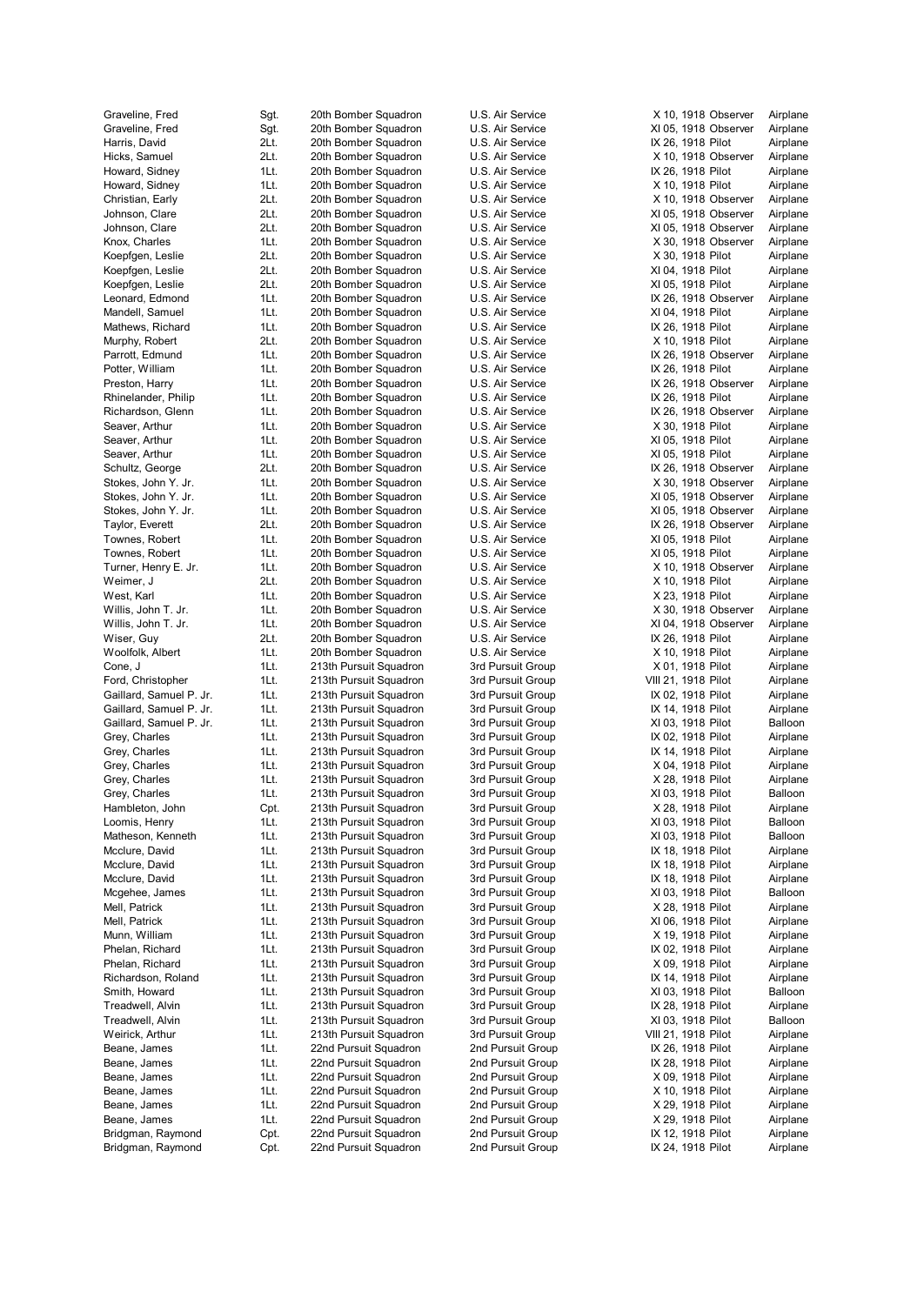| Bridgman, Raymond                      | Cpt.         | 22nd Pursuit Squadron                                  | 2nd Pursuit Group                                        | IX 28, 1918 Pilot                         | Airplane             |
|----------------------------------------|--------------|--------------------------------------------------------|----------------------------------------------------------|-------------------------------------------|----------------------|
| Brooks, Arthur                         | 2Lt.         | 22nd Pursuit Squadron                                  | 2nd Pursuit Group                                        | IX 04, 1918 Pilot                         | Airplane             |
| Brooks, Arthur                         | 2Lt.         | 22nd Pursuit Squadron                                  | 2nd Pursuit Group                                        | IX 14, 1918 Pilot                         | Airplane             |
| Brooks, Arthur                         | 2Lt.         | 22nd Pursuit Squadron                                  | 2nd Pursuit Group                                        | IX 14, 1918 Pilot                         | Airplane             |
| Brooks, Arthur                         | 2Lt.         | 22nd Pursuit Squadron                                  | 2nd Pursuit Group                                        | X 09, 1918 Pilot                          | Airplane             |
| Crissey, John                          | 2Lt.         | 22nd Pursuit Squadron                                  | 2nd Pursuit Group                                        | X 10, 1918 Pilot                          | Airplane             |
| Crissey, John                          | 2Lt.         | 22nd Pursuit Squadron                                  | 2nd Pursuit Group                                        | X 29, 1918 Pilot                          | Airplane             |
| Doolin, Bernard                        | 2Lt.<br>1Lt. | 22nd Pursuit Squadron<br>22nd Pursuit Squadron         | 2nd Pursuit Group<br>2nd Pursuit Group                   | IX 26, 1918 Pilot                         | Airplane             |
| Grylls, Greveys<br>Hassinger, Philip   | 1Lt.         | 22nd Pursuit Squadron                                  | 2nd Pursuit Group                                        | X 18, 1918 Pilot<br>IX 14, 1918 Pilot     | Airplane<br>Airplane |
| Hassinger, Philip                      | 1Lt.         | 22nd Pursuit Squadron                                  | 2nd Pursuit Group                                        | IX 14, 1918 Pilot                         | Airplane             |
| Hudson, Henry                          | 1Lt.         | 22nd Pursuit Squadron                                  | 2nd Pursuit Group                                        | IX 24, 1918 Pilot                         | Airplane             |
| Hudson, Henry                          | 1Lt.         | 22nd Pursuit Squadron                                  | 2nd Pursuit Group                                        | IX 26, 1918 Pilot                         | Airplane             |
| Hudson, Henry                          | 1Lt.         | 22nd Pursuit Squadron                                  | 2nd Pursuit Group                                        | IX 28, 1918 Pilot                         | Airplane             |
| Jones, Clinton                         | 2Lt.         | 22nd Pursuit Squadron                                  | 2nd Pursuit Group                                        | IX 04, 1918 Pilot                         | Airplane             |
| Jones, Clinton                         | 2Lt.         | 22nd Pursuit Squadron                                  | 2nd Pursuit Group                                        | IX 28, 1918 Pilot                         | Airplane             |
| Jones, Clinton                         | 2Lt.         | 22nd Pursuit Squadron                                  | 2nd Pursuit Group                                        | IX 28, 1918 Pilot                         | Airplane             |
| Jones, Clinton                         | 2Lt.         | 22nd Pursuit Squadron                                  | 2nd Pursuit Group                                        | X 09, 1918 Pilot                          | Airplane             |
| Jones, Clinton                         | 2Lt.         | 22nd Pursuit Squadron                                  | 2nd Pursuit Group                                        | X 09, 1918 Pilot                          | Airplane             |
| Jones, Clinton                         | 2Lt.         | 22nd Pursuit Squadron                                  | 2nd Pursuit Group                                        | X 18, 1918 Pilot                          | Airplane             |
| Jones, Clinton                         | 2Lt.         | 22nd Pursuit Squadron                                  | 2nd Pursuit Group                                        | X 27, 1918 Pilot                          | Airplane             |
| Jones, Clinton                         | 2Lt.         | 22nd Pursuit Squadron                                  | 2nd Pursuit Group                                        | X 30, 1918 Pilot                          | Airplane             |
| La, Force                              | 2Lt.         | 22nd Pursuit Squadron                                  | 2nd Pursuit Group                                        | IX 28, 1918 Pilot                         | Airplane             |
| Little, Raymond                        | 2Lt.         | 22nd Pursuit Squadron                                  | 2nd Pursuit Group                                        | IX 24, 1918 Pilot                         | Airplane             |
| Little, Raymond                        | 1Lt.         | 22nd Pursuit Squadron                                  | 2nd Pursuit Group                                        | X 29, 1918 Pilot                          | Airplane             |
| Little, Raymond                        | 1Lt.         | 22nd Pursuit Squadron                                  | 2nd Pursuit Group                                        | X 29, 1918 Pilot                          | Airplane             |
| Rorison, Harmon                        | 1Lt.         | 22nd Pursuit Squadron                                  | 2nd Pursuit Group                                        | XI 03, 1918 Pilot                         | Airplane             |
| Rorison, Harmon                        | 1Lt.         | 22nd Pursuit Squadron                                  | 2nd Pursuit Group                                        | XI 03, 1918 Pilot                         | Airplane             |
| Rorison, Harmon                        | 1Lt.         | 22nd Pursuit Squadron                                  | 2nd Pursuit Group                                        | XI 03, 1918 Pilot                         | Airplane             |
| Sperry, John                           | 1Lt.<br>1Lt. | 22nd Pursuit Squadron                                  | 2nd Pursuit Group                                        | IX 26, 1918 Pilot                         | Airplane<br>Airplane |
| Sperry, John<br>Sperry, John           | 1Lt.         | 22nd Pursuit Squadron<br>22nd Pursuit Squadron         | 2nd Pursuit Group<br>2nd Pursuit Group                   | IX 26, 1918 Pilot<br>X 04, 1918 Pilot     | Airplane             |
| Sperry, John                           | 1Lt.         | 22nd Pursuit Squadron                                  | 2nd Pursuit Group                                        | X 04, 1918 Pilot                          | Airplane             |
| Swaab, Jacques                         | 1Lt.         | 22nd Pursuit Squadron                                  | 2nd Pursuit Group                                        | IX 15, 1918 Pilot                         | Airplane             |
| Swaab, Jacques                         | 1Lt.         | 22nd Pursuit Squadron                                  | 2nd Pursuit Group                                        | IX 15, 1918 Pilot                         | Airplane             |
| Swaab, Jacques                         | 1Lt.         | 22nd Pursuit Squadron                                  | 2nd Pursuit Group                                        | IX 15, 1918 Pilot                         | Airplane             |
| Swaab, Jacques                         | 1Lt.         | 22nd Pursuit Squadron                                  | 2nd Pursuit Group                                        | IX 28, 1918 Pilot                         | Airplane             |
| Swaab, Jacques                         | 1Lt.         | 22nd Pursuit Squadron                                  | 2nd Pursuit Group                                        | X 23, 1918 Pilot                          | Airplane             |
| Swaab, Jacques                         | 1Lt.         | 22nd Pursuit Squadron                                  | 2nd Pursuit Group                                        | X 23, 1918 Pilot                          | Airplane             |
| Swaab, Jacques                         | 1Lt.         | 22nd Pursuit Squadron                                  | 2nd Pursuit Group                                        | X 27, 1918 Pilot                          | Airplane             |
| Swaab, Jacques                         | 1Lt.         | 22nd Pursuit Squadron                                  | 2nd Pursuit Group                                        | X 27, 1918 Pilot                          | Airplane             |
| Swaab, Jacques                         | 1Lt.         | 22nd Pursuit Squadron                                  | 2nd Pursuit Group                                        | X 29, 1918 Pilot                          | Airplane             |
| Swaab, Jacques                         | 1Lt.         | 22nd Pursuit Squadron                                  | 2nd Pursuit Group                                        | X 31, 1918 Pilot                          | Airplane             |
| Tyndall, Frank                         | 1Lt.         | 22nd Pursuit Squadron                                  | 2nd Pursuit Group                                        | IX 04, 1918 Pilot                         | Airplane             |
| Tyndall, Frank                         | 1Lt.         | 22nd Pursuit Squadron                                  | 2nd Pursuit Group                                        | IX 28, 1918 Pilot                         | Airplane             |
| Tyndall, Frank                         | 1Lt.         | 22nd Pursuit Squadron                                  | 2nd Pursuit Group                                        | X 29, 1918 Pilot                          | Airplane             |
| Tyndall, Frank                         | 1Lt.         | 22nd Pursuit Squadron                                  | 2nd Pursuit Group                                        | X 29, 1918 Pilot                          | Airplane             |
| Vernam, Remington                      | 1Lt.         | 22nd Pursuit Squadron                                  | 2nd Pursuit Group                                        | X 10, 1918 Pilot                          | Balloon              |
| Vernam, Remington                      | 1Lt.         | 22nd Pursuit Squadron                                  | 2nd Pursuit Group                                        | X 10, 1918 Pilot                          | Balloon              |
| Vernam, Remington                      | 1Lt.         | 22nd Pursuit Squadron                                  | 2nd Pursuit Group                                        | X 18, 1918 Pilot                          | Airplane             |
| Vernam, Remington<br>Vernam, Remington | 1Lt.         | 22nd Pursuit Squadron<br>22nd Pursuit Squadron         | 2nd Pursuit Group<br>2nd Pursuit Group                   | X 29, 1918 Pilot<br>X 30, 1918 Pilot      | Airplane<br>Airplane |
| Cauchon, Leo                           | 1Lt.<br>1Lt. | 24th Observation Squadron                              | 1st Army Observation Group                               | X 22, 1918 Pilot                          | Airplane             |
| Collins, Bayard                        | 2Lt.         | 24th Observation Squadron                              | 1st Army Observation Group                               | X 22, 1918 Observer                       | Airplane             |
| Cousins, John                          | 1Lt.         | 24th Observation Squadron                              | 1st Army Observation Group                               | X 31, 1918 Observer                       | Airplane             |
| Cousins, John                          | 1Lt.         | 24th Observation Squadron                              | 1st Army Observation Group                               | XI 04, 1918 Observer                      | Airplane             |
| Cowan, Royal                           | 2Lt.         | 24th Observation Squadron                              | 1st Army Observation Group                               | X 30, 1918 Pilot                          | Airplane             |
| Dillon, Raymond                        | 1Lt.         | 24th Observation Squadron                              | 1st Army Observation Group                               | X 31, 1918 Pilot                          | Airplane             |
| Dillon, Raymond                        | 1Lt.         | 24th Observation Squadron                              | 1st Army Observation Group                               | XI 03, 1918 Pilot                         | Airplane             |
| Dillon, Raymond                        | 1Lt.         | 24th Observation Squadron                              | 1st Army Observation Group                               | XI 03, 1918 Pilot                         | Airplane             |
| Dillon, Raymond                        | 1Lt.         | 24th Observation Squadron                              | 1st Army Observation Group                               | XI 03, 1918 Pilot                         | Airplane             |
| Ferrell, Enoch                         | 2Lt.         | 24th Observation Squadron                              | 1st Army Observation Group                               | XI 04, 1918 Observer                      | Airplane             |
| Goldthwaite, George                    | 1Lt.         | 24th Observation Squadron                              | 1st Army Observation Group                               | XI 05, 1918 Pilot                         | Airplane             |
| Hill, Maury                            | Cpt.         | 24th Observation Squadron                              | 1st Army Observation Group                               | X 31, 1918 Pilot                          | Airplane             |
| Hill, Maury                            | Cpt.         | 24th Observation Squadron                              | 1st Army Observation Group                               | XI 04, 1918 Pilot                         | Airplane             |
| Holland, Spessard                      | Cpt.         | 24th Observation Squadron                              | 1st Army Observation Group                               | XI 05, 1918 Observer                      | Airplane             |
| Keesler, Samuel R. Jr.                 | 2Lt.         | 24th Observation Squadron                              | 1st Army Observation Group                               | X 08, 1918 Observer                       | Airplane             |
| Kennedy, David                         | 2Lt.         | 24th Observation Squadron                              | 1st Army Observation Group                               | XI 04, 1918 Pilot                         | Airplane             |
| Lee, John                              | 2Lt.         | 24th Observation Squadron                              | 1st Army Observation Group                               | X 31, 1918 Observer                       | Airplane             |
| Lee, John                              | 1Lt.         | 24th Observation Squadron                              | 1st Army Observation Group                               | XI 03, 1918 Observer                      | Airplane             |
| Lee, John                              | 1Lt.         | 24th Observation Squadron                              | 1st Army Observation Group                               | XI 03, 1918 Observer                      | Airplane             |
| Lee, John<br>Peters, Sidney            | 1Lt.<br>2Lt. | 24th Observation Squadron<br>24th Observation Squadron | 1st Army Observation Group<br>1st Army Observation Group | XI 03, 1918 Observer<br>IX 26, 1918 Pilot | Airplane<br>Airplane |
| Riley, Harold                          | 1Lt.         | 24th Observation Squadron                              | 1st Army Observation Group                               | X 08, 1918 Pilot                          | Airplane             |
|                                        |              |                                                        |                                                          |                                           |                      |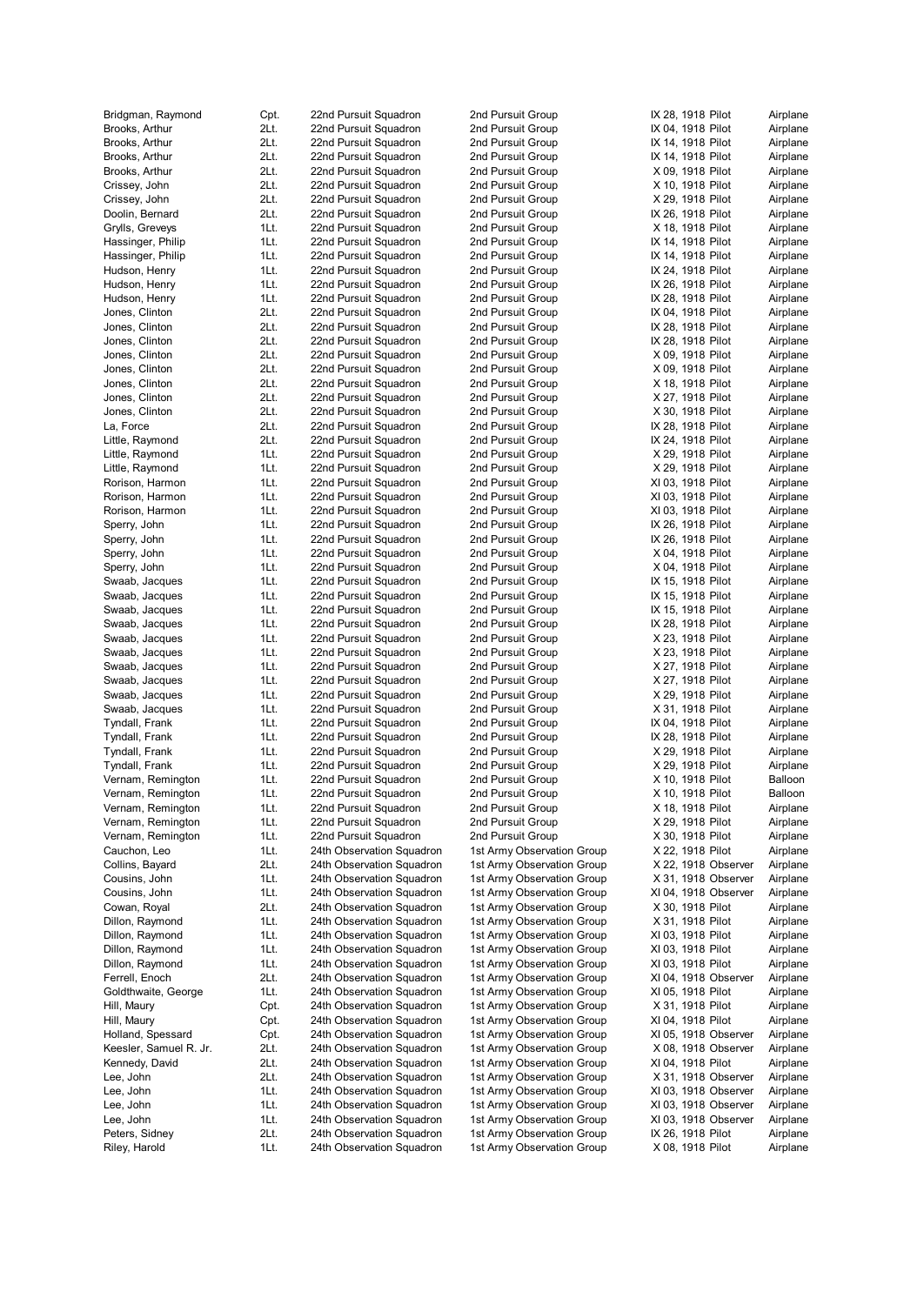| Rubel, James           | 2Lt. | 24th Observation Squadron |
|------------------------|------|---------------------------|
| Search, Hendrick       | 1Lt. | 24th Observation Squadron |
| Smith, Walter          | 1Lt. | 24th Observation Squadron |
| Swinebread, Albert     | 2Lt. | 24th Observation Squadron |
| Wells, Roe             | 2Lt. | 24th Observation Squadron |
| Wengert, Charles       | 1Lt. | 24th Observation Squadron |
| Woitishek, Louis       | 1Lt. | 24th Observation Squadron |
| Wood, Harry            | 1Lt. | 24th Observation Squadron |
| Bailey, Frederick      | 2Lt. | 27th Pursuit Squadron     |
| Clapp, Kenneth         | 2Lt. | 27th Pursuit Squadron     |
| Clapp, Kenneth         | 2Lt. | 27th Pursuit Squadron     |
| Colton, Samuel         | 1Lt. | 27th Pursuit Squadron     |
| Colton, Samuel         | 1Lt. | 27th Pursuit Squadron     |
| Cooper, Leslie         | 1Lt. | 27th Pursuit Squadron     |
| Dawson, Leo            | 1Lt. | 27th Pursuit Squadron     |
| Dawson, Leo            | 1Lt. | 27th Pursuit Squadron     |
| Dawson, Leo            | 1Lt. | 27th Pursuit Squadron     |
| Dawson, Leo            | 1Lt. | 27th Pursuit Squadron     |
| Donaldson, Robert      | 1Lt. | 27th Pursuit Squadron     |
| Grant, Alfred          | 1Lt. | 27th Pursuit Squadron     |
| Grant, Alfred          | 1Lt. | 27th Pursuit Squadron     |
| Grant, Alfred          | Cpt. | 27th Pursuit Squadron     |
| Grant, Alfred          | Cpt. | 27th Pursuit Squadron     |
| Gwinn, Joseph M. Jr.   | 1Lt. | 27th Pursuit Squadron     |
| Hartney, Harold        | Maj. | 27th Pursuit Squadron     |
| Hewitt, Ernest         | 1Lt. | 27th Pursuit Squadron     |
| Hill, Robert           | 1Lt. | 27th Pursuit Squadron     |
| Hoover, William        | 1Lt. | 27th Pursuit Squadron     |
| Hoover, William        | 1Lt. | 27th Pursuit Squadron     |
| Hoover, William        | 1Lt. | 27th Pursuit Squadron     |
|                        | 1Lt. |                           |
| Hudson, Donald         |      | 27th Pursuit Squadron     |
| Hudson, Donald         | 1Lt. | 27th Pursuit Squadron     |
| Hudson, Donald         | 1Lt. | 27th Pursuit Squadron     |
| Hudson, Donald         | 1Lt. | 27th Pursuit Squadron     |
| Hudson, Donald         | 1Lt. | 27th Pursuit Squadron     |
| Hudson, Donald         | 1Lt. | 27th Pursuit Squadron     |
| Lennon, Thomas         | 1Lt. | 27th Pursuit Squadron     |
| Lennon, Thomas         | 1Lt. | 27th Pursuit Squadron     |
| Luke, Frank            | 2Lt. | 27th Pursuit Squadron     |
| Luke, Frank            | 2Lt. | 27th Pursuit Squadron     |
| Luke, Frank            | 2Lt. | 27th Pursuit Squadron     |
| Luke, Frank            | 2Lt. | 27th Pursuit Squadron     |
| Luke, Frank            | 2Lt. | 27th Pursuit Squadron     |
| Luke, Frank            | 2Lt. | 27th Pursuit Squadron     |
| Luke, Frank            | 2Lt. | 27th Pursuit Squadron     |
| Luke, Frank            | 2Lt. | 27th Pursuit Squadron     |
| Luke, Frank            | 2Lt. | 27th Pursuit Squadron     |
| Luke, Frank            | 2Lt. | 27th Pursuit Squadron     |
| Luke, Frank            | 2Lt. | 27th Pursuit Squadron     |
| Luke, Frank            | 2Lt. | 27th Pursuit Squadron     |
| Luke, Frank            | 2Lt. | 27th Pursuit Squadron     |
| Luke, Frank            | 2Lt. | 27th Pursuit Squadron     |
| Luke, Frank            | 2Lt. | 27th Pursuit Squadron     |
| Luke, Frank            | 2Lt. | 27th Pursuit Squadron     |
| Luke, Frank            | 2Lt. | 27th Pursuit Squadron     |
| Luke, Frank            | 2Lt. | 27th Pursuit Squadron     |
| Lyman, A               | 1Lt. | 27th Pursuit Squadron     |
| Macarthur, John        | 2Lt. | 27th Pursuit Squadron     |
| Macarthur, John        | 2Lt. | 27th Pursuit Squadron     |
| Macarthur, John        | 2Lt. | 27th Pursuit Squadron     |
| Macarthur, John        | 2Lt. | 27th Pursuit Squadron     |
| Macarthur, John        | 2Lt. | 27th Pursuit Squadron     |
| Macarthur, John        | 2Lt. | 27th Pursuit Squadron     |
| Mccubbin, Eugene       | 1Lt. | 27th Pursuit Squadron     |
| Miller, Zenos          | 1Lt. | 27th Pursuit Squadron     |
| Miller, Zenos          | 1Lt. | 27th Pursuit Squadron     |
| Miller, Zenos          | 1Lt. | 27th Pursuit Squadron     |
| Miller, Zenos          | 1Lt. | 27th Pursuit Squadron     |
| Moseley, Corliss       | 1Lt. | 27th Pursuit Squadron     |
| Nevius, Ruliff         | 1Lt. | 27th Pursuit Squadron     |
| Norton, Frederick      | 1Lt. | 27th Pursuit Squadron     |
| Norton, Frederick      | 1Lt. | 27th Pursuit Squadron     |
| Raymond, Robert F. Jr. | 1Lt. | 27th Pursuit Squadron     |
| Roberts, Ivan          | 2Lt. | 27th Pursuit Squadron     |
|                        |      |                           |

1st Army Observation Group 1st Army Observation Group 1st Army Observation Group 1st Army Observation Group IX 15, 191 1st Army Observation Group IX 15, 191 1st Army Observation Group 1st Army Observation Group IX 26, 191 1st Army Observation Group 1st Pursuit Group 1st Pursuit Group 1st Pursuit Group 1st Pursuit Group 1st Pursuit Group 1st Pursuit Group 1st Pursuit Group 1st Pursuit Group IX 14, 191 1st Pursuit Group IX 26, 191 1st Pursuit Group 1st Pursuit Group 1st Pursuit Group 1st Pursuit Group 1st Pursuit Group 1st Pursuit Group 1st Pursuit Group 1st Pursuit Group 1st Pursuit Group 1st Pursuit Group 1st Pursuit Group 1st Pursuit Group 1st Pursuit Group IX 28, 191 1st Pursuit Group 1st Pursuit Group 1st Pursuit Group 1st Pursuit Group 1st Pursuit Group 1st Pursuit Group 1st Pursuit Group IX 14, 191 1st Pursuit Group 1st Pursuit Group IX 12, 191 1st Pursuit Group IX 14, 191 1st Pursuit Group IX 14, 191 1st Pursuit Group IX 15, 191 1 st P u r s uit G roup IX 15, 191 1st Pursuit Group IX 15, 191 1st Pursuit Group IX 16, 191 1 st P u r s uit G roup IX 16, 191 1st Pursuit Group IX 18, 191 1st Pursuit Group IX 18, 191 1 st P u r s uit G roup IX 18, 191 1st Pursuit Group IX 18, 191 1st Pursuit Group IX 18, 191 1 st P u r s uit G roup IX 28, 191 1st Pursuit Group IX 28, 191 1st Pursuit Group IX 29, 191 1st Pursuit Group IX 29, 191 1st Pursuit Group IX 29, 191 1st Pursuit Group 1st Pursuit Group 1st Pursuit Group 1st Pursuit Group 1st Pursuit Group 1st Pursuit Group 1st Pursuit Group 1st Pursuit Group 1st Pursuit Group 1st Pursuit Group 1st Pursuit Group 1st Pursuit Group 1st Pursuit Group 1st Pursuit Group 1st Pursuit Group 1st Pursuit Group 1st Pursuit Group 1st Pursuit Group

| XI 04, 1918 Pilot                         |                    |                      | Airplane             |
|-------------------------------------------|--------------------|----------------------|----------------------|
| X 30,                                     |                    | 1918 Observer        | Airplane             |
| X 29, 1918 Pilot                          |                    |                      | Airplane             |
| IX 15,                                    | 1918 Pilot         | IX 15, 1918 Observer | Airplane<br>Airplane |
|                                           |                    | X 29, 1918 Observer  | Airplane             |
| IX 26,                                    |                    | 1918 Observer        | Airplane             |
| XI 04,                                    |                    | 1918 Observer        | Airplane             |
| XI 04,                                    |                    | 1918 Pilot           | Airplane             |
| VI 13,                                    |                    | 1918 Pilot           | Airplane             |
| VII 16, 1918 Pilot                        |                    |                      | Airplane             |
| X 23,                                     |                    | 1918 Pilot           | Airplane             |
| X 26, 1918 Pilot                          |                    |                      | Airplane             |
| XI 08,                                    |                    | 1918 Pilot           | Balloon<br>Airplane  |
| VII 19,<br>IX 14,                         | 1918               | 1918 Pilot<br>Pilot  | Balloon              |
| IX 26,                                    | 1918               | Pilot                | Airplane             |
| XI 04, 1918                               |                    | Pilot                | Airplane             |
| X 23,                                     |                    | 1918 Pilot           | Airplane             |
| VII 02,                                   | 1918               | Pilot                | Airplane             |
| VII 02.                                   | 1918               | Pilot                | Airplane             |
| X 23,                                     | 1918               | Pilot                | Airplane             |
| X 23,                                     | 1918 Pilot         |                      | Airplane             |
| XI 08, 1918                               |                    | Pilot                | Airplane             |
| VI 25,                                    | 1918 Pilot         |                      | Airplane             |
| X 06,<br>VII 19,                          | 1918<br>1918 Pilot | Pilot                | Airplane<br>Airplane |
| VII 02,                                   | 1918 Pilot         |                      | Airplane             |
| VII 02,                                   | 1918 Pilot         |                      | Airplane             |
| IX 28,                                    | 1918 Pilot         |                      | Airplane             |
| VII 02,                                   | 1918 Pilot         |                      | Airplane             |
| VII 02.                                   | 1918 Pilot         |                      | Airplane             |
| VIII 01,                                  | 1918 Pilot         |                      | Airplane             |
| VIII 01,                                  | 1918 Pilot         |                      | Airplane             |
| VIII 01,                                  | 1918 Pilot         |                      | Airplane             |
| X 06,                                     | 1918 Pilot         |                      | Airplane             |
| IX 14,<br>XI 05,                          | 1918 Pilot         | 1918 Pilot           | Balloon<br>Airplane  |
| IX 12,                                    | 1918               | Pilot                | Balloon              |
| IX 14,                                    |                    | 1918 Pilot           | Balloon              |
| IX 14,                                    | 1918               | Pilot                | Balloon              |
| IX 15,                                    | 1918               | Pilot                | Balloon              |
| IX 15, 1918                               |                    | Pilot                | Balloon              |
| IX 15,                                    | 1918 Pilot         |                      | Balloon              |
| IX 16,                                    | 1918               | Pilot                | Balloon              |
| IX 16,                                    | 1918 Pilot         |                      | Balloon              |
| IX 18, 1918 Pilot                         |                    |                      | Airplane<br>Airplane |
| IX 18, 1918 Pilot<br>IX 18, 1918          |                    | Pilot                | Airplane             |
| IX 18,                                    |                    | 1918 Pilot           | Balloon              |
| IX 18, 1918 Pilot                         |                    |                      | Balloon              |
| IX 28, 1918 Pilot                         |                    |                      | Balloon              |
| IX 28, 1918 Pilot                         |                    |                      | Airplane             |
| IX 29, 1918 Pilot                         |                    |                      | Balloon              |
| IX 29, 1918 Pilot                         |                    |                      | Balloon              |
| IX 29, 1918 Pilot                         |                    |                      | Balloon              |
| XI 08, 1918 Pilot                         |                    |                      | Airplane             |
| VI 13, 1918 Pilot<br>VI 25, 1918 Pilot    |                    |                      | Airplane<br>Airplane |
| VII 02, 1918 Pilot                        |                    |                      | Airplane             |
| VII 02, 1918 Pilot                        |                    |                      | Airplane             |
| VII 17, 1918 Pilot                        |                    |                      | Airplane             |
| VII 19, 1918 Pilot                        |                    |                      | Airplane             |
| XI 02, 1918 Pilot                         |                    |                      | Balloon              |
| VII 16, 1918 Pilot                        |                    |                      | Balloon              |
| VII 16, 1918 Pilot                        |                    |                      | Balloon              |
| VII 20, 1918 Pilot                        |                    |                      | Airplane             |
| VII 20, 1918 Pilot                        |                    |                      | Airplane             |
| XI 08, 1918 Pilot                         |                    |                      | Airplane             |
| VIII 01, 1918 Pilot<br>VII 02, 1918 Pilot |                    |                      | Airplane<br>Airplane |
| VII 02, 1918 Pilot                        |                    |                      | Airplane             |
| VI 24, 1918 Pilot                         |                    |                      | Airplane             |
| VII 17, 1918 Pilot                        |                    |                      | Airplane             |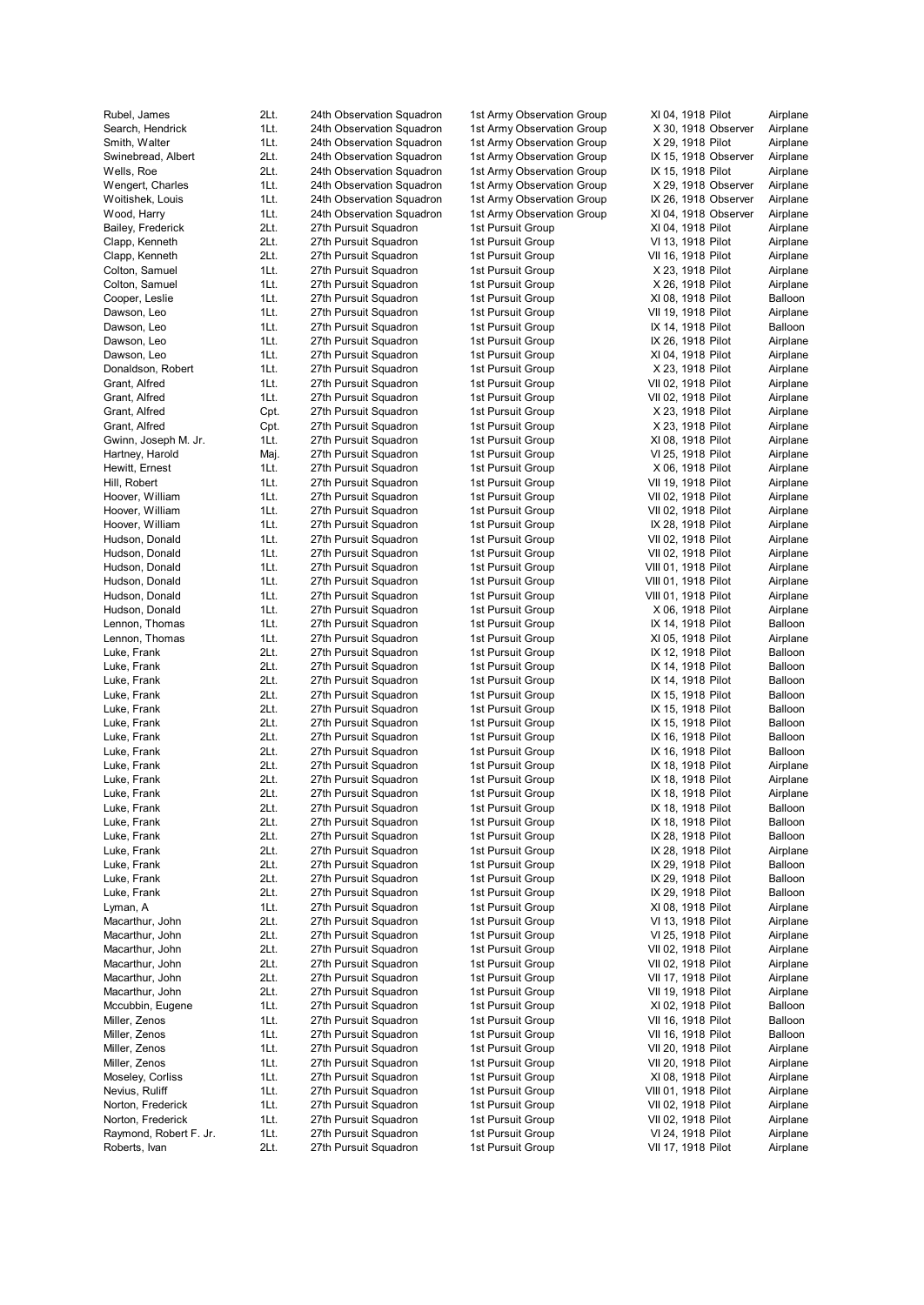| Roberts, Ivan         | 2Lt. | 27 |
|-----------------------|------|----|
| Roberts, Ivan         | 1Lt. | 27 |
| Rowland, Roger        | 1Lt. | 27 |
| Rowland, Roger        | 1Lt. | 27 |
|                       |      |    |
| Rucker, Edward W. Jr. | 1Lt. | 27 |
| Schmitt, R            | 1Lt. | 27 |
| Schmitt, R            | 1Lt. | 27 |
| Stewart, William      | 1Lt. | 27 |
| Vasconcells, Jerry    | 1Lt. | 27 |
| Vasconcells, Jerry    | 1Lt. | 27 |
|                       |      |    |
| Vasconcells, Jerry    | 1Lt. | 27 |
| Vasconcells, Jerry    | 1Lt. | 27 |
| Vasconcells, Jerry    | 1Lt. | 27 |
| Vasconcells, Jerry    | 1Lt. | 27 |
| Wehner, Joseph        | 1Lt. | 27 |
|                       |      |    |
| Wehner, Joseph        | 1Lt. | 27 |
| Wehner, Joseph        | 1Lt. | 27 |
| Wehner, Joseph        | 1Lt. | 27 |
| Wehner, Joseph        | 1Lt. | 27 |
| White, Sidney         | 1Lt. | 27 |
| Allein, Henry         | 1Lt. | 28 |
|                       |      |    |
| Brown, Ben            | 1Lt. | 28 |
| Brown, Ben            | 1Lt. | 28 |
| Carney, Harry         | 1Lt. | 28 |
| Carney, Harry         | 1Lt. | 28 |
| Cassady, Thomas       | 1Lt. | 28 |
|                       | 1Lt. |    |
| Cassady, Thomas       |      | 28 |
| Cassady, Thomas       | 1Lt. | 28 |
| Cassady, Thomas       | 1Lt. | 28 |
| Cline, Charles        | 1Lt. | 28 |
| George, Abram         | 2Lt. | 28 |
|                       | 1Lt. |    |
| Hardendorf, James     |      | 28 |
| Hardy, Eugene         | 1Lt. | 28 |
| Hardy, Eugene         | 1Lt. | 28 |
| Jebb, William T. Jr.  | 2Lt. | 28 |
| Jebb, William T. Jr.  | 2Lt. | 28 |
| Mcclung, Carroll      | 1Lt. | 28 |
|                       |      |    |
| Merrick, Charles      | 1Lt. | 28 |
| Merrill, John         | 1Lt. | 28 |
| Meyer, Rollin         | 1Lt. | 28 |
| Meyer, Rollin         | 1Lt. | 28 |
| Moriarty, Louis       | 2Lt. | 28 |
|                       | 1Lt. |    |
| Smith, Albert         |      | 28 |
| Smith, Albert         | 1Lt. | 28 |
| Stenseth, Martinus    | 1Lt. | 28 |
| Stenseth, Martinus    | 1Lt. | 28 |
| Stenseth, Martinus    | 1Lt. | 28 |
| Stenseth, Martinus    | 1Lt. | 28 |
|                       |      |    |
| Stenseth, Martinus    | 1Lt. | 28 |
| Stenseth, Martinus    | 1Lt. | 28 |
| Stenseth, Martinus    | 1Lt. | 28 |
| Stenseth, Martinus    | 1Lt. | 28 |
| Backus, David         | 1Lt. | 49 |
|                       |      |    |
| Backus, David         | 1Lt. | 49 |
| Backus, David         | 1Lt. | 49 |
| Backus, David         | 1Lt. | 49 |
| Baxter, George        | 2Lt. | 49 |
| Brewster, Hugh        | 1Lt. | 49 |
| Brewster, Hugh        |      | 49 |
|                       | 1Lt. |    |
| Bridgman, Hugh        | 1Lt. | 49 |
| Colson, Z             | 1Lt. | 49 |
| Colson, Z             | 1Lt. | 49 |
| Fontaine, Hugh        | 1Lt. | 49 |
| Fontaine, Hugh        | 1Lt. | 49 |
|                       |      |    |
| Fontaine, Hugh        | 1Lt. | 49 |
| Fontaine, Hugh        | 1Lt. | 49 |
| Graham, Percy         | 1Lt. | 49 |
| Hieber, Milo          | 2Lt. | 49 |
| Hume, Henry           | 2Lt. | 49 |
| Kinney, Clair         | 1Lt. | 49 |
|                       |      |    |
| Lindsey, Leon         | 1Lt. | 49 |
| Manning, James        | 1Lt. | 49 |
| Manning, James        |      | 49 |
| Manning, James        | 1Lt. |    |

| 27th Pursuit Squadron | 1st Pursuit Group |
|-----------------------|-------------------|
| 27th Pursuit Squadron | 1st Pursuit Group |
| 27th Pursuit Squadron | 1st Pursuit Group |
| 27th Pursuit Squadron | 1st Pursuit Group |
|                       |                   |
| 27th Pursuit Squadron | 1st Pursuit Group |
| 27th Pursuit Squadron | 1st Pursuit Group |
| 27th Pursuit Squadron | 1st Pursuit Group |
| 27th Pursuit Squadron | 1st Pursuit Group |
| 27th Pursuit Squadron | 1st Pursuit Group |
| 27th Pursuit Squadron | 1st Pursuit Group |
| 27th Pursuit Squadron | 1st Pursuit Group |
| 27th Pursuit Squadron | 1st Pursuit Group |
| 27th Pursuit Squadron | 1st Pursuit Group |
| 27th Pursuit Squadron | 1st Pursuit Group |
| 27th Pursuit Squadron |                   |
|                       | 1st Pursuit Group |
| 27th Pursuit Squadron | 1st Pursuit Group |
| 27th Pursuit Squadron | 1st Pursuit Group |
| 27th Pursuit Squadron | 1st Pursuit Group |
| 27th Pursuit Squadron | 1st Pursuit Group |
| 27th Pursuit Squadron | 1st Pursuit Group |
| 28th Pursuit Squadron | 3rd Pursuit Group |
| 28th Pursuit Squadron | 3rd Pursuit Group |
| 28th Pursuit Squadron | 3rd Pursuit Group |
| 28th Pursuit Squadron | 3rd Pursuit Group |
|                       |                   |
| 28th Pursuit Squadron | 3rd Pursuit Group |
| 28th Pursuit Squadron | 3rd Pursuit Group |
| 28th Pursuit Squadron | 3rd Pursuit Group |
| 28th Pursuit Squadron | 3rd Pursuit Group |
| 28th Pursuit Squadron | 3rd Pursuit Group |
| 28th Pursuit Squadron | 3rd Pursuit Group |
| 28th Pursuit Squadron | 3rd Pursuit Group |
| 28th Pursuit Squadron | 3rd Pursuit Group |
| 28th Pursuit Squadron | 3rd Pursuit Group |
| 28th Pursuit Squadron | 3rd Pursuit Group |
| 28th Pursuit Squadron | 3rd Pursuit Group |
| 28th Pursuit Squadron |                   |
|                       | 3rd Pursuit Group |
| 28th Pursuit Squadron | 3rd Pursuit Group |
| 28th Pursuit Squadron | 3rd Pursuit Group |
| 28th Pursuit Squadron | 3rd Pursuit Group |
| 28th Pursuit Squadron | 3rd Pursuit Group |
| 28th Pursuit Squadron | 3rd Pursuit Group |
| 28th Pursuit Squadron | 3rd Pursuit Group |
| 28th Pursuit Squadron | 3rd Pursuit Group |
| 28th Pursuit Squadron | 3rd Pursuit Group |
| 28th Pursuit Squadron | 3rd Pursuit Group |
| 28th Pursuit Squadron | 3rd Pursuit Group |
| 28th Pursuit Squadron | 3rd Pursuit Group |
| 28th Pursuit Squadron | 3rd Pursuit Group |
|                       |                   |
| 28th Pursuit Squadron | 3rd Pursuit Group |
| 28th Pursuit Squadron | 3rd Pursuit Group |
| 28th Pursuit Squadron | 3rd Pursuit Group |
| 28th Pursuit Squadron | 3rd Pursuit Group |
| 49th Pursuit Squadron | 2nd Pursuit Group |
| 49th Pursuit Squadron | 2nd Pursuit Group |
| 49th Pursuit Squadron | 2nd Pursuit Group |
| 49th Pursuit Squadron | 2nd Pursuit Group |
| 49th Pursuit Squadron | 2nd Pursuit Group |
| 49th Pursuit Squadron | 2nd Pursuit Group |
| 49th Pursuit Squadron | 2nd Pursuit Group |
| 49th Pursuit Squadron | 2nd Pursuit Group |
|                       |                   |
| 49th Pursuit Squadron | 2nd Pursuit Group |
| 49th Pursuit Squadron | 2nd Pursuit Group |
| 49th Pursuit Squadron | 2nd Pursuit Group |
| 49th Pursuit Squadron | 2nd Pursuit Group |
| 49th Pursuit Squadron | 2nd Pursuit Group |
| 49th Pursuit Squadron | 2nd Pursuit Group |
| 49th Pursuit Squadron | 2nd Pursuit Group |
| 49th Pursuit Squadron | 2nd Pursuit Group |
| 49th Pursuit Squadron | 2nd Pursuit Group |
| 49th Pursuit Squadron | 2nd Pursuit Group |
| 49th Pursuit Squadron |                   |
|                       | 2nd Pursuit Group |
| 49th Pursuit Squadron | 2nd Pursuit Group |
| 49th Pursuit Squadron | 2nd Pursuit Group |
| 49th Pursuit Squadron | 2nd Pursuit Group |

| 1st Pursuit Group                            |
|----------------------------------------------|
| 1st Pursuit Group                            |
| 1st Pursuit Group                            |
| 1st Pursuit Group                            |
| 1st Pursuit Group<br>1st Pursuit Group       |
| 1st Pursuit Group                            |
| 1st Pursuit Group                            |
| 1st Pursuit<br>Group                         |
| 1st Pursuit Group                            |
| 1st Pursuit Group                            |
| 1st Pursuit Group                            |
| 1st Pursuit Group                            |
| 1st Pursuit Group                            |
| 1st Pursuit Group                            |
| 1st Pursuit Group                            |
| 1st Pursuit Group                            |
| 1st Pursuit Group                            |
| 1st Pursuit Group                            |
| 1st Pursuit Group                            |
| 3rd Pursuit Group<br>3rd Pursuit Group       |
| 3rd Pursuit Group                            |
| 3rd Pursuit Group                            |
| 3rd Pursuit Group                            |
| 3rd Pursuit Group                            |
| 3rd Pursuit Group                            |
| 3rd Pursuit Group                            |
| 3rd Pursuit Group                            |
| 3rd Pursuit<br>Group                         |
| 3rd Pursuit Group                            |
| 3rd Pursuit Group                            |
| 3rd Pursuit<br>Group                         |
| 3rd Pursuit<br>Group                         |
| 3rd Pursuit Group                            |
| 3rd Pursuit<br>Group                         |
| 3rd Pursuit<br>Group                         |
| 3rd Pursuit<br>Group                         |
| 3rd Pursuit<br>Group<br>3rd Pursuit<br>Group |
| 3rd Pursuit<br>Group                         |
| 3rd Pursuit<br>Group                         |
| 3rd Pursuit<br>Group                         |
| 3rd Pursuit Group                            |
| 3rd Pursuit Group                            |
| 3rd Pursuit Group                            |
| 3rd Pursuit Group                            |
| 3rd Pursuit Group                            |
| 3rd Pursuit Group                            |
| 3rd Pursuit Group<br>3rd Pursuit Group       |
| 3rd Pursuit Group                            |
| <b>Pursuit Group</b><br>2nd                  |
| <b>Pursuit Group</b><br>2nd                  |
| 2nd<br>Pursuit<br>Group                      |
| 2nd<br>Pursuit<br>Group                      |
| 2nd<br>Pursuit<br>Group                      |
| Pursuit<br>2nd<br>Group                      |
| 2nd<br>Pursuit<br>Group                      |
| Pursuit<br>2nd<br>Group                      |
| 2nd<br>Pursuit<br>Group                      |
| Pursuit<br>2nd<br>Group                      |
| Pursuit<br>2nd<br>Group                      |
| 2 <sub>nd</sub><br>Pursuit<br>Group          |
| 2nd<br>Pursuit<br>Group                      |
| Pursuit<br>2nd<br>Group                      |
| Pursuit<br>2nd<br>Group                      |
| Pursuit<br>2nd<br>Group                      |
| 2nd<br>Pursuit<br>Group<br>Pursuit           |
| 2nd<br>Group<br>2nd<br>Pursuit<br>Group      |
| Pursuit<br>2nd<br>Group                      |
| Pursuit<br>2nd<br>Group                      |
|                                              |

| roup           | VIII 01, 1918 Pilot                    | Airplane             |
|----------------|----------------------------------------|----------------------|
| roup           | IX 26, 1918 Pilot                      | Balloon              |
| roup           | X 31, 1918 Pilot                       | Airplane             |
| roup           | XI 04, 1918 Pilot                      | Airplane             |
| roup           | VI 13, 1918 Pilot                      | Airplane             |
| roup           | VII 02, 1918 Pilot                     | Airplane             |
| roup<br>roup   | VII 02, 1918 Pilot<br>X 23, 1918 Pilot | Airplane<br>Airplane |
| roup           | VII 16, 1918 Pilot                     | Airplane             |
| roup           | VIII 01, 1918 Pilot                    | Airplane             |
| roup           | IX 26, 1918 Pilot                      | Balloon              |
| roup           | IX 28, 1918 Pilot                      | Airplane             |
| roup           | X 03, 1918 Pilot                       | Airplane             |
| roup           | X 06, 1918 Pilot                       | Airplane             |
| roup           | IX 15, 1918 Pilot                      | Balloon              |
| roup           | IX 16, 1918 Pilot                      | Balloon              |
| roup           | IX 16, 1918 Pilot                      | Balloon              |
| roup           | IX 18, 1918 Pilot                      | Balloon              |
| roup           | IX 18, 1918 Pilot<br>X 22, 1918 Pilot  | Balloon<br>Airplane  |
| roup<br>roup   | IX 14, 1918 Pilot                      | Airplane             |
| roup           | X 27, 1918 Pilot                       | Airplane             |
| roup           | XI 06, 1918 Pilot                      | Airplane             |
| roup           | X 02, 1918 Pilot                       | Airplane             |
| roup           | X 08, 1918 Pilot                       | Airplane             |
| roup           | IX 14, 1918 Pilot                      | Airplane             |
| roup           | IX 26, 1918 Pilot                      | Airplane             |
| roup           | X 02, 1918 Pilot                       | Airplane             |
| roup           | X 27, 1918 Pilot                       | Airplane             |
| roup           | X 02, 1918 Pilot                       | Airplane             |
| roup           | X 30, 1918 Pilot<br>X 02, 1918 Pilot   | Airplane<br>Airplane |
| roup<br>roup   | IX 14, 1918 Pilot                      | Airplane             |
| roup           | X 02, 1918 Pilot                       | Airplane             |
| roup           | IX 14, 1918 Pilot                      | Airplane             |
| roup           | X 02, 1918 Pilot                       | Airplane             |
| roup           | XI 06, 1918 Pilot                      | Airplane             |
| roup           | IX 14, 1918 Pilot                      | Airplane             |
| roup           | X 02, 1918 Pilot                       | Airplane             |
| roup           | X 02, 1918 Pilot                       | Airplane             |
| roup           | XI 04, 1918 Pilot                      | Airplane             |
| roup           | IX 14, 1918 Pilot                      | Airplane             |
| roup           | X 02, 1918 Pilot                       | Airplane             |
| roup<br>roup   | X 08, 1918 Pilot<br>IX 26, 1918 Pilot  | Airplane<br>Airplane |
| roup           | IX 28, 1918 Pilot                      | Airplane             |
| roup           | IX 28, 1918 Pilot                      | Airplane             |
| roup           | X 02, 1918 Pilot                       | Airplane             |
| roup           | X 22, 1918 Pilot                       | Airplane             |
| roup           | X 29, 1918 Pilot                       | Airplane             |
| roup           | X 29, 1918 Pilot                       | Airplane             |
| roup           | XI 06, 1918 Pilot                      | Airplane             |
| }roup          | IX 26, 1918 Pilot                      | Airplane             |
| }roup          | X 23, 1918 Pilot                       | Airplane             |
| }roup          | X 23, 1918 Pilot                       | Airplane<br>Airplane |
| Group<br>}roup | X 23, 1918 Pilot<br>X 29, 1918 Pilot   | Airplane             |
| }roup          | IX 14, 1918 Pilot                      | Airplane             |
| }roup          | IX 14, 1918 Pilot                      | Airplane             |
| }roup          | X 23, 1918 Pilot                       | Airplane             |
| Group          | X 10, 1918 Pilot                       | Airplane             |
| }roup          | X 23, 1918 Pilot                       | Airplane             |
| }roup          | IX 14, 1918 Pilot                      | Airplane             |
| }roup          | IX 14, 1918 Pilot                      | Airplane             |
| }roup          | X 10, 1918 Pilot                       | Airplane             |
| }roup          | X 10, 1918 Pilot                       | Airplane             |
| }roup          | X 04, 1918 Pilot                       | Airplane             |
| }roup          | IX 26, 1918 Pilot                      | Airplane             |
| Group          | X 23, 1918 Pilot                       | Airplane             |
| }roup<br>}roup | X 04, 1918 Pilot<br>X 10, 1918 Pilot   | Airplane<br>Airplane |
| Group          | IX 26, 1918 Pilot                      | Airplane             |
| Group          | X 04, 1918 Pilot                       | Airplane             |
| }roup          | X 04, 1918 Pilot                       | Airplane             |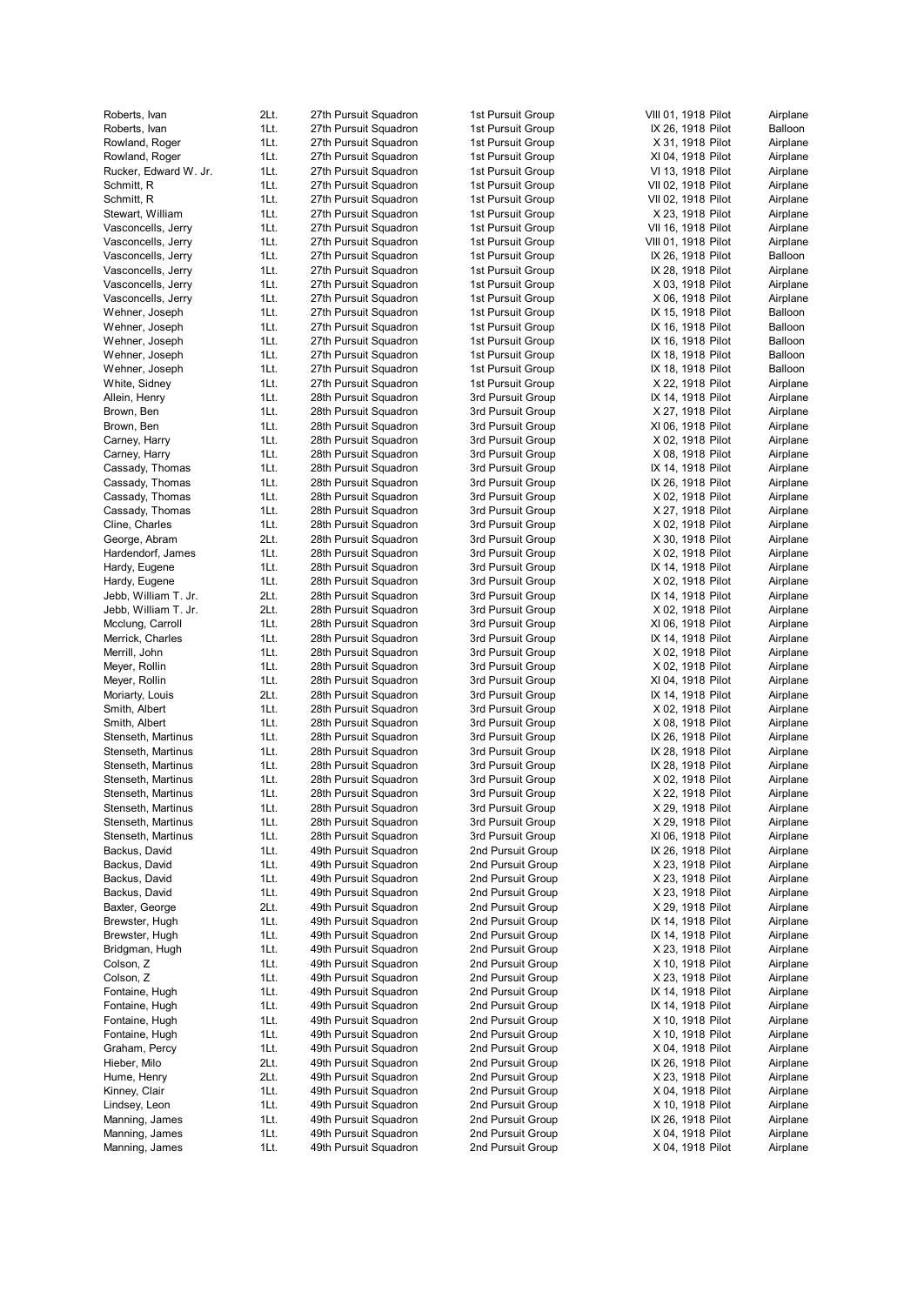Douglass, Kingman 1Lt. 91st Observation Squadron 1st Army Observation Group X 25, 1918 Pilot Airplane

Mckay, James 1Lt. 49th Pursuit Squadron 2nd Pursuit Group X 04, 1918 Pilot Airplane Mcmurry, Ora 1Lt. 49th Pursuit Squadron 2nd Pursuit Group X 04, 1918 Pilot Airplane Mcmurry, Ora 1Lt. 49th Pursuit Squadron 2nd Pursuit Group X 04, 1918 Pilot Airplane Mcmurry, Ora 1Lt. 49th Pursuit Squadron 2nd Pursuit Group X 30, 1918 Pilot Airplane Plush, Lewis **1Lt.** 49th Pursuit Squadron 2nd Pursuit Group X 04, 1918 Pilot Airplane Plush, Lewis 1Lt. 49th Pursuit Squadron 2nd Pursuit Group X 04, 1918 Pilot Airplane Schenck, Alexander 1Lt. 49th Pursuit Squadron 2nd Pursuit Group X 04, 1918 Pilot Airplane Schenck, Alexander 11. 19th Pursuit Squadron 2nd Pursuit Group X 10, 1918 Pilot Airplane Schenck, Alexander 1Lt. 49th Pursuit Squadron 2nd Pursuit Group X 10, 1918 Pilot Airplane Wentworth, John 1Lt. 49th Pursuit Squadron 2nd Pursuit Group IX 26, 1918 Pilot Airplane Wooley, Charles **1Lt.** 49th Pursuit Squadron 2nd Pursuit Group X 23, 1918 Pilot Airplane Wooley, Charles 1Lt. 49th Pursuit Squadron 2nd Pursuit Group X 23, 1918 Pilot Airplane Brown, Mitchell 2Lt. 50th Observation Squadron U.S. Air Service X 23, 1918 Observer Airplane Phillips, George **1Lt.** 50th Observation Squadron U.S. Air Service X 23, 1918 Pilot Airplane Babcock, Philip Cpt. 88th Observation Squadron 3rd Corps Observation Group X 23, 1918 Pilot Airplane Babcock, Philip Cpt. 88th Observation Squadron 3rd Corps Observation Group X 23, 1918 Pilot Airplane Bagby, Ralph 1Lt. 88th Observation Squadron 3rd Corps Observation Group IX 02, 1918 Observer Airplane Carl, Pitt P. Jr. 1Lt. 88th Observation Squadron 3rd Corps Observation Group IX 02, 1918 Observer Airplane Comey, George 1Lt. 88th Observation Squadron 3rd Corps Observation Group IX 02, 1918 Pilot Airplane Foster, Francis 1Lt. 88th Observation Squadron 3rd Corps Observation Group X 23, 1918 Gunner Airplane Foster, Francis **1Lt.** 88th Observation Squadron 3rd Corps Observation Group X 23, 1918 Gunner Airplane Grant, Sidney 2Lt. 88th Observation Squadron 3rd Corps Observation Group X 22, 1918 Pilot Airplane Grant, Sidney 2Lt. 88th Observation Squadron 3rd Corps Observation Group X 23, 1918 Pilot Airplane Grant, Sidney 2Lt. 88th Observation Squadron 3rd Corps Observation Group X 23, 1918 Pilot Airplane Mccordic, Fletcher 1Lt. 88th Observation Squadron 3rd Corps Observation Group X 23, 1918 Pilot Airplane Mccordic, Fletcher 1Lt. 88th Observation Squadron 3rd Corps Observation Group X 23, 1918 Pilot Airplane Page, Richard **1Lt.** 88th Observation Squadron 3rd Corps Observation Group VIII 09, 1918 Pilot Airplane Page, Richard 1Lt. 88th Observation Squadron 3rd Corps Observation Group IX 02, 1918 Pilot Airplane Powers, Leo 1Lt. 88th Observation Squadron 3rd Corps Observation Group X 23, 1918 Observer Airplane Powers, Leo 1Lt. 88th Observation Squadron 3rd Corps Observation Group X 23, 1918 Observer Airplane Rancourt, John 1Lt. 88th Observation Squadron 3rd Corps Observation Group VIII 09, 1918 Observer Airplane Signer, John 1Lt. 88th Observation Squadron 3rd Corps Observation Group X 22, 1918 Observer Airplane Wheeler, Curtis 2Lt. 88th Observation Squadron 3rd Corps Observation Group X 23, 1918 Observer Airplane Wheeler, Curtis 2Lt. 88th Observation Squadron 3rd Corps Observation Group X 23, 1918 Observer Airplane Fort, Frank 2Lt. 8th Observation Squadron U.S. Air Service X 10, 1918 Pilot Airplane Fort, Frank 2Lt. 8th Observation Squadron U.S. Air Service X 31, 1918 Pilot Airplane Chambers, Stuart 1Lt. 8th Observation Squadron U.S. Air Service X 10, 1918 Observer Airplane Chase, Paul 2Lt. 8th Observation Squadron U.S. Air Service IX 25, 1918 Pilot Airplane Ocock, Albert Sgt. 8th Observation Squadron U.S. Air Service X 31, 1918 Observer Airplane Sanderhoff, Raymond 2Lt. 8th Observation Squadron U.S. Air Service X 10, 1918 Pilot Airplane Smith, Philip Sgt. 8th Observation Squadron U.S. Air Service X 10, 1918 Observer Airplane Smith, Ray 2Lt. 8th Observation Squadron U.S. Air Service IX 25, 1918 Observer Airplane Adams, Morton 1Lt. 90th Observation Squadron 3rd Corps Observation Group X 01, 1918 Observer Airplane Burger, Valentine 2Lt. 90th Observation Squadron 3rd Corps Observation Group X 10, 1918 Observer Airplane Burger, Valentine 2Lt. 90th Observation Squadron 3rd Corps Observation Group XI 03, 1918 Observer Airplane Conover, Harvey **1Lt.** 90th Observation Squadron 3rd Corps Observation Group X 10, 1918 Pilot Airplane Foster, Austin 1Lt. 90th Observation Squadron 3rd Corps Observation Group XI 04, 1918 Observer Airplane Grier, Alexander 2Lt. 90th Observation Squadron 3rd Corps Observation Group IX 20, 1918 Observer Airplane Hart, Floyd **21. 2008** 20th Observation Squadron 3rd Corps Observation Group IX 20, 1918 Pilot Airplane Kinsley, Wilbert 2Lt. 90th Observation Squadron 3rd Corps Observation Group X 07, 1918 Pilot Airplane Lake, Horace 2Lt. 90th Observation Squadron 3rd Corps Observation Group X 22, 1918 Observer Airplane Lowe, William 2Lt. 90th Observation Squadron 3rd Corps Observation Group X 07, 1918 Observer Airplane Neidecker, Bertrande 1Lt. 90th Observation Squadron 3rd Corps Observation Group X 22, 1918 Pilot Airplane Rohrer, Loren 1Lt. 90th Observation Squadron 3rd Corps Observation Group XI 04, 1918 Pilot Airplane Schauffler, William 1Lt. 90th Observation Squadron 3rd Corps Observation Group X 01, 1918 Pilot Airplane Young, John 1Lt. 90th Observation Squadron 3rd Corps Observation Group XI 03, 1918 Pilot Airplane Badham, William 2Lt. 91st Observation Squadron 1st Army Observation Group IX 15, 1918 Observer Airplane Badham, William 2Lt. 91st Observation Squadron 1st Army Observation Group X 25, 1918 Observer Airplane<br>Badham, William 2Lt. 91st Observation Squadron 1st Army Observation Group X 25, 1918 Observer Airplane 2Lt. 91st Observation Squadron 1st Army Observation Group X 25, 1918 Observer Airplane Badham, William 2Lt. 91st Observation Squadron 1st Army Observation Group X 28, 1918 Observer Airplane Badham, William 2Lt. 91st Observation Squadron 1st Army Observation Group X 29, 1918 Observer Airplane Baker, William 1Lt. 91st Observation Squadron 1st Army Observation Group IX 27, 1918 Pilot Airplane<br>11t. 91st Observation Squadron 1st Army Observation Group IX 27, 1918 Pilot Airplane Cook, Everett 1Lt. 91st Observation Squadron 1st Army Observation Group IX 27, 1918 Pilot Airplane Cook, Everett 1Lt. 91st Observation Squadron 1st Army Observation Group X 25, 1918 Pilot Airplane Cook, Everett 1Lt. 91st Observation Squadron 1st Army Observation Group X 25, 1918 Pilot Airplane Cook, Everett 1Lt. 91st Observation Squadron 1st Army Observation Group X 28, 1918 Pilot Airplane Cook, Everett 1Lt. 91st Observation Squadron 1st Army Observation Group X 29, 1918 Pilot Airplane Delana, Edward 2Lt. 91st Observation Squadron 1st Army Observation Group X 09, 1918 Pilot Airplane Diekema, Willis 1Lt. 91st Observation Squadron 1st Army Observation Group XI 04, 1918 Pilot Airplane Diekema, Willis 1Lt. 91st Observation Squadron 1st Army Observation Group XI 04, 1918 Pilot Airplane Diekema, Willis 1Lt. 91st Observation Squadron 1st Army Observation Group XI 04, 1918 Pilot Airplane Douglass, Kingman 1Lt. 91st Observation Squadron 1st Army Observation Group X 25, 1918 Pilot Airplane

Manning, James 1Lt. 49th Pursuit Squadron 2nd Pursuit Group X 23, 1918 Pilot Airplane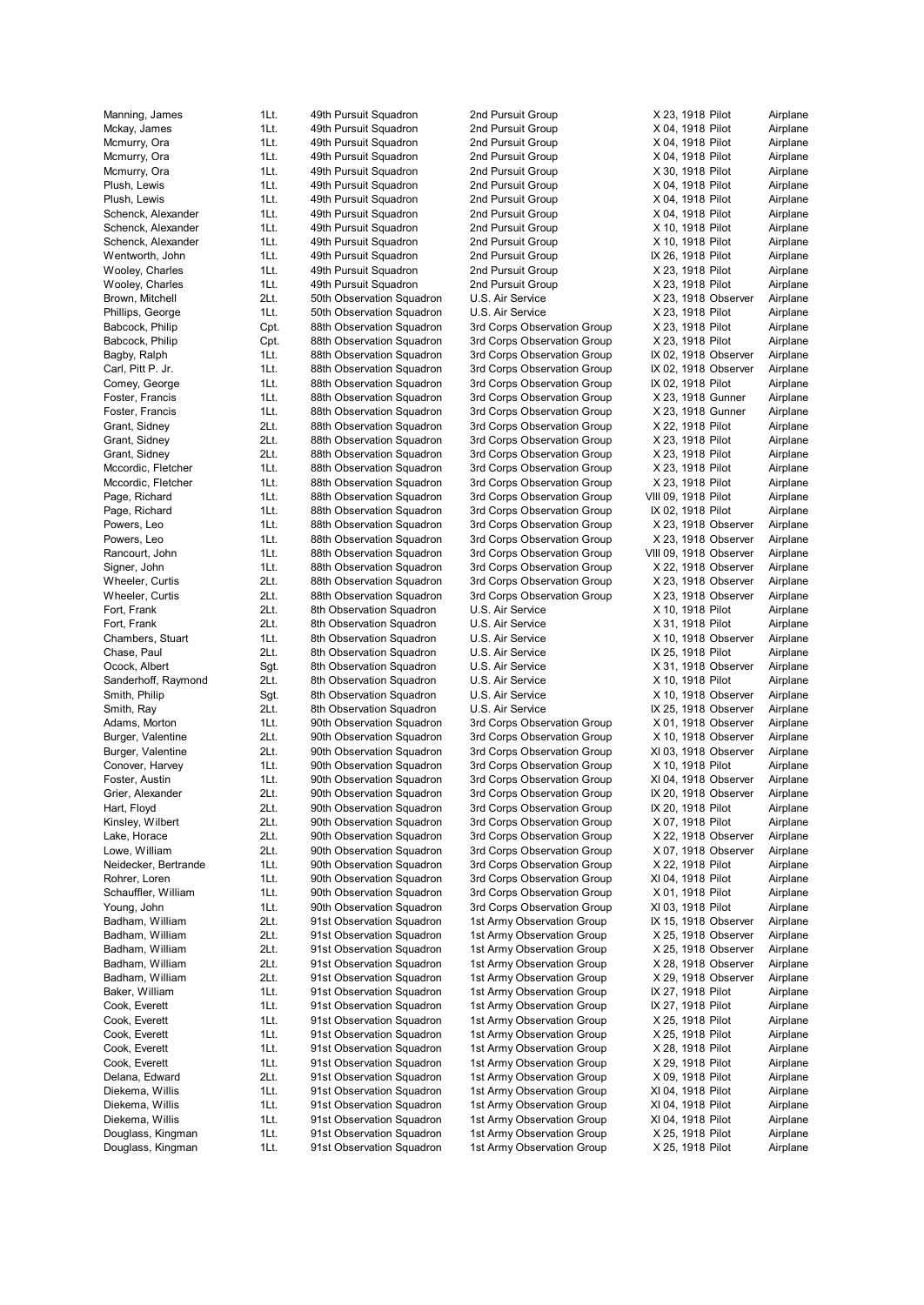Douglass, King man 1Lt. 91 Dun can, A sa 1Lt. 91 F a y, S a muel 1Lt. 91 F a y, S a muel 1Lt. 91 H ammond, Leona H ammond, Leona H ammond, Leona H ammond, Leona H ammond, Leona H ammond, Leona Houghton, Ea Hough ton, E a Husted, Me rle 2Lt. 91 Chamberlin, Willa Jannopulo, Richard Jervey, Thom as 1Lt. 91 Jervey, Thom Jervey, Thom Kenne y, Geo rge 1Lt. 91 Kenne y, Geo La mbe rt, John 1Lt. 91 La mbe rt, John 1Lt. 91 La mbe rt, John 1Lt. 91 La w son, W alt M errill, Geo rge 1Lt. 91 Moran, Willi am 2Lt. 91 Pope, John 1Lt. 91 Pope, John 1Lt. 91 Pope, John 1Lt. 91 Powell, Leon 1Lt. 91 R e ynold s, John R e ynold s, John Schricker, John 1Lt. 91 Siepe r, Frede Siepe r, Frede rick 2Lt. 91 Siepe r, Frede Siepe r, Frede Strahm, Vict or 1Lt. 91 Strahm, Vict or 1Lt. 91 Strahm, Vict or 1Lt. 91 Strahm, Vict Strahm, Victor Van, Heu vel 1Lt. 91 Wallis, James E. Jr. Wallis, James E. Jr. Carruthers, Louis 1Lt. 93 Carruthers, Louis 1Lt. 93 C o x, Paul 1Lt. 93 D oli ve, Cha rles 1Lt. 93 D oli ve, Cha Dolive, Charles 1Lt. 93 Dolive, Charles 1Lt. 93 D oli ve, Cha Follmer, Har Follmer, Har Fuller, Rosw Fuller, Rosw ell 1Lt. 93 Goulding, Willi Goulding, Willi Harding, Low ell 1Lt. 93 Harding, Low Harding, Low Harding, Low Hartman, R alph 1Lt. 93 H a r t man, R alph 1Lt. 93 Hartman, Ralph 1Lt. 93 Lindsley, Henry D. Lindsley, Henry D. M a xw ell, Cha Patterson, Alfred B. Patterson, Alfred B. Patterson, Alfred B. R umm ell, Leslie 1Lt. 93 R umm ell, Leslie 1Lt. 93

st Observation Squadron st Observation Squadron st Observation Squadron st Observation Squadron st Observation Squadron st Observation Squadron st Observation Squadron st Observation Squadron st Observation Squadron st Observation Squadron st Observation Squadron st Observation Squadron st Observation Squadron st Observation Squadron st Observation Squadron st Observation Squadron st Observation Squadron st Observation Squadron st Observation Squadron st Observation Squadron st Observation Squadron st Observation Squadron st Observation Squadron st Observation Squadron st Observation Squadron st Observation Squadron st Observation Squadron st Observation Squadron st Observation Squadron st Observation Squadron aj. 91st Observation Squadron aj. 91st Observation Squadron st Observation Squadron st Observation Squadron st Observation Squadron st Observation Squadron st Observation Squadron st Observation Squadron st Observation Squadron st Observation Squadron st Observation Squadron pt. 91st Observation Squadron st Observation Squadron pt. 91st Observation Squadron pt. 91st Observation Squadron rd Pursuit Squadron rd Pursuit Squadron rd Pursuit Squadron rd Pursuit Squadron rd Pursuit Squadron rd Pursuit Squadron rd Pursuit Squadron rd Pursuit Squadron rd Pursuit Squadron rd Pursuit Squadron rd Pursuit Squadron rd Pursuit Squadron rd Pursuit Squadron rd Pursuit Squadron rd Pursuit Squadron rd Pursuit Squadron rd Pursuit Squadron rd Pursuit Squadron rd Pursuit Squadron rd Pursuit Squadron rd Pursuit Squadron rd Pursuit Squadron rd Pursuit Squadron rd Pursuit Squadron rd Pursuit Squadron rd Pursuit Squadron rd Pursuit Squadron rd Pursuit Squadron rd Pursuit Squadron

 $11t$ 

 $1$ Lt.

 $1$ Lt.

 $1$ Lt.

 $1$ Lt.

 $11t$ 

 $1$ Lt.

 $1$ Lt.

 $1$ Lt.

 $2$ Lt.

 $1$ Lt.

 $1$ Lt.

 $1$ Lt.

 $1$ Lt.

Mai.

Mai.

 $2Lt$ .

 $2$ Lt.

 $21t$ 

 $1$ Lt.

Cpt.

C<sub>pt</sub>

C<sub>pt</sub>

 $1$ Lt.

1Lt.

1Lt.

 $1$ Lt.

 $1$ Lt.

 $1$ Lt.

 $1$ Lt.

 $1$ Lt.

 $1$ Lt.

 $1$ Lt.

 $1$ Lt.

 $1$ Lt.

 $1$ Lt.

 $1$ Lt.

 $1$ Lt.

 $11t$ 

1st Army Observation Group 1st Army Observation Group 1st Army Observation Group 1st Army Observation Group 1st Army Observation G 1st Army Observation Group 1st Army Observation Group 1st Army Observation Group 1st Army Observation Group 1st Army Observation Group 1st Army Observation Group 1st Army Observation Group 1st Army Observation Group 1st Army Observation Group 1st Army Observation G 1st Army Observation Group 1st Army Observation Group 1st Army Observation Group 1st Army Observation G 1st Army Observation Group 1st Army Observation Group 1st Army Observation Group 1st Army Observation Group 1st Army Observation G 1st Army Observation Group 1st Army Observation Group 1st Army Observation Group 1st Army Observation Group 1st Army Observation Group 1st Army Observation G 1st Army Observation Group 1st Army Observation Group 1st Army Observation G 1st Army Observation Group 1st Army Observation Group 1st Army Observation Group 1st Army Observation Group 1st Army Observation G 1st Army Observation G 1st Army Observation Group 1st Army Observation Group 1st Army Observation Group 1st Army Observation G 1st Army Observation G 1st Army Observation G 3rd Pursuit G 3rd Pursuit Group 3rd Pursuit Group 3rd Pursuit G 3rd Pursuit G 3rd Pursuit G 3rd Pursuit G 3rd Pursuit Group 3rd Pursuit Group 3rd Pursuit Group 3rd Pursuit G 3rd Pursuit G 3rd Pursuit Group 3rd Pursuit Group 3rd Pursuit G 3rd Pursuit Group 3rd Pursuit Group 3rd Pursuit Group 3rd Pursuit Group 3rd Pursuit Group 3rd Pursuit Group 3rd Pursuit G 3rd Pursuit G 3rd Pursuit Group 3rd Pursuit G 3rd Pursuit G 3rd Pursuit Group 3rd Pursuit G

3rd Pursuit G

X 31, 191 8 Pilot Air plane X 09, 1918 Observer Air plane X 25, 191 8 O b s e r ver Air plane X 25, 1918 Observer Air plane roup IX 27, 1918 Observer Air plane X 10, 191 8 O b s e r ver Air plane X 25, 1918 Observer Air plane X 25, 1918 Observer Air plane X 29, 191 8 O b s e r ver Air plane X 31, 1918 Observer Air plane X 25, 191 8 Pilot Air plane X 25, 191 8 Pilot Air plane X 31, 191 8 Pilot Air plane X 09, 191 8 Pilot Air plane roup IX 27, 1918 Observer Air plane X 31, 1918 Observer Air plane X 31, 1918 Observer Air plane XI 04, 1918 Observer Air plane roup IX 15, 191 8 Pilot Air plane X 09, 191 8 Pilot Air plane X 30, 191 8 Pilot Air plane X 31, 191 8 Pilot Air plane X 31, 191 8 Pilot Air plane roup IX 27, 1918 Observer Air plane X 09, 191 8 O b s e r ver Air plane X 31, 1918 Observer Air plane X 30, 191 8 O b s e r ver Air plane X 31, 191 8 O b s e r ver Air plane X 31, 1918 Observer Air plane roup IX 15, 191 8 Pilot Air plane X 10, 191 8 Pilot Air plane X 29, 191 8 Pilot Air plane roup IX 15, 1918 Observer Air plane X 09, 191 8 O b s e r ver Air plane XI 04, 1918 Observer Air plane XI 04, 1918 Observer Air plane XI 04, 1918 Observer Air plane roup IX 04, 1918 Pilot Air plane roup IX 13, 1918 Pilot Air plane X 31, 191 8 Pilot Air plane X 31, 191 8 Pilot Air plane XI 04, 191 8 Pilot Air plane roup IX 27, 191 8 Pilot Air plane roup IX 04, 1918 Observer Air plane roup IX 13, 1918 Observer Air plane roup IX 13, 191 8 Pilot Air plane XI 05, 191 8 Pilot Air plane X 10, 191 8 Pilot Air plane roup IX 12, 191 8 Pilot Air plane roup IX 13, 191 8 Pilot Air plane roup IX 13, 191 8 Pilot Air plane roup IX 13, 191 8 Pilot Air plane X 18, 191 8 Pilot Air plane X 22, 191 8 Pilot Air plane XI 05, 191 8 Pilot Air plane roup IX 29, 191 8 Pilot Air plane roup IX 29, 191 8 Pilot Air plane X 18, 191 8 Pilot Air plane X 18, 191 8 Pilot Air plane roup IX 13, 191 8 Pilot Air plane X 18, 191 8 Pilot Air plane X 18, 191 8 Pilot Air plane XI 05, 191 8 Pilot Air plane X 10, 191 8 Pilot Air plane X 22, 191 8 Pilot Air plane X 29, 191 8 Pilot Air plane roup IX 15, 191 8 Pilot Air plane roup IX 16, 191 8 Pilot Air plane XI 05, 191 8 Pilot Air plane roup IX 29, 191 8 Pilot Air plane roup IX 29, 191 8 Pilot Air plane X 29, 191 8 Pilot Air plane roup IX 12, 191 8 Pilot Air plane roup IX 29, 191 8 Pilot Air plane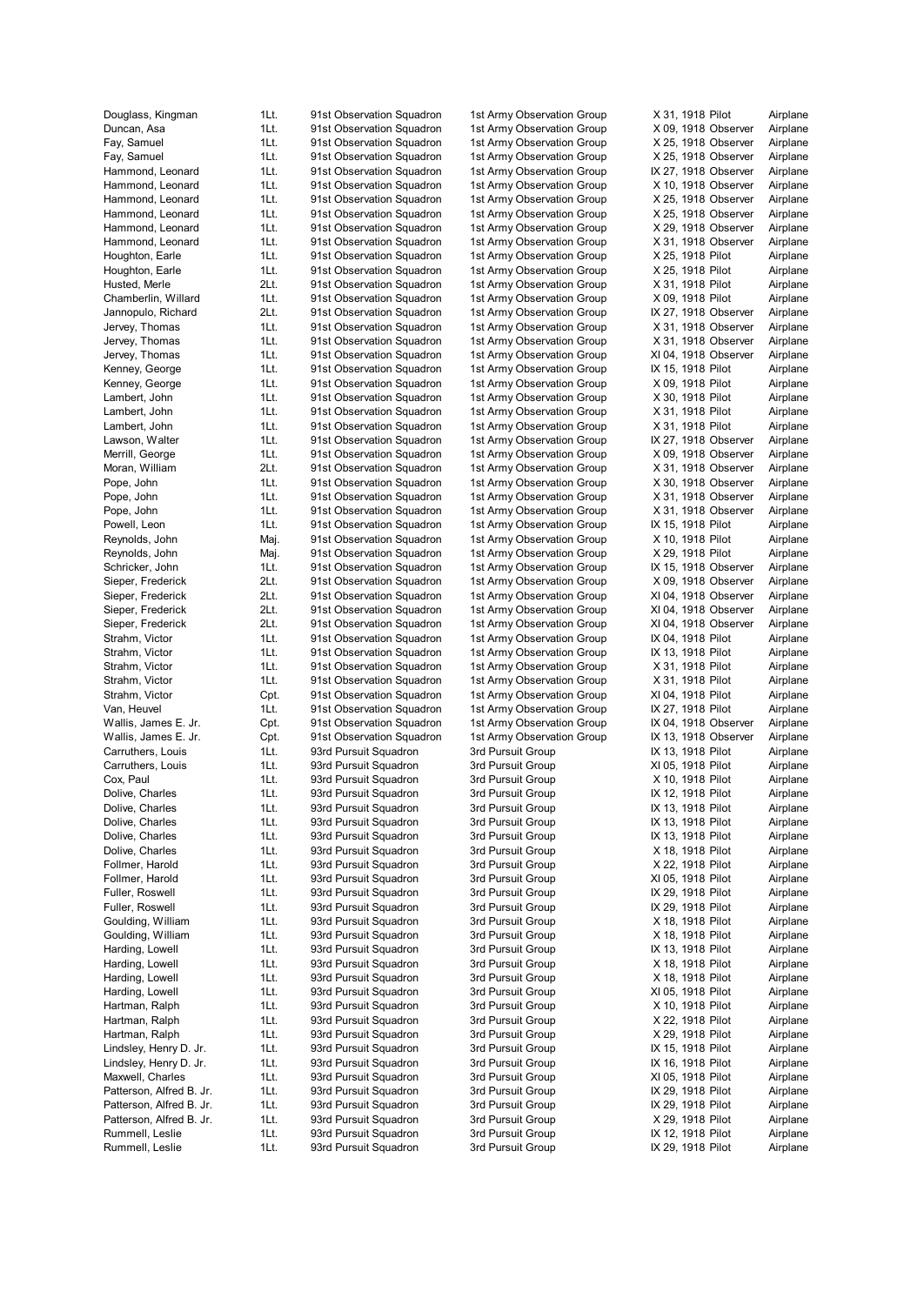| Rummell, Leslie      | 1Lt. | 93rd Pursuit Squadron | 3rd Pursuit Group | IX 29, 1918 Pilot  | Airplane |
|----------------------|------|-----------------------|-------------------|--------------------|----------|
| Rummell, Leslie      | 1Lt. | 93rd Pursuit Squadron | 3rd Pursuit Group | IX 29, 1918 Pilot  | Airplane |
|                      |      |                       |                   |                    |          |
| Rummell, Leslie      | 1Lt. | 93rd Pursuit Squadron | 3rd Pursuit Group | X 10, 1918 Pilot   | Airplane |
| Rummell, Leslie      | 1Lt. | 93rd Pursuit Squadron | 3rd Pursuit Group | X 23, 1918 Pilot   | Airplane |
| Rummell, Leslie      | 1Lt. | 93rd Pursuit Squadron | 3rd Pursuit Group | X 29, 1918 Pilot   | Airplane |
| Wetherbee, Ross      | 1Lt. | 93rd Pursuit Squadron | 3rd Pursuit Group | IX 28, 1918 Pilot  | Airplane |
| Wright, Chester      | 1Lt. | 93rd Pursuit Squadron | 3rd Pursuit Group | IX 15, 1918 Pilot  | Airplane |
| Wright, Chester      | 1Lt. | 93rd Pursuit Squadron | 3rd Pursuit Group | IX 16, 1918 Pilot  | Airplane |
| Wright, Chester      | 1Lt. | 93rd Pursuit Squadron | 3rd Pursuit Group | X 10, 1918 Pilot   | Balloon  |
|                      |      |                       |                   |                    |          |
| Wright, Chester      | 1Lt. | 93rd Pursuit Squadron | 3rd Pursuit Group | X 18, 1918 Pilot   | Airplane |
| Wright, Chester      | 1Lt. | 93rd Pursuit Squadron | 3rd Pursuit Group | X 18, 1918 Pilot   | Airplane |
| Wright, Chester      | 1Lt. | 93rd Pursuit Squadron | 3rd Pursuit Group | X 18, 1918 Pilot   | Airplane |
| Wright, Chester      | 1Lt. | 93rd Pursuit Squadron | 3rd Pursuit Group | X 22, 1918 Pilot   | Airplane |
| Wright, Chester      | 1Lt. | 93rd Pursuit Squadron | 3rd Pursuit Group | X 23, 1918 Pilot   | Airplane |
| Wright, Chester      | 1Lt. | 93rd Pursuit Squadron | 3rd Pursuit Group | X 23, 1918 Pilot   | Airplane |
| Campbell, Douglas    | 1Lt. | 94th Pursuit Squadron | 1st Pursuit Group | IV 14, 1918 Pilot  | Airplane |
|                      |      |                       |                   |                    |          |
| Campbell, Douglas    | 1Lt. | 94th Pursuit Squadron | 1st Pursuit Group | V 18, 1918 Pilot   | Airplane |
| Campbell, Douglas    | 1Lt. | 94th Pursuit Squadron | 1st Pursuit Group | V 19, 1918 Pilot   | Airplane |
| Campbell, Douglas    | 1Lt. | 94th Pursuit Squadron | 1st Pursuit Group | V 27, 1918 Pilot   | Airplane |
| Campbell, Douglas    | 1Lt. | 94th Pursuit Squadron | 1st Pursuit Group | V 31, 1918 Pilot   | Airplane |
| Campbell, Douglas    | 1Lt. | 94th Pursuit Squadron | 1st Pursuit Group | VI 05, 1918 Pilot  | Airplane |
| Cates, Robert        | 1Lt. | 94th Pursuit Squadron | 1st Pursuit Group | VII 07, 1918 Pilot | Airplane |
| Cook, Harvey         | 1Lt. | 94th Pursuit Squadron | 1st Pursuit Group | VII 07, 1918 Pilot | Airplane |
|                      |      |                       |                   |                    |          |
| Cook, Harvey         | 1Lt. | 94th Pursuit Squadron | 1st Pursuit Group | IX 26, 1918 Pilot  | Balloon  |
| Cook, Harvey         | 1Lt. | 94th Pursuit Squadron | 1st Pursuit Group | IX 28, 1918 Pilot  | Balloon  |
| Cook, Harvey         | 1Lt. | 94th Pursuit Squadron | 1st Pursuit Group | X 03, 1918 Pilot   | Balloon  |
| Cook, Harvey         | 1Lt. | 94th Pursuit Squadron | 1st Pursuit Group | X 18, 1918 Pilot   | Airplane |
| Cook, Harvey         | 1Lt. | 94th Pursuit Squadron | 1st Pursuit Group | X 22, 1918 Pilot   | Balloon  |
| Cook, Harvey         | 1Lt. | 94th Pursuit Squadron | 1st Pursuit Group | X 30, 1918 Pilot   | Airplane |
|                      |      |                       |                   |                    | Airplane |
| Coolidge, Hamilton   | 1Lt. | 94th Pursuit Squadron | 1st Pursuit Group | VII 07, 1918 Pilot |          |
| Coolidge, Hamilton   | 1Lt. | 94th Pursuit Squadron | 1st Pursuit Group | X 02, 1918 Pilot   | Airplane |
| Coolidge, Hamilton   | 1Lt. | 94th Pursuit Squadron | 1st Pursuit Group | X 03, 1918 Pilot   | Balloon  |
| Coolidge, Hamilton   | 1Lt. | 94th Pursuit Squadron | 1st Pursuit Group | X 03, 1918 Pilot   | Airplane |
| Coolidge, Hamilton   | 1Lt. | 94th Pursuit Squadron | 1st Pursuit Group | X 03, 1918 Pilot   | Airplane |
| Coolidge, Hamilton   | 1Lt. | 94th Pursuit Squadron | 1st Pursuit Group | X 06, 1918 Pilot   | Balloon  |
| Coolidge, Hamilton   | 1Lt. | 94th Pursuit Squadron | 1st Pursuit Group | X 10, 1918 Pilot   | Airplane |
|                      |      |                       |                   |                    |          |
| Coolidge, Hamilton   | Cpt. | 94th Pursuit Squadron | 1st Pursuit Group | X 13, 1918 Pilot   | Balloon  |
| Dewitt, John         | 2Lt. | 94th Pursuit Squadron | 1st Pursuit Group | XI 08, 1918 Pilot  | Balloon  |
| Garnsey, Edward      | 1Lt. | 94th Pursuit Squadron | 1st Pursuit Group | X 02, 1918 Pilot   | Airplane |
| Green, M             | 1Lt. | 94th Pursuit Squadron | 1st Pursuit Group | VII 07, 1918 Pilot | Airplane |
| Hall, James          | Cpt. | 94th Pursuit Squadron | 1st Pursuit Group | IV 29, 1918 Pilot  | Airplane |
| Chambers, Reed       | 1Lt. | 94th Pursuit Squadron | 1st Pursuit Group | IX 26, 1918 Pilot  | Balloon  |
| Chambers, Reed       | 1Lt. | 94th Pursuit Squadron | 1st Pursuit Group | IX 29, 1918 Pilot  | Airplane |
|                      |      |                       |                   |                    |          |
| Chambers, Reed       | 1Lt. | 94th Pursuit Squadron | 1st Pursuit Group | X 02, 1918 Pilot   | Airplane |
| Chambers, Reed       | 1Lt. | 94th Pursuit Squadron | 1st Pursuit Group | X 02, 1918 Pilot   | Airplane |
| Chambers, Reed       | 1Lt. | 94th Pursuit Squadron | 1st Pursuit Group | X 10, 1918 Pilot   | Airplane |
| Chambers, Reed       | 1Lt. | 94th Pursuit Squadron | 1st Pursuit Group | X 22, 1918 Pilot   | Airplane |
| Chambers, Reed       | 1Lt. | 94th Pursuit Squadron | 1st Pursuit Group | X 22, 1918 Pilot   | Airplane |
| Jeffers, John        | 1Lt. | 94th Pursuit Squadron | 1st Pursuit Group | X 05, 1918 Pilot   | Airplane |
| Jeffers, John        | 1Lt. | 94th Pursuit Squadron | 1st Pursuit Group | X 22, 1918 Pilot   | Airplane |
|                      |      |                       |                   |                    |          |
| Kaye, Samuel         | 1Lt. | 94th Pursuit Squadron | 1st Pursuit Group | IX 29, 1918 Pilot  | Airplane |
| Kaye, Samuel         | 1Lt. | 94th Pursuit Squadron | 1st Pursuit Group | X 05, 1918 Pilot   | Airplane |
| Kaye, Samuel         | 1Lt. | 94th Pursuit Squadron | 1st Pursuit Group | X 18, 1918 Pilot   | Airplane |
| Kaye, Samuel         | 1Lt. | 94th Pursuit Squadron | 1st Pursuit Group | X 29, 1918 Pilot   | Airplane |
| Kirby, Maxwell       | Maj. | 94th Pursuit Squadron | 1st Pursuit Group | XI 10, 1918 Pilot  | Airplane |
| Loomis, William      | 1Lt. | 94th Pursuit Squadron | 1st Pursuit Group | VII 07, 1918 Pilot | Airplane |
|                      |      | 94th Pursuit Squadron | 1st Pursuit Group | V 02, 1918 Pilot   | Airplane |
| Meissner, James      | 1Lt. |                       |                   |                    |          |
| Meissner, James      | 1Lt. | 94th Pursuit Squadron | 1st Pursuit Group | V 30, 1918 Pilot   | Airplane |
| Meissner, James      | 1Lt. | 94th Pursuit Squadron | 1st Pursuit Group | VI 05, 1918 Pilot  | Airplane |
| Meissner, James      | 1Lt. | 94th Pursuit Squadron | 1st Pursuit Group | VI 13, 1918 Pilot  | Airplane |
| Nutt, Alan           | 1Lt. | 94th Pursuit Squadron | 1st Pursuit Group | IX 26, 1918 Pilot  | Airplane |
| Palmer, William      | 1Lt. | 94th Pursuit Squadron | 1st Pursuit Group | X 03, 1918 Pilot   | Airplane |
| Palmer, William      | 1Lt. | 94th Pursuit Squadron | 1st Pursuit Group | X 10, 1918 Pilot   | Airplane |
|                      |      |                       |                   |                    |          |
| Palmer, William      | 1Lt. | 94th Pursuit Squadron | 1st Pursuit Group | X 31, 1918 Pilot   | Airplane |
| Peterson, David      | Cpt. | 94th Pursuit Squadron | 1st Pursuit Group | V 03, 1918 Pilot   | Airplane |
| Peterson, David      | Cpt. | 94th Pursuit Squadron | 1st Pursuit Group | V 15, 1918 Pilot   | Airplane |
| Peterson, David      | Cpt. | 94th Pursuit Squadron | 1st Pursuit Group | V 15, 1918 Pilot   | Airplane |
| Rickenbacker, Edward | 1Lt. | 94th Pursuit Squadron | 1st Pursuit Group | IV 29, 1918 Pilot  | Airplane |
| Rickenbacker, Edward | 1Lt. | 94th Pursuit Squadron | 1st Pursuit Group | V 07, 1918 Pilot   | Airplane |
| Rickenbacker, Edward | 1Lt. | 94th Pursuit Squadron | 1st Pursuit Group | V 17, 1918 Pilot   | Airplane |
|                      |      |                       |                   |                    |          |
| Rickenbacker, Edward | 1Lt. | 94th Pursuit Squadron | 1st Pursuit Group | V 22, 1918 Pilot   | Airplane |
| Rickenbacker, Edward | 1Lt. | 94th Pursuit Squadron | 1st Pursuit Group | V 28, 1918 Pilot   | Airplane |
| Rickenbacker, Edward | 1Lt. | 94th Pursuit Squadron | 1st Pursuit Group | V 30, 1918 Pilot   | Airplane |
| Rickenbacker, Edward | 1Lt. | 94th Pursuit Squadron | 1st Pursuit Group | IX 14, 1918 Pilot  | Airplane |
|                      |      |                       |                   |                    |          |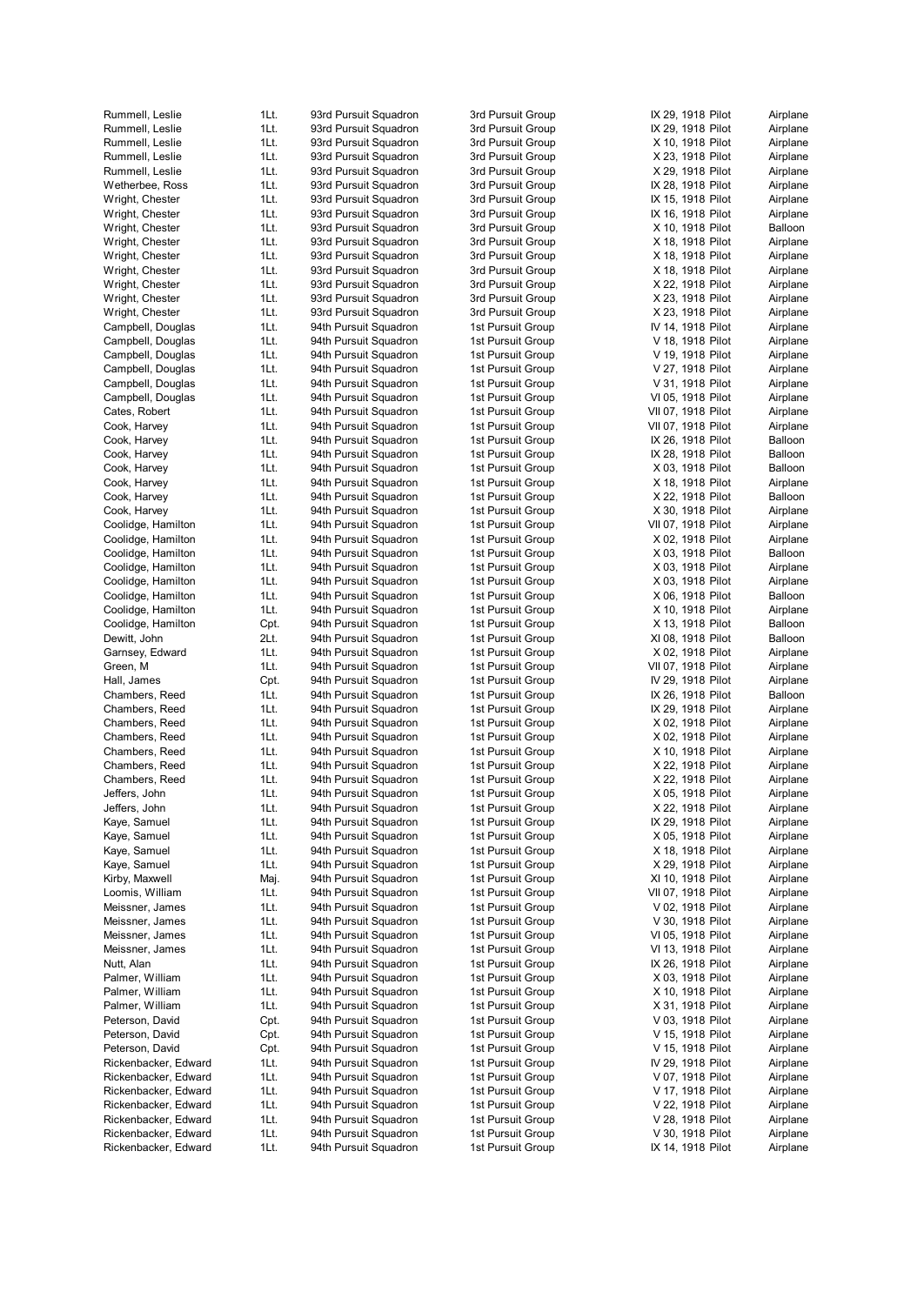| Rickenbacker, Edward | 1Lt.         | 94th Pursuit Squadron                          | 1st Pursuit Group | IX 15, 1918 Pilot   | Airplane |
|----------------------|--------------|------------------------------------------------|-------------------|---------------------|----------|
| Rickenbacker, Edward | 1Lt.         | 94th Pursuit Squadron                          | 1st Pursuit Group | IX 25, 1918 Pilot   | Airplane |
| Rickenbacker, Edward | 1Lt.         | 94th Pursuit Squadron                          | 1st Pursuit Group | IX 25, 1918 Pilot   | Airplane |
| Rickenbacker, Edward | 1Lt.         | 94th Pursuit Squadron                          | 1st Pursuit Group | IX 26, 1918 Pilot   | Airplane |
| Rickenbacker, Edward | 1Lt.         | 94th Pursuit Squadron                          | 1st Pursuit Group | IX 28, 1918 Pilot   | Balloon  |
| Rickenbacker, Edward | 1Lt.         | 94th Pursuit Squadron                          | 1st Pursuit Group | X 01, 1918 Pilot    | Balloon  |
| Rickenbacker, Edward | 1Lt.         | 94th Pursuit Squadron                          | 1st Pursuit Group | X 02, 1918 Pilot    | Airplane |
| Rickenbacker, Edward | 1Lt.         | 94th Pursuit Squadron                          | 1st Pursuit Group | X 02, 1918 Pilot    | Airplane |
| Rickenbacker, Edward | 1Lt.         | 94th Pursuit Squadron                          | 1st Pursuit Group | X 03, 1918 Pilot    | Airplane |
| Rickenbacker, Edward | 1Lt.         | 94th Pursuit Squadron                          | 1st Pursuit Group | X 03, 1918 Pilot    | Airplane |
| Rickenbacker, Edward | 1Lt.         | 94th Pursuit Squadron                          | 1st Pursuit Group | X 09, 1918 Pilot    | Balloon  |
| Rickenbacker, Edward | 1Lt.         | 94th Pursuit Squadron                          | 1st Pursuit Group | X 10, 1918 Pilot    | Airplane |
| Rickenbacker, Edward | 1Lt.         | 94th Pursuit Squadron                          | 1st Pursuit Group | X 10, 1918 Pilot    | Airplane |
| Rickenbacker, Edward | 1Lt.         | 94th Pursuit Squadron                          | 1st Pursuit Group | X 22, 1918 Pilot    | Airplane |
| Rickenbacker, Edward | 1Lt.         | 94th Pursuit Squadron                          | 1st Pursuit Group | X 23, 1918 Pilot    | Airplane |
| Rickenbacker, Edward | Cpt.         | 94th Pursuit Squadron                          | 1st Pursuit Group | X 27, 1918 Pilot    | Airplane |
| Rickenbacker, Edward | Cpt.         | 94th Pursuit Squadron                          | 1st Pursuit Group | X 27, 1918 Pilot    | Airplane |
| Rickenbacker, Edward | Cpt.         | 94th Pursuit Squadron                          | 1st Pursuit Group | X 30, 1918 Pilot    | Balloon  |
| Rickenbacker, Edward | Cpt.         | 94th Pursuit Squadron                          | 1st Pursuit Group | X 30, 1918 Pilot    | Airplane |
| Scroggie, Eugene     | 1Lt.         | 94th Pursuit Squadron                          | 1st Pursuit Group | IX 27, 1918 Pilot   | Airplane |
| Sherry, Alden        | 1Lt.         | 94th Pursuit Squadron                          | 1st Pursuit Group | X 18, 1918 Pilot    | Airplane |
| Sparks, Wiley        | 1Lt.         | 94th Pursuit Squadron                          | 1st Pursuit Group | X 03, 1918 Pilot    | Airplane |
| Taylor, Thorne       | 1Lt.         | 94th Pursuit Squadron                          | 1st Pursuit Group | VI 13, 1918 Pilot   | Airplane |
| Taylor, Thorne       | 1Lt.         | 94th Pursuit Squadron                          | 1st Pursuit Group | X 03, 1918 Pilot    | Airplane |
| Winslow, Alan        | 2Lt.         | 94th Pursuit Squadron                          | 1st Pursuit Group | VI 13, 1918 Pilot   | Airplane |
| Winslow, Alan F      | 2Lt.         | 94th Pursuit Squadron                          | 1st Pursuit Group | IV 14, 1918 Pilot   | Airplane |
| Avery, Walter        | 1Lt.         | 95th Pursuit Squadron                          | 1st Pursuit Group | VII 25, 1918 Pilot  | Airplane |
| Avery, Walter        | 1Lt.         | 95th Pursuit Squadron                          | 1st Pursuit Group | VIII 10, 1918 Pilot | Airplane |
| Buckley, Harold      | 1Lt.         | 95th Pursuit Squadron                          | 1st Pursuit Group | V 30, 1918 Pilot    | Airplane |
| Buckley, Harold      | 1Lt.         | 95th Pursuit Squadron                          | 1st Pursuit Group | VIII 10, 1918 Pilot | Airplane |
| Buckley, Harold      | 1Lt.         | 95th Pursuit Squadron                          | 1st Pursuit Group | IX 26, 1918 Pilot   | Balloon  |
| Buckley, Harold      | 1Lt.         | 95th Pursuit Squadron                          | 1st Pursuit Group | IX 27, 1918 Pilot   | Airplane |
| Buckley, Harold      | 1Lt.         | 95th Pursuit Squadron                          | 1st Pursuit Group | IX 27, 1918 Pilot   | Airplane |
| Buford, Edward       | 1Lt.         | 95th Pursuit Squadron                          | 1st Pursuit Group | V 22, 1918 Pilot    | Airplane |
| Buford, Edward       | 1Lt.         | 95th Pursuit Squadron                          | 1st Pursuit Group | V 27, 1918 Pilot    | Airplane |
| Butz, Thomas         | 1Lt.         | 95th Pursuit Squadron                          | 1st Pursuit Group | IX 27, 1918 Pilot   | Airplane |
| Casgrain, Wilfred    | 1Lt.         | 95th Pursuit Squadron                          | 1st Pursuit Group | V 30, 1918 Pilot    | Airplane |
| Curtis, Edward       | 1Lt.         | 95th Pursuit Squadron                          | 1st Pursuit Group | V 27, 1918 Pilot    | Airplane |
| Curtis, Edward       | 1Lt.         | 95th Pursuit Squadron                          | 1st Pursuit Group | VII 16, 1918 Pilot  | Airplane |
|                      | 1Lt.         |                                                | 1st Pursuit Group |                     |          |
| Curtis, Edward       |              | 95th Pursuit Squadron                          |                   | IX 27, 1918 Pilot   | Airplane |
| Curtis, Edward       | 1Lt.<br>1Lt. | 95th Pursuit Squadron<br>95th Pursuit Squadron | 1st Pursuit Group | X 03, 1918 Pilot    | Airplane |
| Curtis, Edward       | 1Lt.         |                                                | 1st Pursuit Group | X 22, 1918 Pilot    | Airplane |
| Curtis, Edward       |              | 95th Pursuit Squadron<br>95th Pursuit Squadron | 1st Pursuit Group | X 23, 1918 Pilot    | Airplane |
| Fisher, George       | 1Lt.         |                                                | 1st Pursuit Group | V 27, 1918 Pilot    | Airplane |
| Gill, Clarence       | 1Lt.         | 95th Pursuit Squadron                          | 1st Pursuit Group | VII 25, 1918 Pilot  | Airplane |
| Gravatt, Charles     | 1Lt.         | 95th Pursuit Squadron                          | 1st Pursuit Group | IX 26, 1918 Pilot   | Airplane |
| Hall, Herbert        | 1Lt.         | 95th Pursuit Squadron                          | 1st Pursuit Group | IX 21, 1918 Pilot   | Airplane |
| Hall, Herbert        | 1Lt.         | 95th Pursuit Squadron                          | 1st Pursuit Group | XI 05, 1918 Pilot   | Balloon  |
| Hambleton, John      | 1Lt.         | 95th Pursuit Squadron                          | 1st Pursuit Group | V 28, 1918 Pilot    | Airplane |
| Hambleton, John      | 1Lt.         | 95th Pursuit Squadron                          | 1st Pursuit Group | V 30, 1918 Pilot    | Airplane |
| Heinrichs, Waldo     | 1Lt.         | 95th Pursuit Squadron                          | 1st Pursuit Group | VII 05, 1918 Pilot  | Airplane |
| Heinrichs, Waldo     | 1Lt.         | 95th Pursuit Squadron                          | 1st Pursuit Group | VII 25, 1918 Pilot  | Airplane |
| Holden, Lansing      | 1Lt.         | 95th Pursuit Squadron                          | 1st Pursuit Group | IX 29, 1918 Pilot   | Balloon  |
| Holden, Lansing      | 1Lt.         | 95th Pursuit Squadron                          | 1st Pursuit Group | X 23, 1918 Pilot    | Balloon  |
| Holden, Lansing      | 1Lt.         | 95th Pursuit Squadron                          | 1st Pursuit Group | X 23, 1918 Pilot    | Airplane |
| Holden, Lansing      | 1Lt.         | 95th Pursuit Squadron                          | 1st Pursuit Group | X 27, 1918 Pilot    | Airplane |
| Holden, Lansing      | 1Lt.         | 95th Pursuit Squadron                          | 1st Pursuit Group | X 30, 1918 Pilot    | Balloon  |
| Holden, Lansing      | 1Lt.         | 95th Pursuit Squadron                          | 1st Pursuit Group | XI 03, 1918 Pilot   | Balloon  |
| Holden, Lansing      | 1Lt.         | 95th Pursuit Squadron                          | 1st Pursuit Group | XI 04, 1918 Pilot   | Balloon  |
| Knowles, James       | 1Lt.         | 95th Pursuit Squadron                          | 1st Pursuit Group | VII 25, 1918 Pilot  | Airplane |
| Knowles, James       | 1Lt.         | 95th Pursuit Squadron                          | 1st Pursuit Group | VII 25, 1918 Pilot  | Airplane |
| Knowles, James       | 1Lt.         | 95th Pursuit Squadron                          | 1st Pursuit Group | X 04, 1918 Pilot    | Airplane |
| Knowles, James       | 1Lt.         | 95th Pursuit Squadron                          | 1st Pursuit Group | X 09, 1918 Pilot    | Airplane |
| Knowles, James       | 1Lt.         | 95th Pursuit Squadron                          | 1st Pursuit Group | XI 08, 1918 Pilot   | Airplane |
| Mckeown, Stuart      | 1Lt.         | 95th Pursuit Squadron                          | 1st Pursuit Group | V 30, 1918 Pilot    | Airplane |
| Mckeown, Stuart      | 1Lt.         | 95th Pursuit Squadron                          | 1st Pursuit Group | VII 07, 1918 Pilot  | Airplane |
| Mckeown, Stuart      | 1Lt.         | 95th Pursuit Squadron                          | 1st Pursuit Group | VII 07, 1918 Pilot  | Airplane |
| Mclanahan, Alexander | 1Lt.         | 95th Pursuit Squadron                          | 1st Pursuit Group | V 27, 1918 Pilot    | Airplane |
| Mclanahan, Alexander | 1Lt.         | 95th Pursuit Squadron                          | 1st Pursuit Group | IX 26, 1918 Pilot   | Airplane |
| Mclanahan, Alexander | 1Lt.         | 95th Pursuit Squadron                          | 1st Pursuit Group | IX 26, 1918 Pilot   | Airplane |
| Mitchell, John       | 1Lt.         | 95th Pursuit Squadron                          | 1st Pursuit Group | V 27, 1918 Pilot    | Airplane |
| Mitchell, John       | 1Lt.         | 95th Pursuit Squadron                          | 1st Pursuit Group | V 30, 1918 Pilot    | Airplane |
| Mitchell, John       | 1Lt.         | 95th Pursuit Squadron                          | 1st Pursuit Group | VII 05, 1918 Pilot  | Airplane |
| Pegues, Josiah       | 1Lt.         | 95th Pursuit Squadron                          | 1st Pursuit Group | XI 05, 1918 Pilot   | Airplane |
|                      |              |                                                |                   |                     |          |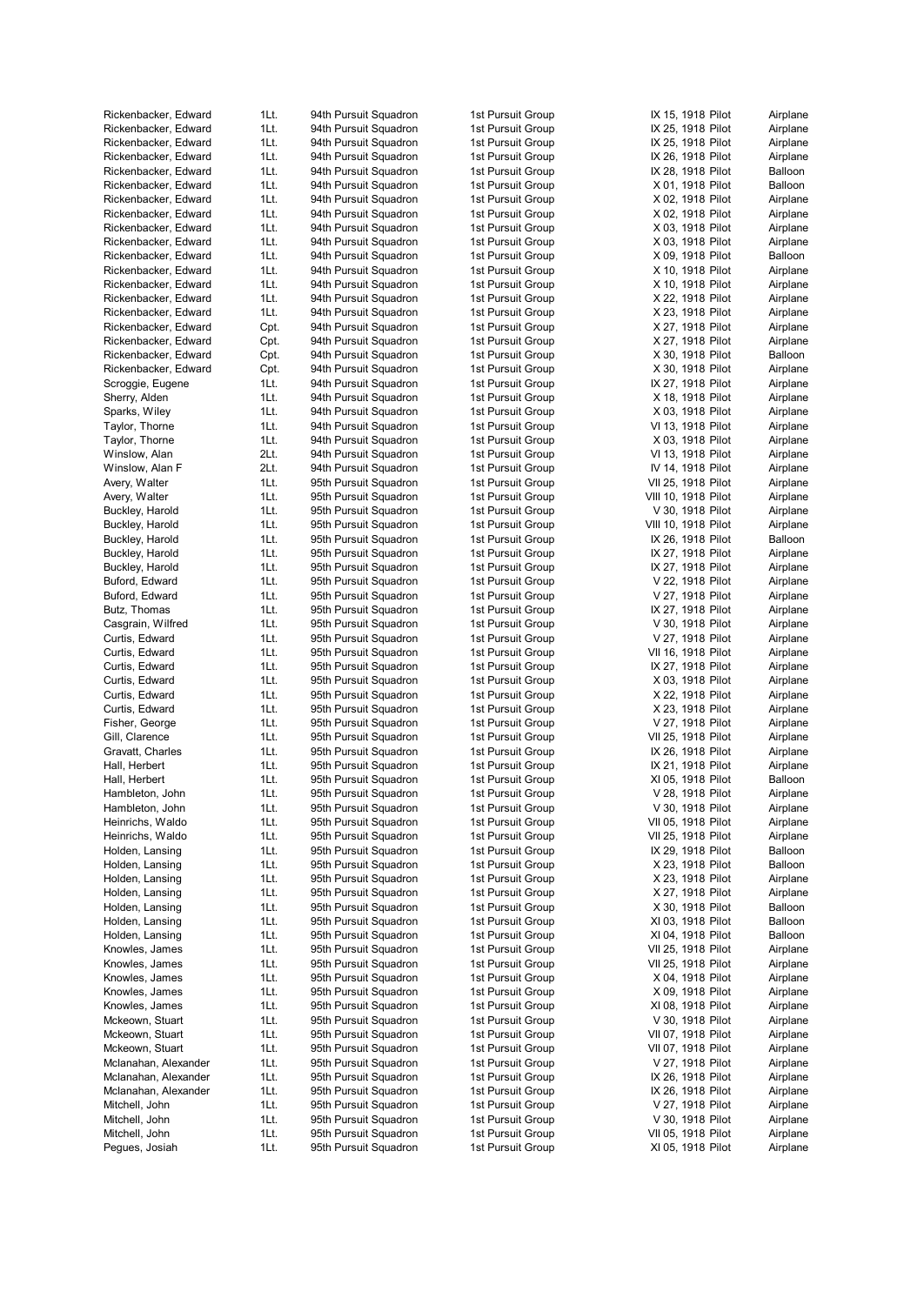| Pegues, Josiah             | 1Lt. | 95 |
|----------------------------|------|----|
| Peterson, David            | Cpt. | 95 |
| Popperfuss, Henry          | 1Lt. | 95 |
| Puryear, George            | 1Lt. | 95 |
|                            |      |    |
| Rhenstron, Elmer           | 1Lt. | 95 |
| Roberts, Merideth          | 1Lt. | 95 |
| Roosevelt, Quentin         | 1Lt. | 95 |
| Sewall, Sumner             | 1Lt. | 95 |
| Sewall, Sumner             | 1Lt. | 95 |
| Sewall, Sumner             | 1Lt. | 95 |
|                            | 1Lt. | 95 |
| Sewall, Sumner             |      |    |
| Sewall, Sumner             | 1Lt. | 95 |
| Sewall, Sumner             | 1Lt. | 95 |
| Sewall, Sumner             | 1Lt. | 95 |
| Taylor, William            | 1Lt. | 95 |
| Vail, William              | 1Lt. | 95 |
| Vann, Grover               | 1Lt. | 95 |
|                            |      |    |
| Weatherhead, Albert J. Jr. | 1Lt. | 95 |
| Weatherhead, Albert J. Jr. | 1Lt. | 95 |
| Weatherhead, Albert J. Jr. | 1Lt. | 95 |
| Weatherhead, Albert J. Jr. | 1Lt. | 95 |
| Woodard, Granville         | 2Lt. | 95 |
| Woodard, Granville         | 2Lt. | 95 |
| Alexander, Arthur          | 1Lt. | 96 |
|                            |      |    |
| Alexander, Arthur          | 1Lt. | 96 |
| Anderson, Charles          | 1Lt. | 96 |
| Baker, Edward              | 1Lt. | 96 |
| Bates, Edmund              | 1Lt. | 96 |
| Bates, Edmund              | 1Lt. | 96 |
| Beverly, Belmont           | 1Lt. | 96 |
|                            |      |    |
| Beverly, Belmont           | Cpt. | 96 |
| Beverly, Belmont           | Cpt. | 96 |
| Beverly, Belmont           | Cpt. | 96 |
| Binley, Howard             | 1Lt. | 96 |
| Bleecker, Lyman            | 2Lt. | 96 |
| Briggs, Henry              | 1Lt. | 96 |
| Coryell, Ralph             | 2Lt. | 96 |
|                            |      |    |
| Coryell, Ralph             | 2Lt. | 96 |
| Coryell, Ralph             | 2Lt. | 96 |
| Elliot, Robert             | 1Lt. | 96 |
| Elliot, Robert             | 1Lt. | 96 |
| Ellis, Arthur              | 1Lt. | 96 |
| Farnsworth, Thomas         | 1Lt. | 96 |
| Farnsworth, Thomas         | 1Lt. | 96 |
|                            |      |    |
| Fershay, Harold            | 2Lt. | 96 |
| Fisher, Leroy              | 2Lt. | 96 |
| Folger, Harry              | 2Lt. | 96 |
| Forshay, Harold            | 2Lt. | 96 |
| Forshay, Harold            | 2Lt. | 96 |
| Gaylord, Bradley           | 1Lt. | 96 |
|                            |      |    |
| Gundelach, Andre           | 1Lt. | 96 |
| Gundelach, Andre           | 1Lt. | 96 |
| Haskins, Joseph            | 1Lt. | 96 |
| Haskins, Joseph            | 1Lt. | 96 |
| Hexter, Avrone             | 2Lt. | 96 |
| Hexter, Avrone             | 2Lt. | 96 |
|                            |      |    |
| Hopkins, Stephens          | 2Lt. | 96 |
| Hopper, Bruce              | 1Lt. | 96 |
| Hopper, Bruce              | 1Lt. | 96 |
| Hopper, Bruce              | 1Lt. | 96 |
| Kelly, Arthur              | 2Lt. | 96 |
| Kelly, Arthur              | 2Lt. | 96 |
| Kelly, Arthur              | 2Lt. | 96 |
|                            |      | 96 |
| Lakin, Paul                | 2Lt. |    |
| Lakin, Paul                | 2Lt. | 96 |
| Lindsey, Edward            | 1Lt. | 96 |
| Lunt, Samuel               | 1Lt. | 96 |
| Lunt, Samuel               | 1Lt. | 96 |
| Maynard, William           | 2Lt. | 96 |
|                            |      |    |
| Mcdougall, Harry           | 1Lt. | 96 |
| Mcdougall, Harry           | 1Lt. | 96 |
| Mcdougall, Harry           | 1Lt. | 96 |
| Mckay, Elmore              | 2Lt. | 96 |
| Mckay, Elmore              | 2Lt. | 96 |
|                            |      |    |

| 1Lt.         | 95th Pursuit Squadron                          | 1st Pursuit Grou                     |
|--------------|------------------------------------------------|--------------------------------------|
| Cpt.         | 95th Pursuit Squadron                          | 1st Pursuit Grou                     |
| 1Lt.         | 95th Pursuit Squadron                          | 1st Pursuit Grou                     |
| 1Lt.         | 95th Pursuit Squadron                          | 1st Pursuit Grou                     |
| 1Lt.         | 95th Pursuit Squadron                          | 1st Pursuit Grou                     |
| 1Lt.<br>1Lt. | 95th Pursuit Squadron                          | 1st Pursuit Grou<br>1st Pursuit Grou |
| 1Lt.         | 95th Pursuit Squadron<br>95th Pursuit Squadron | 1st Pursuit Grou                     |
| 1Lt.         | 95th Pursuit Squadron                          | 1st Pursuit Grou                     |
| 1Lt.         | 95th Pursuit Squadron                          | 1st Pursuit Grou                     |
| 1Lt.         | 95th Pursuit Squadron                          | 1st Pursuit Grou                     |
| 1Lt.         | 95th Pursuit Squadron                          | 1st Pursuit Grou                     |
| 1Lt.         | 95th Pursuit Squadron                          | 1st Pursuit Grou                     |
| 1Lt.         | 95th Pursuit Squadron                          | 1st Pursuit Grou                     |
| 1Lt.         | 95th Pursuit Squadron                          | 1st Pursuit Grou                     |
| 1Lt.         | 95th Pursuit Squadron                          | 1st Pursuit Grou                     |
| 1Lt.         | 95th Pursuit Squadron                          | 1st Pursuit Grou                     |
| 1Lt.         | 95th Pursuit Squadron                          | 1st Pursuit Grou                     |
| 1Lt.         | 95th Pursuit Squadron                          | 1st Pursuit Grou                     |
| 1Lt.         | 95th Pursuit Squadron                          | 1st Pursuit Grou                     |
| 1Lt.         | 95th Pursuit Squadron                          | 1st Pursuit Grou                     |
| 2Lt.         | 95th Pursuit Squadron                          | 1st Pursuit Grou                     |
| 2Lt.<br>1Lt. | 95th Pursuit Squadron<br>96th Bomber Squadron  | 1st Pursuit Grou<br>U.S. Air Service |
| 1Lt.         | 96th Bomber Squadron                           | U.S. Air Service                     |
| 1Lt.         | 96th Bomber Squadron                           | U.S. Air Service                     |
| 1Lt.         | 96th Bomber Squadron                           | U.S. Air Service                     |
| 1Lt.         | 96th Bomber Squadron                           | U.S. Air Service                     |
| 1Lt.         | 96th Bomber Squadron                           | U.S. Air Service                     |
| 1Lt.         | 96th Bomber Squadron                           | U.S. Air Service                     |
| Cpt.         | 96th Bomber Squadron                           | U.S. Air Service                     |
| Cpt.         | 96th Bomber Squadron                           | U.S. Air Service                     |
| Cpt.         | 96th Bomber Squadron                           | U.S. Air Service                     |
| 1Lt.         | 96th Bomber Squadron                           | U.S. Air Service                     |
| 2Lt.         | 96th Bomber Squadron                           | U.S. Air Service                     |
| 1Lt.         | 96th Bomber Squadron                           | U.S. Air Service                     |
| 2Lt.         | 96th Bomber Squadron                           | U.S. Air Service                     |
| 2Lt.         | 96th Bomber Squadron                           | U.S. Air Service<br>U.S. Air Service |
| 2Lt.<br>1Lt. | 96th Bomber Squadron<br>96th Bomber Squadron   | U.S. Air Service                     |
| 1Lt.         | 96th Bomber Squadron                           | U.S. Air Service                     |
| 1Lt.         | 96th Bomber Squadron                           | U.S. Air Service                     |
| 1Lt.         | 96th Bomber Squadron                           | U.S. Air Service                     |
| 1Lt.         | 96th Bomber Squadron                           | U.S. Air Service                     |
| 2Lt.         | 96th Bomber Squadron                           | U.S. Air Service                     |
| 2Lt.         | 96th Bomber Squadron                           | U.S. Air Service                     |
| 2Lt.         | 96th Bomber Squadron                           | U.S. Air Service                     |
| 2Lt.         | 96th Bomber Squadron                           | U.S. Air Service                     |
| 2Lt.         | 96th Bomber Squadron                           | U.S. Air Service                     |
| 1Lt.<br>1Lt. | 96th Bomber Squadron<br>96th Bomber Squadron   | U.S. Air Service<br>U.S. Air Service |
| 1Lt.         | 96th Bomber Squadron                           | U.S. Air Service                     |
| 1Lt.         | 96th Bomber Squadron                           | U.S. Air Service                     |
| 1Lt.         | 96th Bomber Squadron                           | U.S. Air Service                     |
| 2Lt.         | 96th Bomber Squadron                           | U.S. Air Service                     |
| 2Lt.         | 96th Bomber Squadron                           | U.S. Air Service                     |
| 2Lt.         | 96th Bomber Squadron                           | U.S. Air Service                     |
| 1Lt.         | 96th Bomber Squadron                           | U.S. Air Service                     |
| 1Lt.         | 96th Bomber Squadron                           | U.S. Air Service                     |
| 1Lt.         | 96th Bomber Squadron                           | U.S. Air Service                     |
| 2Lt.         | 96th Bomber Squadron                           | U.S. Air Service                     |
| 2Lt.         | 96th Bomber Squadron                           | U.S. Air Service                     |
| 2Lt.         | 96th Bomber Squadron<br>96th Bomber Squadron   | U.S. Air Service                     |
| 2Lt.<br>2Lt. | 96th Bomber Squadron                           | U.S. Air Service<br>U.S. Air Service |
| 1Lt.         | 96th Bomber Squadron                           | U.S. Air Service                     |
| 1Lt.         | 96th Bomber Squadron                           | U.S. Air Service                     |
| 1Lt.         | 96th Bomber Squadron                           | U.S. Air Service                     |
| 2Lt.         | 96th Bomber Squadron                           | U.S. Air Service                     |
| 1Lt.         | 96th Bomber Squadron                           | U.S. Air Service                     |
| 1Lt.         | 96th Bomber Squadron                           | U.S. Air Service                     |
| 1Lt.         | 96th Bomber Squadron                           | U.S. Air Service                     |
| 2Lt.         | 96th Bomber Squadron                           | U.S. Air Service                     |
| 2Lt.         | 96th Bomber Squadron                           | U.S. Air Service                     |

| 1st Pursuit Group                      |
|----------------------------------------|
| 1st Pursuit Group                      |
| 1st Pursuit Group<br>1st Pursuit Group |
| 1st Pursuit Group                      |
| 1st Pursuit Group                      |
| 1st Pursuit Group                      |
| 1st Pursuit Group                      |
| 1st Pursuit Group                      |
| 1st Pursuit Group<br>1st Pursuit Group |
| 1st Pursuit Group                      |
| 1st Pursuit Group                      |
| 1st Pursuit Group                      |
| 1st Pursuit Group                      |
| 1st Pursuit Group                      |
| 1st Pursuit Group<br>1st Pursuit Group |
| 1st Pursuit Group                      |
| 1st Pursuit Group                      |
| 1st Pursuit Group                      |
| 1st Pursuit Group                      |
| 1st Pursuit Group                      |
| U.S. Air Service<br>U.S. Air Service   |
| U.S. Air Service                       |
| U.S. Air Service                       |
| U.S. Air Service                       |
| U.S. Air Service                       |
| U.S. Air Service<br>U.S. Air Service   |
| U.S. Air Service                       |
| U.S. Air Service                       |
| U.S. Air Service                       |
| U.S. Air Service                       |
| U.S. Air Service                       |
| U.S. Air Service                       |
| U.S. Air Service<br>U.S. Air Service   |
| U.S. Air Service                       |
| U.S. Air Service                       |
| U.S. Air Service                       |
| U.S. Air Service                       |
| U.S. Air Service                       |
| U.S. Air Service<br>U.S. Air Service   |
| U.S. Air Service                       |
| U.S. Air Service                       |
| Air Service<br>U.S.                    |
| Air Service<br>υ<br>.S.                |
| U.S. Air Service                       |
| U.S. Air Service<br>U.S. Air Service   |
| U.S. Air Service                       |
| U.S. Air Service                       |
| U.S. Air Service                       |
| U.S. Air Service                       |
| U.S. Air Service                       |
| U.S. Air Service<br>U.S. Air Service   |
| U.S. Air Service                       |
| U.S. Air Service                       |
| U.S. Air Service                       |
| U.S. Air Service                       |
| U.S. Air Service                       |
| U.S. Air Service<br>U.S. Air Service   |
| U.S. Air Service                       |
| U.S. Air Service                       |
| U.S. Air Service                       |
| U.S. Air Service                       |
| U.S. Air Service                       |
| U.S. Air Service                       |

| Group                                        | XI 06, 1918 Pilot    | Airplane |
|----------------------------------------------|----------------------|----------|
| Group                                        | V 17, 1918 Pilot     | Airplane |
| Group                                        | IX 27, 1918 Pilot    | Airplane |
| Group                                        | VII 25, 1918 Pilot   | Airplane |
| Group                                        | XI 08, 1918 Pilot    | Airplane |
| Group                                        | XI 06, 1918 Pilot    | Airplane |
| Group                                        | VII 10, 1918 Pilot   | Airplane |
| Group                                        | VI 03, 1918 Pilot    | Airplane |
| Group                                        | VII 05, 1918 Pilot   | Airplane |
| Group                                        | VII 16, 1918 Pilot   | Airplane |
| Group                                        | VII 25, 1918 Pilot   | Airplane |
| Group                                        | X 18, 1918 Pilot     | Airplane |
| Group                                        | XI 04, 1918 Pilot    | Balloon  |
| Group                                        | XI 05, 1918 Pilot    | Balloon  |
| Group                                        | V 28, 1918 Pilot     | Airplane |
| Group                                        | XI 06, 1918 Pilot    | Airplane |
| Group                                        | VII 16, 1918 Pilot   | Airplane |
| Group                                        | X 18, 1918 Pilot     | Airplane |
| Group                                        | XI 04, 1918 Pilot    | Balloon  |
| Group                                        | XI 08, 1918 Pilot    | Balloon  |
| Group                                        | XI 08, 1918 Pilot    | Balloon  |
| Group                                        | IX 27, 1918 Pilot    | Airplane |
|                                              |                      |          |
| Group                                        | IX 29, 1918 Pilot    | Balloon  |
| vice                                         | IX 03, 1918 Pilot    | Airplane |
| vice                                         | IX 04, 1918 Pilot    | Airplane |
| vice                                         | IX 04, 1918 Pilot    | Airplane |
| vice                                         | X 04, 1918 Pilot     | Airplane |
| vice                                         | IX 03, 1918 Pilot    | Airplane |
| vice                                         | IX 04, 1918 Pilot    | Airplane |
| vice                                         | IX 26, 1918 Pilot    | Airplane |
| vice                                         | X 04, 1918 Pilot     | Airplane |
| vice                                         | X 23, 1918 Pilot     | Airplane |
| vice                                         | X 29, 1918 Pilot     | Airplane |
| vice                                         | X 29, 1918 Observer  | Airplane |
| vice                                         | IX 26, 1918 Observer | Airplane |
| vice                                         | X 29, 1918 Pilot     | Airplane |
| vice                                         | IX 03, 1918 Observer | Airplane |
| vice                                         | IX 04, 1918 Observer | Airplane |
| vice                                         | IX 26, 1918 Observer | Airplane |
| vice                                         | IX 26, 1918 Pilot    | Airplane |
| vice                                         | X 04, 1918 Pilot     | Airplane |
| vice                                         | IX 26, 1918 Observer | Airplane |
| vice                                         | IX 04, 1918 Pilot    | Airplane |
| vice                                         | IX 13, 1918 Pilot    | Airplane |
| vice                                         | IX 26, 1918 Pilot    | Airplane |
| vice                                         | X 29, 1918 Observer  | Airplane |
| vice                                         | X 29, 1918 Observer  | Airplane |
| vice                                         | IX 26, 1918 Pilot    | Airplane |
| vice                                         |                      |          |
|                                              |                      |          |
|                                              | X 04, 1918 Pilot     | Airplane |
| vice                                         | IX 13, 1918 Pilot    | Airplane |
| vice                                         | IX 03, 1918 Pilot    | Airplane |
| vice                                         | IX 04, 1918 Pilot    | Airplane |
| vice                                         | X 23, 1918 Pilot     | Airplane |
| vice                                         | XI 04, 1918 Pilot    | Airplane |
| vice                                         | IX 04, 1918 Observer | Airplane |
| vice                                         | X 29, 1918 Observer  | Airplane |
| vice                                         | IX 13, 1918 Pilot    | Airplane |
| vice                                         | IX 04, 1918 Pilot    | Airplane |
| vice                                         | IX 26, 1918 Pilot    | Airplane |
| vice                                         | X 04, 1918 Pilot     | Airplane |
| vice                                         | IX 04, 1918 Observer | Airplane |
| vice                                         | IX 26, 1918 Observer | Airplane |
| vice                                         | X 04, 1918 Observer  | Airplane |
| vice                                         | X 23, 1918 Pilot     | Airplane |
|                                              | XI 04, 1918 Pilot    | Airplane |
|                                              | X 23, 1918 Observer  | Airplane |
|                                              | IX 03, 1918 Observer | Airplane |
|                                              | XI 04, 1918 Observer | Airplane |
|                                              | X 29, 1918 Observer  | Airplane |
| vice<br>vice<br>vice<br>vice<br>vice<br>vice | X 04, 1918 Pilot     | Airplane |
| vice                                         | X 23, 1918 Pilot     | Airplane |
| vice                                         | X 23, 1918 Pilot     | Airplane |
| vice                                         | X 04, 1918 Observer  | Airplane |